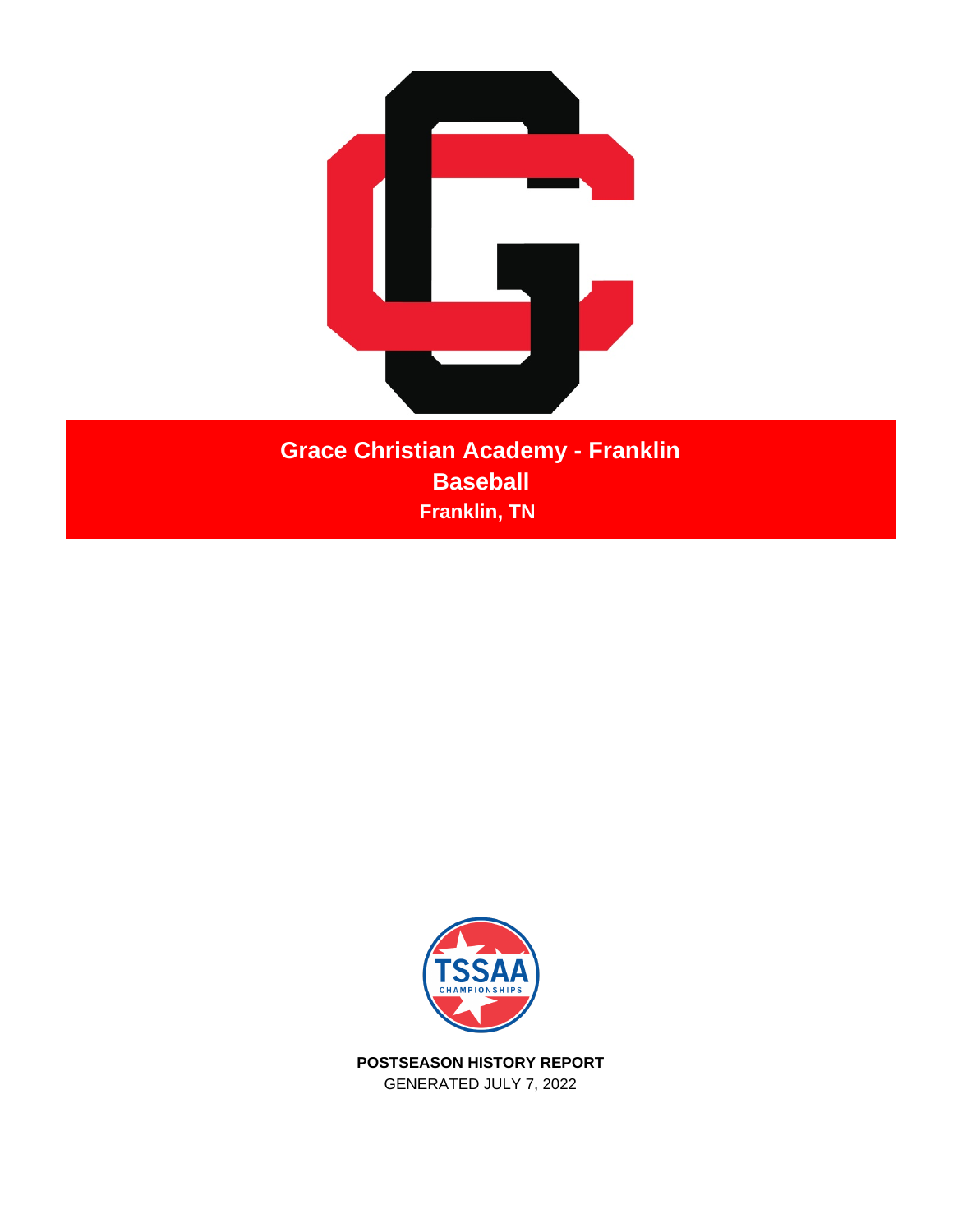## **Summary**

**Championship Record:** 3-4 **Appearances (2):** 2022, 2019

## **Finals Appearances**

None found.

# **Awards**

None found.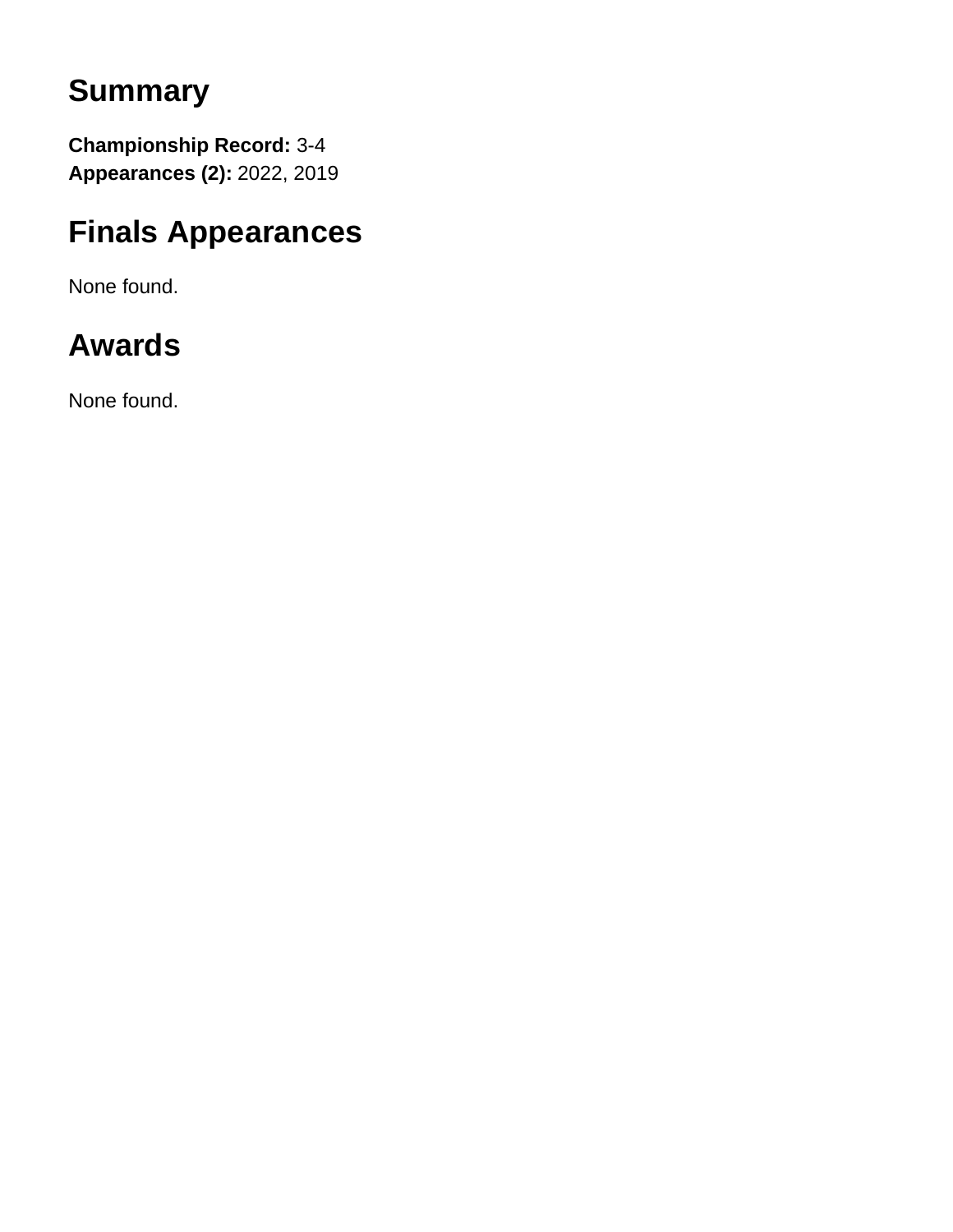# **2022 Division II Class A State Baseball Tournament**

**May 24 - May 26, 2022 · Murfreesboro, TN**



**Notes:**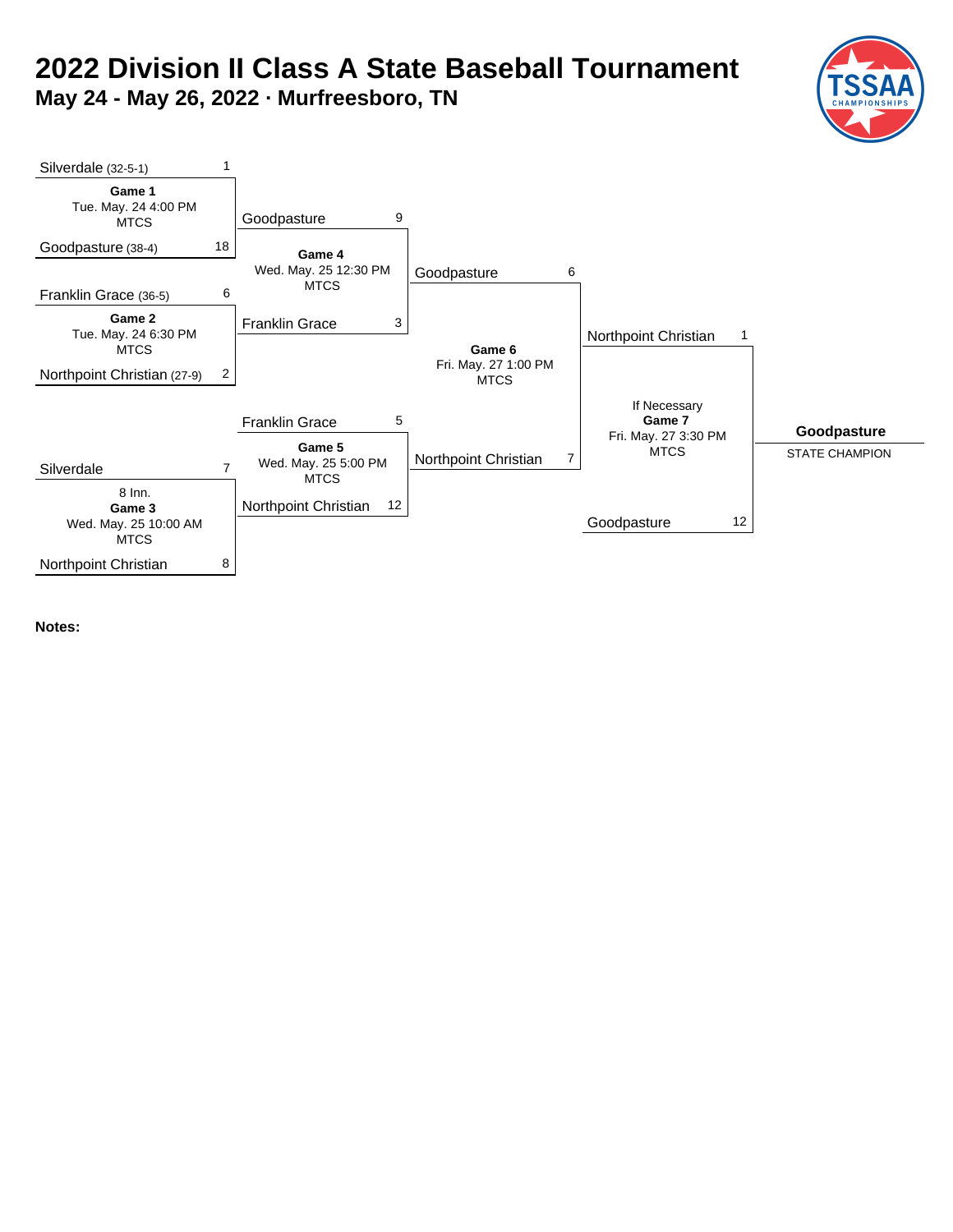## **Official Box Score - Final Franklin Grace at Northpoint Christian 05/24/22 at (MTCS)**



## **Franklin Grace 6 (1-0-0)**

#### **Northpoint Christian 2 (0-1-0)**

| #  | <b>Player</b>           | <b>Pos</b>     | ab | r |   | h rbi bb |          |   | k po |          | a lob | #              | <b>Player</b> |   | <b>Pos</b>     | ab           | r |   |   | h rbi bb |            | k po |   | a lob    |
|----|-------------------------|----------------|----|---|---|----------|----------|---|------|----------|-------|----------------|---------------|---|----------------|--------------|---|---|---|----------|------------|------|---|----------|
| 10 | Carter                  | сf             | 4  |   | 0 | 0        |          | 0 | 2    | 0        | 3     | 4              | Thomason      |   | сf             | 1            | 0 |   | 0 | 0        |            |      | 0 |          |
| 16 | Wyatt                   | rf             | 4  |   |   |          | $\Omega$ | 2 |      | 0        |       | 1              | Hayes         |   | 2 <sub>b</sub> | 2            |   |   | 0 |          |            | 0    | 3 | $\Omega$ |
| 3  | Phillips                | SS             | 3  | 2 |   |          |          |   |      |          | 0     |                | Smith         |   | SS             | 3            |   |   | 0 |          |            | 3    |   |          |
| 9  | Sleeper                 | p              |    | 0 | 0 | 0        |          |   | 0    | 0        | 0     | 23             | <b>Brown</b>  |   | p              | 3            |   |   |   | 0        |            |      | 0 |          |
| 4  | Fuller                  | 3b             | 3  |   |   |          |          |   | 0    | 0        | 3     | 12             | McKnatt       |   | 1b             | 3            |   |   |   |          |            | 5    | 0 |          |
| 21 | <b>Haskins</b>          | 1 <sub>b</sub> |    |   |   |          |          |   |      | 0        | 3     | 6              | Haley         |   | dh             | 3            |   |   |   |          |            | 0    | 0 |          |
| 2  | Bechman                 | 2b             | 3  | 0 | Ω | 0        |          |   | 3    |          | 4     | 8              | Chapman       |   |                | 0            |   |   |   |          |            |      | ი |          |
| 1  | <b>Bechman</b>          | lf             |    | 0 |   |          |          |   |      | $\Omega$ | 2     | 22             | Fisher        |   | lf             | 3            |   |   |   |          |            |      | 0 |          |
| 25 | <b>Brewer</b>           | C              | 3  | 0 | O | 0        |          |   |      |          | 5     | 18             | Ferguson      |   | 3 <sub>b</sub> | 3            |   |   |   |          |            |      | ი |          |
| 17 | Caldwell                |                | 0  | 0 | 0 | 0        |          | 0 | 0    | 0        | 0     | 11             | Wright        |   | rf             | 2            |   |   |   |          |            |      | 0 |          |
|    | <b>Totals</b>           |                | 28 | 6 | 6 | 4        |          |   | 21   | 2        | 9     | $\overline{2}$ | House         |   | с              | 2            |   |   |   |          |            | 8    | ი |          |
|    |                         |                |    |   |   |          |          |   |      |          |       | 10             | Freeze        |   |                | 0            | 0 |   | 0 |          |            | 0    | 0 |          |
|    |                         |                |    |   |   |          |          |   |      |          |       |                | <b>Totals</b> |   |                | 25           | 2 | 5 | 2 |          | 11         | 21   | 4 |          |
|    | <b>Score by Innings</b> |                |    |   | 1 |          | 2        |   | 3    |          | 4     | 5              | 6             | 7 |                | R            | н |   | Е |          | <b>LOB</b> |      |   |          |
|    | <b>Franklin Grace</b>   |                |    |   | 0 |          | 0        |   | 0    |          | 0     | 0              |               | 5 |                | 6            | 6 |   | 1 |          | 9          |      |   |          |
|    | Northpoint Christian    |                |    |   | 2 |          | 0        |   | 0    |          | 0     | 0              | 0             | 0 |                | $\mathbf{2}$ | 5 |   | 1 |          | 3          |      |   |          |

*E* - Sleeper ; Hayes ; *DP* - Franklin Grace 1; Northpoint Christian 0.

*RBI* - Wyatt ; Phillips 2 ; Bechman ; Brown 2 ; *HR* - Phillips ; Brown ; *KL* - Brewer ; Thomason ; Hayes ; *HBP* - Fuller ; Bechman ; *GDP* - Brown ; *LOB* - Franklin Grace 9; Northpoint Christian 3.

| <b>FRNK</b> |  |  | iphrerbb k bf ab     |  | np    |              | <b>NRTH</b> |                   |  |  | iphrerbbk bfab    | np                       |
|-------------|--|--|----------------------|--|-------|--------------|-------------|-------------------|--|--|-------------------|--------------------------|
| 9 Sleeper   |  |  | 7.0 5 2 2 1 11 26 25 |  | - 115 |              | Thomason    |                   |  |  |                   | $\overline{\phantom{0}}$ |
|             |  |  |                      |  |       | $\mathbf{1}$ | Haves       |                   |  |  |                   | $\overline{\phantom{0}}$ |
|             |  |  |                      |  |       |              | 23 Brown    |                   |  |  |                   | 6.0 2 1 0 5 7 27 21 103  |
|             |  |  |                      |  |       |              | 5 Hall      |                   |  |  | 1.0 3 3 2 1 0 8 6 | - 25                     |
|             |  |  |                      |  |       |              | Ikerd       | $0.0 \t1 \t2 \t2$ |  |  |                   | 1 0 2 1 12               |

Win - Sleeper(1-0). Loss - Ikerd(0-1). Save - None.

*WP* - Sleeper ; Ikerd ; *HB* - Brown ; Hall ; *PB* - House ;

Umpires - HP: ; 1B: ; 2B: ; 3B: . Start: 18:30 PM. Duration: . Attendance: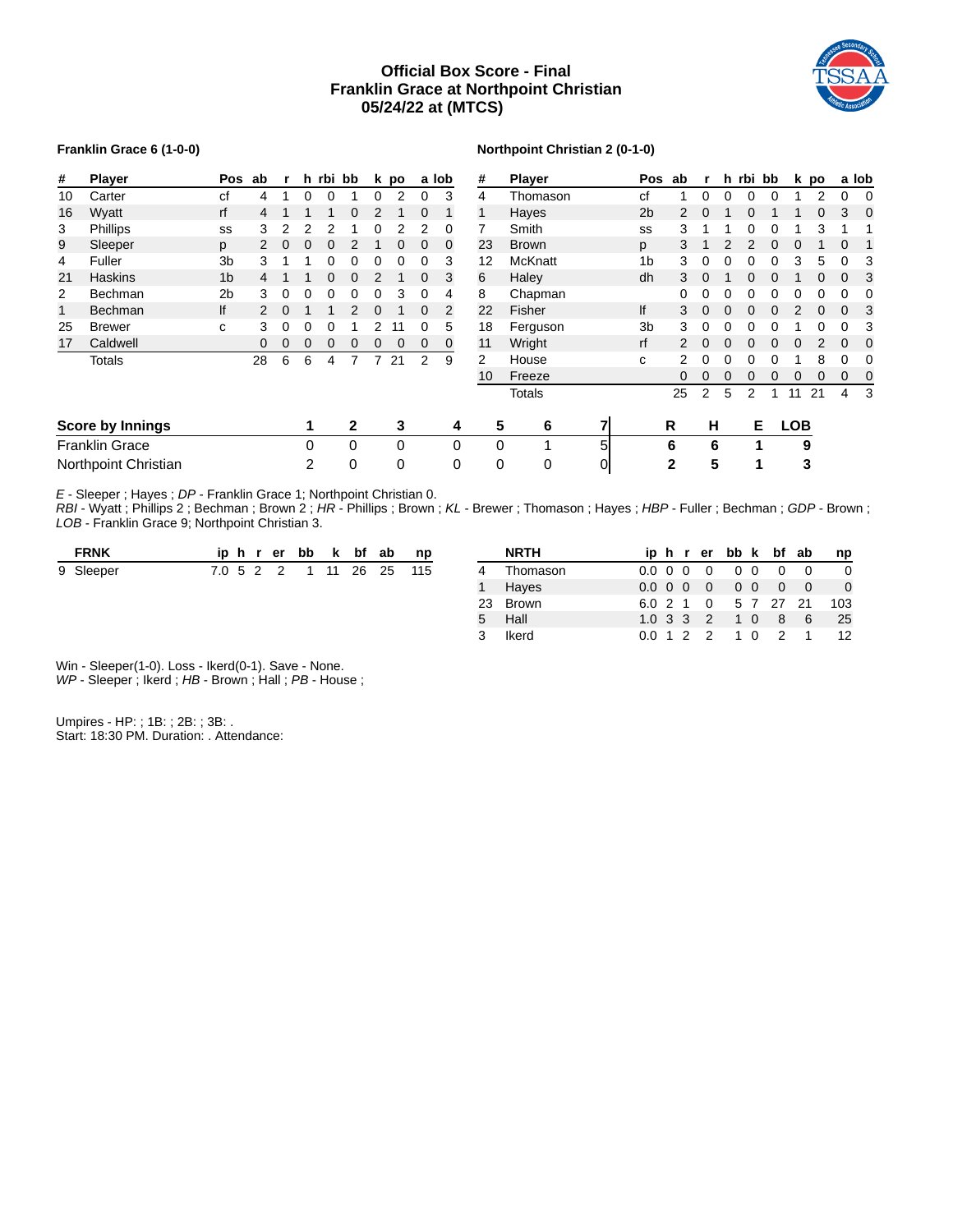## **Play By Play (Full) - FinalFranklin Grace at Northpoint Christian 05/24/22 at (MTCS)**



| <b>Score by Innings</b> |  |  |   |    |  | .OB |
|-------------------------|--|--|---|----|--|-----|
| <b>Franklin Grace</b>   |  |  | - | יכ |  | 9   |
| Northpoint Christian    |  |  |   |    |  |     |

## **Franklin Grace starters:**

10/CF/Jordan Carter; 16/RF/Parker Wyatt; 3/SS/Trace Phillips; 9/P/Jackson Sleeper; 4/3B/Cade Fuller; 21/1B/Gunner Haskins; 2/2B/Dean Bechman; 1/LF/Dawson Bechman; 25/C/Owen Brewer;

#### **Northpoint Christian starters:**

4/CF/Jackson Thomason; 1/2B/Robert Hayes; 7/SS/James Smith; 23/P/Hudson Brown; 12/1B/Connor McKnatt; 6/DH/Spencer Haley; 22/LF/Joshua Fisher; 18/3B/Jay Ferguson; 11/RF/Alex Wright; 2/C/Nick House;

| 1st Inning                                                        |             |    |   |          |
|-------------------------------------------------------------------|-------------|----|---|----------|
| Top of 1st - FRNK batting                                         | This Inning | R. | H | E L      |
| Carter grounds out, second baseman Hayes to first baseman McKnatt | <b>FRNK</b> |    |   |          |
| Wyatt strikes out swinging, Brown pitching                        | <b>NRTH</b> |    |   | $\Omega$ |
| Phillips walks, Brown pitching                                    |             |    |   |          |
| Sleeper strikes out swinging, Brown pitching                      |             |    |   |          |
| Bottom of 1st - NRTH batting                                      |             |    |   |          |
| Thomason strikes out looking, Sleeper pitching                    |             |    |   |          |
| Hayes strikes out looking, Sleeper pitching                       |             |    |   |          |
| Smith singles on a ground ball to first baseman Haskins           |             |    |   |          |

Smith advances to 3rd on error by pitcher Sleeper Brown homers on a fly ball to center field. Smith scores McKnatt strikes out swinging, Sleeper pitching

| 2nd Inning                                             |             |  |                          |  |
|--------------------------------------------------------|-------------|--|--------------------------|--|
| Top of 2nd - FRNK batting                              | This Innina |  | R H E L                  |  |
| Fuller singles on a line drive to right fielder Wright | <b>FRNK</b> |  | 0 1 0 2                  |  |
| Haskins strikes out swinging, Brown pitching           | <b>NRTH</b> |  | $0\quad 0\quad 0\quad 0$ |  |
| Bechman is hit by pitch, Brown pitching                |             |  |                          |  |
| Bechman flies out to center fielder Thomason           |             |  |                          |  |

#### Bottom of 2nd - NRTH batting

Haley strikes out swinging, Sleeper pitching Fisher strikes out swinging, Sleeper pitching Ferguson strikes out swinging, Sleeper pitching

Brewer strikes out looking, Brown pitching

| 3rd Inning                                                   |             |  |  |         |                |  |  |  |  |  |  |
|--------------------------------------------------------------|-------------|--|--|---------|----------------|--|--|--|--|--|--|
| Top of 3rd - FRNK batting                                    | This Inning |  |  | R H E L |                |  |  |  |  |  |  |
| Carter pops out to shortstop Smith                           | <b>FRNK</b> |  |  |         | $\overline{0}$ |  |  |  |  |  |  |
| Wyatt pops out to shortstop Smith                            | <b>NRTH</b> |  |  |         |                |  |  |  |  |  |  |
| Phillips pops out in foul territory to first baseman McKnatt |             |  |  |         |                |  |  |  |  |  |  |

Bottom of 3rd - NRTH batting Wright pops out to second baseman Bechman House pops out to second baseman Bechman Hayes walks, Sleeper pitching Smith strikes out swinging, Sleeper pitching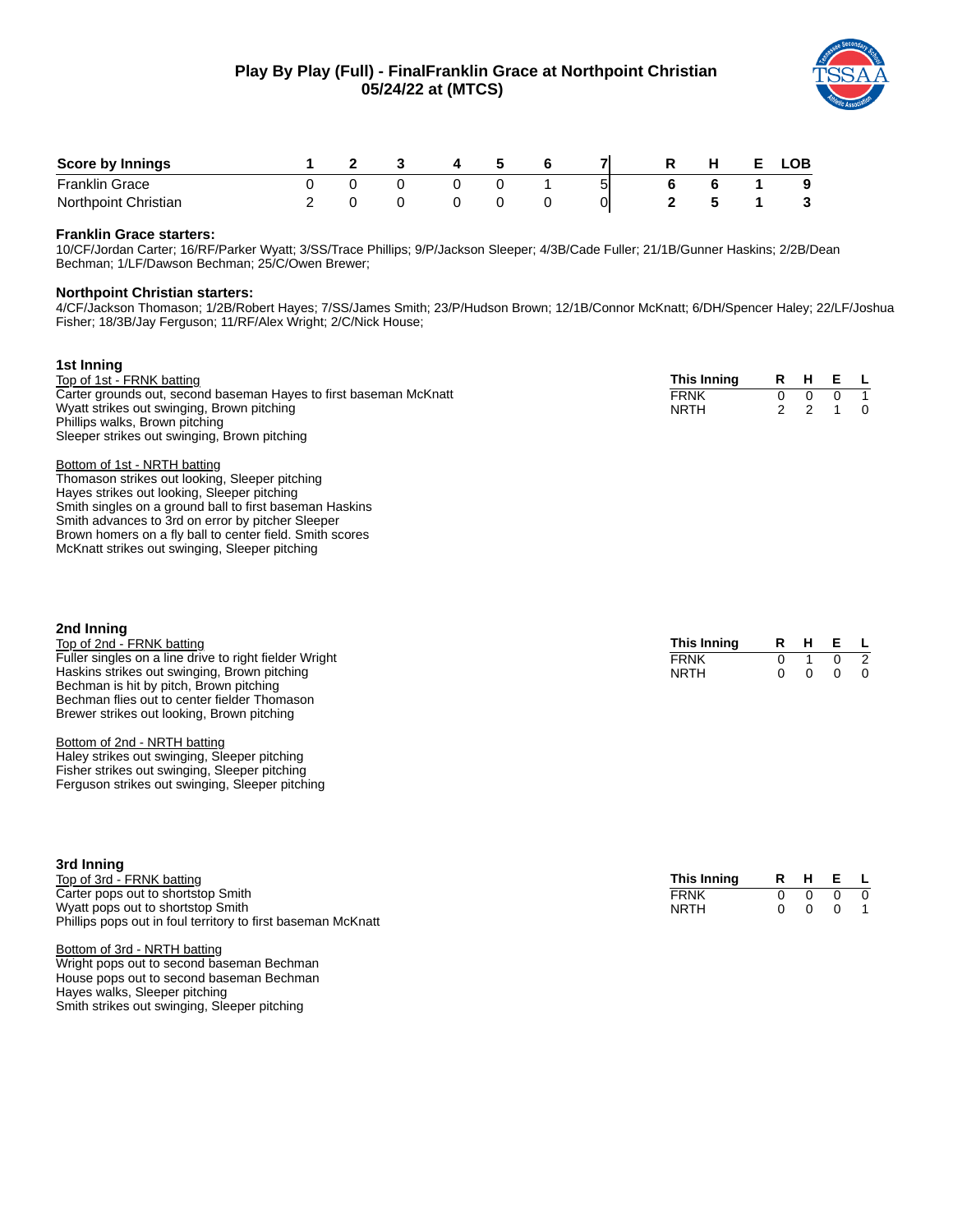| 4th Inning                                                         |             |
|--------------------------------------------------------------------|-------------|
| Top of 4th - FRNK batting                                          | This Inn    |
| Sleeper walks, Brown pitching                                      | <b>FRNK</b> |
| Fuller pops out in foul territory to first baseman McKnatt         | <b>NRTH</b> |
| Haskins strikes out swinging, Brown pitching                       |             |
| Bechman grounds out, second baseman Hayes to first baseman McKnatt |             |

| This Inning | R | н |  |
|-------------|---|---|--|
| FRNK        |   |   |  |
| NRTH        |   |   |  |

Bottom of 4th - NRTH batting Brown singles on a ground ball to center fielder Carter Freeze steals 2nd McKnatt is out on foul tip, Sleeper pitching Haley flies out to center fielder Carter Freeze advances to 3rd on wild pitch Fisher flies out to right fielder Wyatt

| 5th Inning                                  |             |   |         |                |
|---------------------------------------------|-------------|---|---------|----------------|
| Top of 5th - FRNK batting                   | This Inning |   | R H E L |                |
| Bechman walks, Brown pitching               | FRNK        | n |         |                |
| Brewer strikes out swinging, Brown pitching | <b>NRTH</b> |   |         | $\overline{0}$ |
| Carter lines out to center fielder Thomason |             |   |         |                |
| Wyatt strikes out swinging, Brown pitching  |             |   |         |                |

Bottom of 5th - NRTH batting Ferguson flies out to left fielder Bechman Wright pops out to shortstop Phillips House is out on foul tip, Sleeper pitching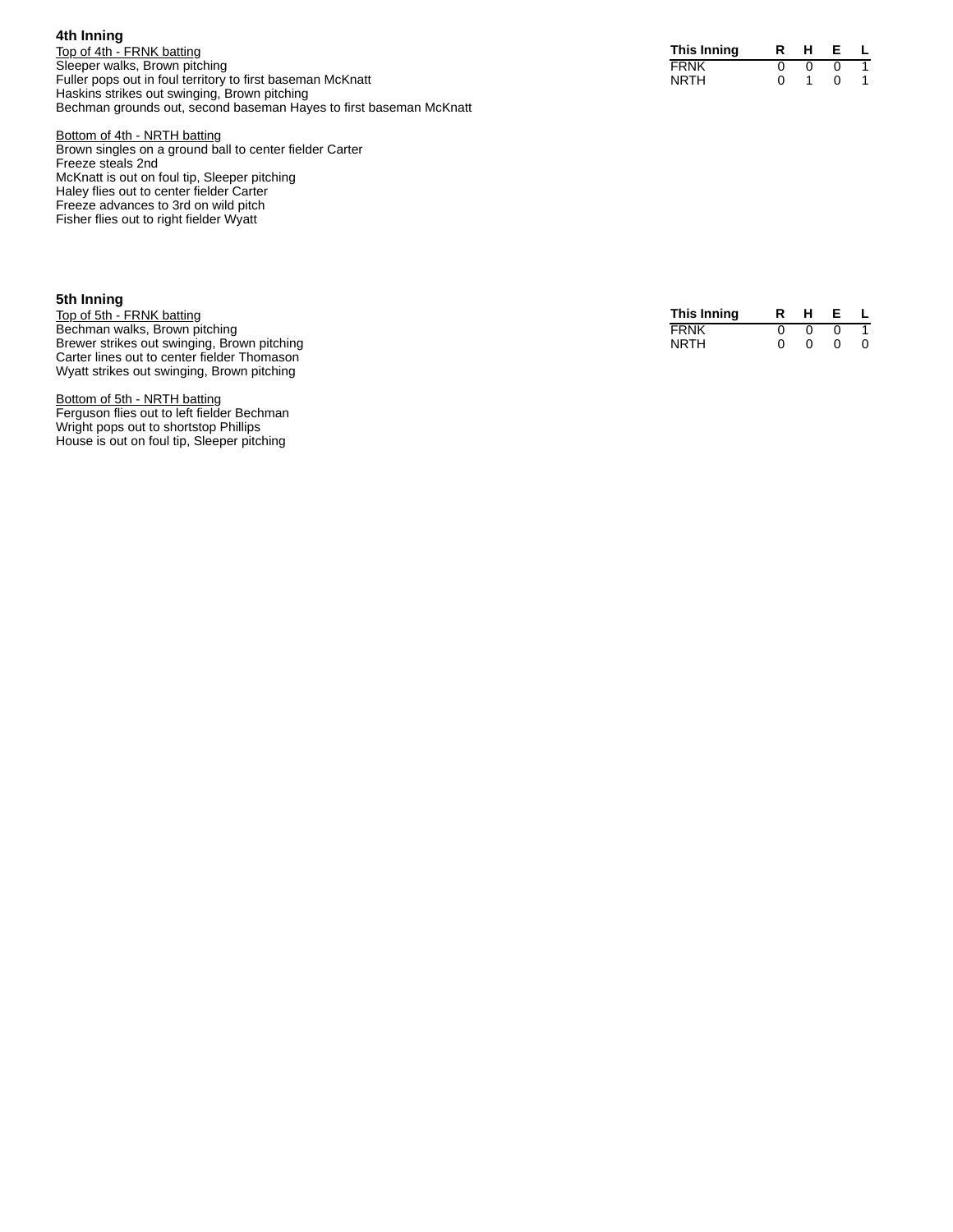| 6th Inning                                                                                  |             |   |         |             |
|---------------------------------------------------------------------------------------------|-------------|---|---------|-------------|
| Top of 6th - FRNK batting                                                                   | This Inning |   | R H E L |             |
| Phillips singles on a hard ground ball to center fielder Thomason                           | <b>FRNK</b> |   |         | $1 \quad 2$ |
| Sleeper walks, Brown pitching                                                               | <b>NRTH</b> | 0 |         | $0\quad 0$  |
| Fuller flies out to right fielder Wright                                                    |             |   |         |             |
| Haskins pops out to first baseman McKnatt                                                   |             |   |         |             |
| Bechman hits a ground ball and reaches on an error by second baseman Hayes. Phillips scores |             |   |         |             |
| Bechman walks, Brown pitching                                                               |             |   |         |             |
| Brewer grounds into fielder's choice, second baseman Hayes to shortstop Smith               |             |   |         |             |

## Bottom of 6th - NRTH batting

Hayes singles on a line drive to left fielder Bechman Smith grounds into fielder's choice, shortstop Phillips to second baseman Bechman Brown grounds into a double play, shortstop Phillips to first baseman Haskins

## **7th Inning**

| Top of 7th - FRNK batting                 | This Innina | R H E L |  |
|-------------------------------------------|-------------|---------|--|
| Lineup changed: Brown in at first baseman | <b>FRNK</b> | 5 4 0 2 |  |
| Lineup changed: Ikerd in at pitcher       | <b>NRTH</b> | 0 1 0 1 |  |
| Carter walks, Ikerd pitching              |             |         |  |
| Cortor advances to 2nd on wild pitch      |             |         |  |

Carter advances to 2nd on wild pitch Wyatt singles on a hard ground ball to left fielder Fisher. Carter scores Lineup changed: Hall in at pitcher Phillips homers on a fly ball to left field. Wyatt scores Sleeper grounds out, shortstop Smith to first baseman Brown Fuller is hit by pitch, Hall pitching Haskins singles on a hard ground ball to right fielder Wright Bechman out (other) to catcher House Bechman singles on a line drive to right fielder Wright. Fuller scores Haskins scores on passed ball Bechman advances to 2nd on the same pitch Brewer walks, Hall pitching Carter flies out to right fielder Wright

## Bottom of 7th - NRTH batting

McKnatt strikes out swinging, Sleeper pitching Haley singles on a ground ball to shortstop Phillips Lineup changed: Chapman in for designated hitter Haley Fisher strikes out swinging, Sleeper pitching Chapman steals 2nd Ferguson flies out to center fielder Carter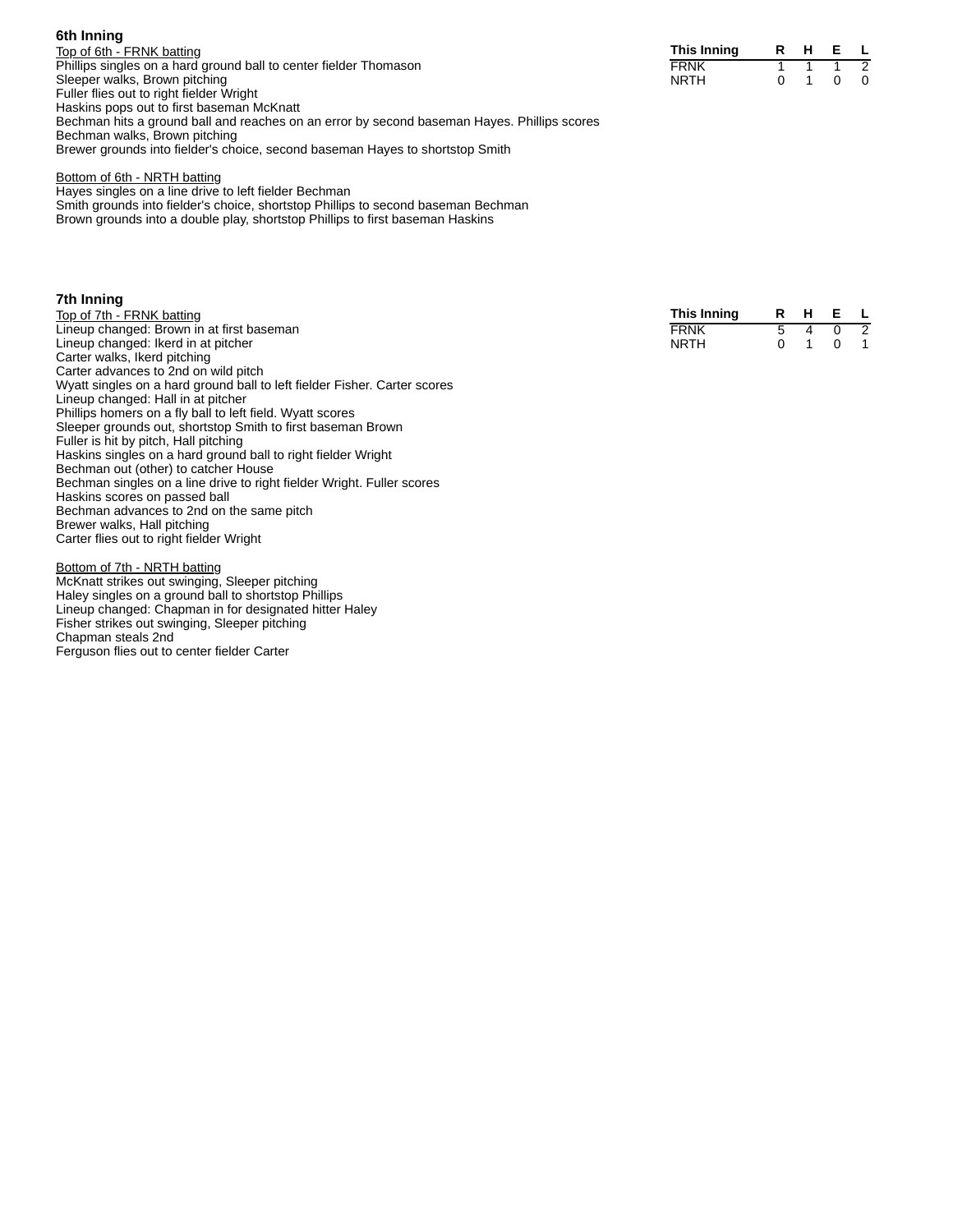## **Scoring Innings - Final Franklin Grace at Northpoint Christian 05/24/22 at (MTCS)**



| <b>Score by Innings</b> |  |  |    |   |  | _OB . |
|-------------------------|--|--|----|---|--|-------|
| <b>Franklin Grace</b>   |  |  | -- | ы |  | 9     |
| Northpoint Christian    |  |  |    | 0 |  |       |

## **Franklin Grace starters:**

10/CF/Jordan Carter; 16/RF/Parker Wyatt; 3/SS/Trace Phillips; 9/P/Jackson Sleeper; 4/3B/Cade Fuller; 21/1B/Gunner Haskins; 2/2B/Dean Bechman; 1/LF/Dawson Bechman; 25/C/Owen Brewer;

## **Northpoint Christian starters:**

4/CF/Jackson Thomason; 1/2B/Robert Hayes; 7/SS/James Smith; 23/P/Hudson Brown; 12/1B/Connor McKnatt; 6/DH/Spencer Haley; 22/LF/Joshua Fisher; 18/3B/Jay Ferguson; 11/RF/Alex Wright; 2/C/Nick House;

Bottom of 1st - NRTH batting Thomason strikes out looking, Sleeper pitching Hayes strikes out looking, Sleeper pitching Smith singles on a ground ball to first baseman Haskins Smith advances to 3rd on error by pitcher Sleeper Brown homers on a fly ball to center field. Smith scores McKnatt strikes out swinging, Sleeper pitching 2 R, 2 H, 1 E, 0 LOB.

Top of 6th - FRNK batting Phillips singles on a hard ground ball to center fielder Thomason Sleeper walks, Brown pitching Fuller flies out to right fielder Wright Haskins pops out to first baseman McKnatt Bechman hits a ground ball and reaches on an error by second baseman Hayes. Phillips scores Bechman walks, Brown pitching Brewer grounds into fielder's choice, second baseman Hayes to shortstop Smith 1 R, 1 H, 1 E, 2 LOB.

Top of 7th - FRNK batting Lineup changed: Brown in at first baseman Lineup changed: Ikerd in at pitcher Carter walks, Ikerd pitching Carter advances to 2nd on wild pitch Wyatt singles on a hard ground ball to left fielder Fisher. Carter scores Lineup changed: Hall in at pitcher Phillips homers on a fly ball to left field. Wyatt scores Sleeper grounds out, shortstop Smith to first baseman Brown Fuller is hit by pitch, Hall pitching Haskins singles on a hard ground ball to right fielder Wright Bechman out (other) to catcher House Bechman singles on a line drive to right fielder Wright. Fuller scores Haskins scores on passed ball Bechman advances to 2nd on the same pitch Brewer walks, Hall pitching Carter flies out to right fielder Wright 5 R, 4 H, 0 E, 2 LOB.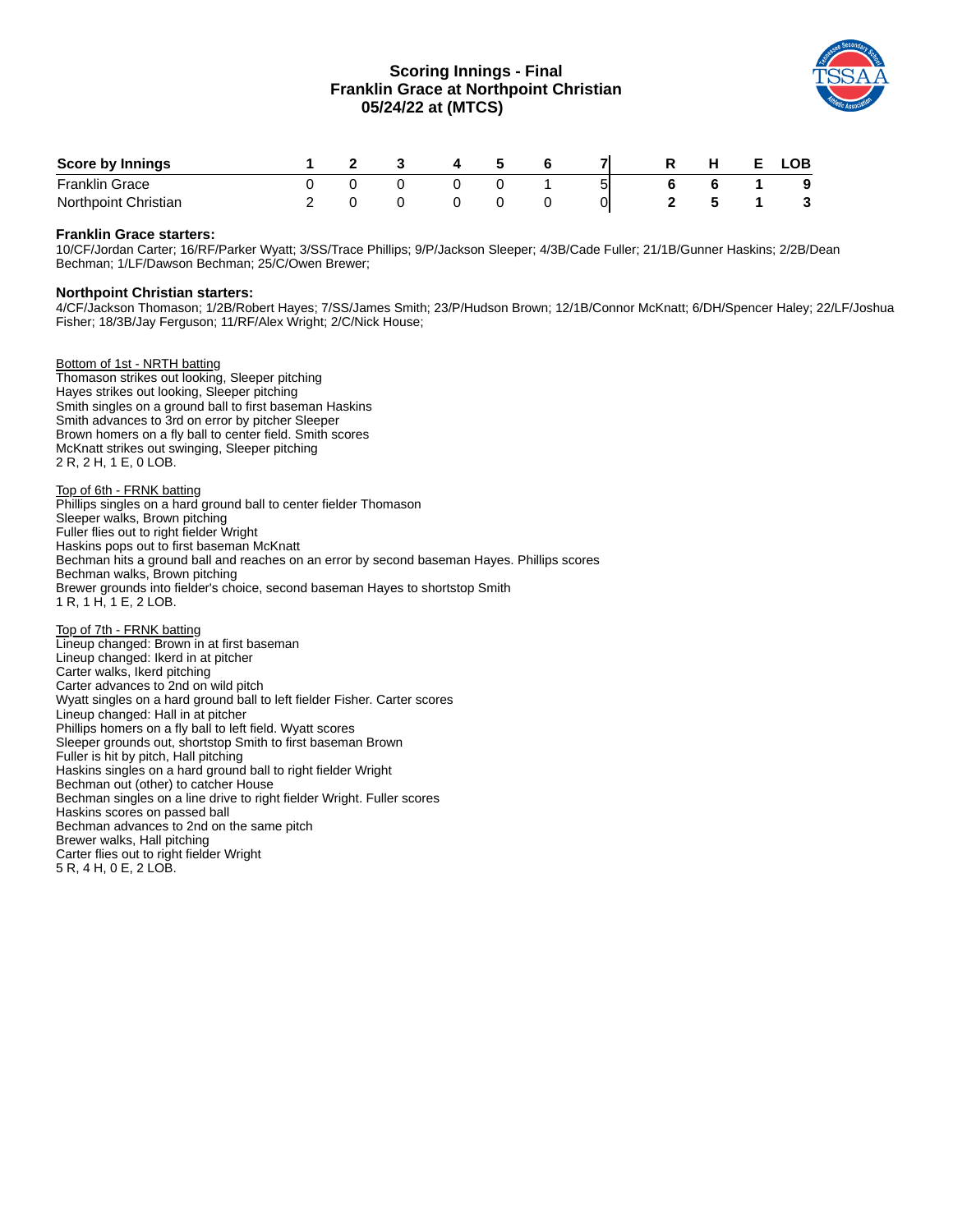## **Official Box Score - Final Franklin Grace at Northpoint Christian 05/25/22 at (MTCS)**



#### **Franklin Grace 5 (1-2-0)**

#### **Northpoint Christian 12 (2-1-0)**

| #  | Player                  | Pos ab         |    | r |   | h rbi bb |          |    | k po | a lob    |          | #  | <b>Player</b> |   | Pos ab         |    | r        |              | h rbi bb |              |            | k po | a lob |          |
|----|-------------------------|----------------|----|---|---|----------|----------|----|------|----------|----------|----|---------------|---|----------------|----|----------|--------------|----------|--------------|------------|------|-------|----------|
| 10 | Carter                  | сf             | 3  |   |   |          |          |    | 5    | 0        |          | 22 | Fisher        |   | lf             | 2  |          |              |          |              |            |      | 0     |          |
| 16 | Wyatt                   | rf             | 3  | 0 |   | 0        |          |    |      |          | 3        | 1  | Hayes         |   | SS             | 3  |          |              |          |              |            |      | 2     | 4        |
| 3  | Phillips                | SS             |    | 0 |   |          |          |    |      |          |          |    | Smith         |   | 2b             | 4  |          |              |          |              |            |      |       |          |
| 44 | Sleeper                 | 1 <sub>b</sub> |    |   |   | 0        |          |    | 4    | 0        | 2        | 23 | <b>Brown</b>  |   | 1 <sub>b</sub> | 4  |          |              |          |              |            |      | 0     | 5        |
| 4  | Fuller                  | 3 <sub>b</sub> | 3. |   |   |          |          |    |      | 0        |          | 12 | McKnatt       |   | rf             |    | 3        |              |          |              |            |      |       |          |
| 21 | <b>Haskins</b>          | dh             |    | 0 | 0 |          |          |    | 0    | 0        | 2        | 6  | Haley         |   | dh             | 4  | 0        | 3            | 4        | $\mathbf{U}$ | 0          | 0    | 0     |          |
| 9  | Bechman                 | 2 <sub>b</sub> | 3  | 0 | 0 | 0        | $\Omega$ |    | 3    | 0        | 4        | 18 | Ferguson      |   | 3 <sub>b</sub> | 4  |          |              |          |              |            |      |       |          |
| 1  | <b>Bechman</b>          | lf             |    | 0 | 0 |          | 0        |    | 2    | 0        | 3        | 4  | Thomason      |   | cf             | 3  | $\Omega$ | <sup>0</sup> | 0        |              |            |      | 0     | 4        |
| 25 | Brewer                  | C              |    |   |   |          |          |    |      |          |          | 24 | Williams      |   | р              |    |          |              |          | 3            |            |      |       |          |
| 8  | Maloney                 | rf             | O. |   |   | 0        |          |    |      | $\Omega$ | $\Omega$ | 2  | House         |   | C              | 0  |          |              |          |              |            | 10   |       |          |
| 17 | Caldwell                |                | 0  |   | 0 | 0        | 0        | 0  | 0    | 0        | 0        | 11 | Wright        |   |                | 0  |          |              |          |              | 0          | 0    | 0     | $\Omega$ |
|    | <b>Totals</b>           |                | 22 | 5 | 5 | 5        | 5        | 10 | 18   | 3        | 4        |    | <b>Totals</b> |   |                | 27 | 12       | 12           | 12       | 8            |            | 21   |       | 9        |
|    | <b>Score by Innings</b> |                |    |   |   |          | 2        |    | 3    |          | 4        | 5  | 6             | 7 |                | R  | н        |              | Е        |              | <b>LOB</b> |      |       |          |
|    | <b>Franklin Grace</b>   |                |    |   | 0 |          | 0        |    | 2    |          | 1        | 1  | $\mathbf{I}$  | 0 |                | 5  | 5        |              | 0        |              | 4          |      |       |          |
|    | Northpoint Christian    |                |    |   | 0 |          |          |    | 2    |          | 4        | 5  | 0             | X |                | 12 | 12       |              | 0        |              | 9          |      |       |          |

*DP* - Franklin Grace 0; Northpoint Christian 1.

*RBI* - Carter 2 ; Phillips ; Haskins ; Bechman ; Fisher ; Smith ; Brown ; McKnatt 4 ; Haley 4 ; Ferguson ; *2B* - Fuller ; Ferguson ; Williams ; *HR* - Carter ; McKnatt ; *KL* - Carter 2 ; Wyatt ; Bechman 2 ; Brewer ; Smith ; *HBP* - Carter ; Brewer ; McKnatt ; *SH* - Fisher ; Thomason ; *SF* - Bechman ; Fisher ; *CS* - Sleeper ; *GDP* - Phillips ; *LOB* - Franklin Grace 4; Northpoint Christian 9.

| <b>FRNK</b> |  |  |  | iphrerbbk bfab np      |  |
|-------------|--|--|--|------------------------|--|
| 16 Wyatt    |  |  |  | 2.0 6 9 9 6 0 18 11 55 |  |
| 30 Stewart  |  |  |  | 1.0 1 0 0 0 0 4 4 14   |  |
| 24 Jones    |  |  |  | 3.0 5 3 3 2 1 17 12 55 |  |

| <b>NRTH</b> |  |  |  |  | iphrerbb k bf ab np      |
|-------------|--|--|--|--|--------------------------|
| 24 Williams |  |  |  |  | 7.0 5 5 5 5 10 30 22 119 |

Win - Williams(1-0). Loss - Wyatt(0-1). Save - None. *WP* - Jones; *HB* - Jones; Williams 2; *BK* - Wyatt;

Umpires - HP: ; 1B: ; 2B: ; 3B: . Start: 17:00 PM. Duration: . Attendance: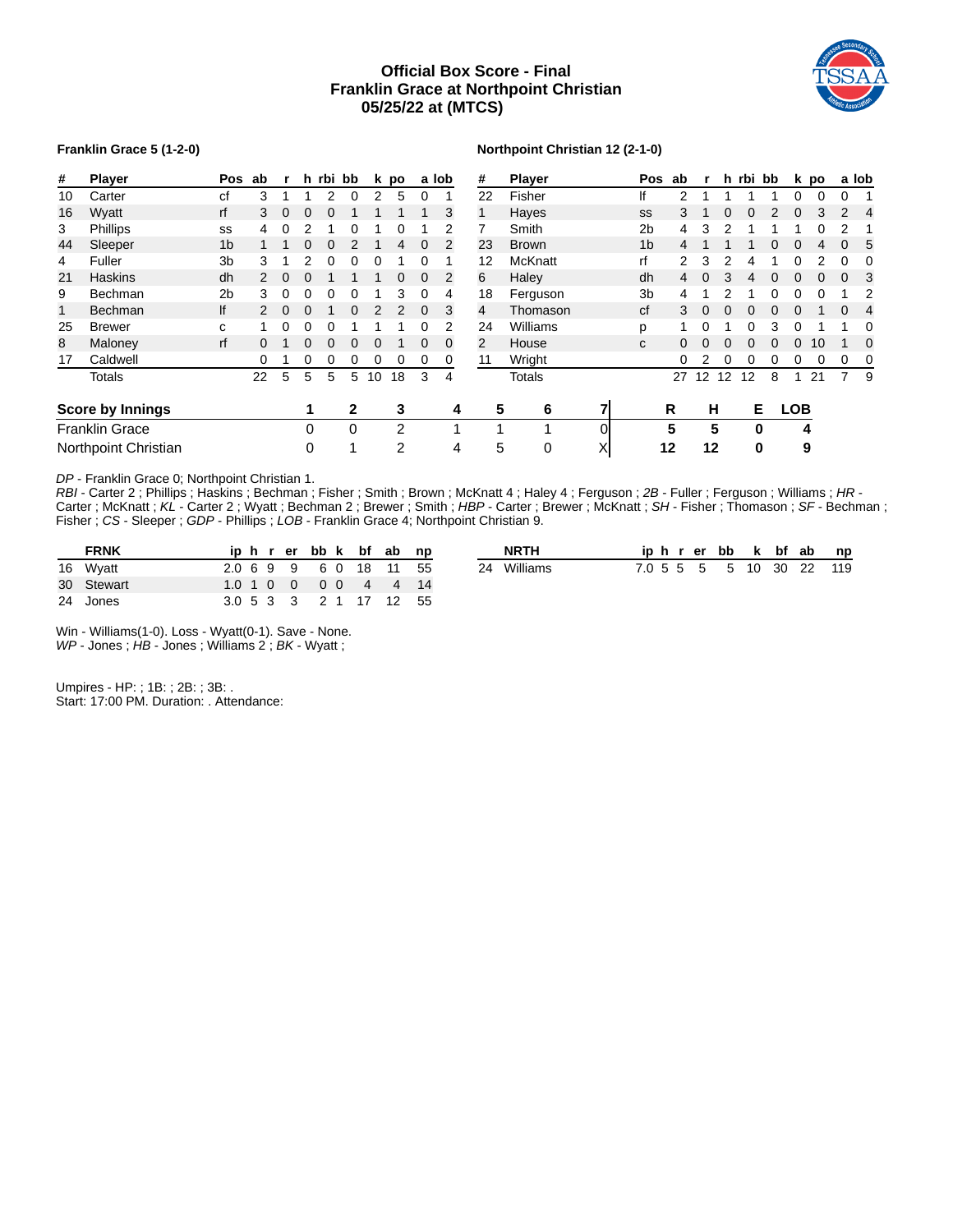## **Play By Play (Full) - FinalFranklin Grace at Northpoint Christian 05/25/22 at (MTCS)**



| <b>Score by Innings</b> |  |  |   |   |  | ЮB |
|-------------------------|--|--|---|---|--|----|
| <b>Franklin Grace</b>   |  |  | - |   |  |    |
| Northpoint Christian    |  |  |   | ⋏ |  | 9  |

## **Franklin Grace starters:**

10/CF/Jordan Carter; 16/RF/Parker Wyatt; 3/SS/Trace Phillips; 44/1B/Jackson Sleeper; 4/3B/Cade Fuller; 21/DH/Gunner Haskins; 9/2B/Dean Bechman; 1/LF/Dawson Bechman; 25/C/Owen Brewer;

## **Northpoint Christian starters:**

22/LF/Joshua Fisher; 1/SS/Robert Hayes; 7/2B/James Smith; 23/1B/Hudson Brown; 12/RF/Connor McKnatt; 6/DH/Spencer Haley; 18/3B/Jay Ferguson; 4/CF/Jackson Thomason; 24/P/John Brayden Williams;

| 1st Inning                                                                                          |             |   |     |     |                |
|-----------------------------------------------------------------------------------------------------|-------------|---|-----|-----|----------------|
| Top of 1st - FRNK batting                                                                           | This Inning |   | R H | E L |                |
| Carter strikes out looking, Williams pitching                                                       | <b>FRNK</b> | 0 |     |     | $\overline{0}$ |
| Wyatt walks, Williams pitching                                                                      | <b>NRTH</b> | 0 |     | 0   | - 3            |
| Phillips grounds into a double play, second baseman Smith to shortstop Hayes to first baseman Brown |             |   |     |     |                |
| Bottom of 1st - NRTH batting                                                                        |             |   |     |     |                |
| Fisher singles on a hard ground ball to left fielder Bechman                                        |             |   |     |     |                |
| Hayes walks, Jones pitching                                                                         |             |   |     |     |                |
| Smith strikes out looking, Jones pitching                                                           |             |   |     |     |                |
| Brown flies out to left fielder Bechman                                                             |             |   |     |     |                |
| McKnatt is hit by pitch, Jones pitching                                                             |             |   |     |     |                |
| Haley grounds out, shortstop Phillips to first baseman Sleeper                                      |             |   |     |     |                |
|                                                                                                     |             |   |     |     |                |

| 2nd Inning                                                    |             |         |            |  |
|---------------------------------------------------------------|-------------|---------|------------|--|
| Top of 2nd - FRNK batting                                     | This Inning | R H E L |            |  |
| Sleeper walks, Williams pitching                              | <b>FRNK</b> | n n     | $0\quad 0$ |  |
| Fuller flies out to right fielder McKnatt                     | <b>NRTH</b> | 1 1 0 1 |            |  |
| Haskins is out on foul tip, Williams pitching                 |             |         |            |  |
| Sleeper caught stealing 2nd, catcher House to shortstop Hayes |             |         |            |  |
| Half-inning ended by out on the base paths                    |             |         |            |  |

#### Bottom of 2nd - NRTH batting

Ferguson singles on a hard ground ball to shortstop Phillips Thomason sacrifices, pitcher Jones to first baseman Sleeper Williams walks, Jones pitching Ferguson advances to 3rd on wild pitch Williams advances to 2nd on the same pitch Fisher out on sacrifice fly to center fielder Carter. Ferguson scores Hayes flies out to center fielder Carter

| 3rd Inning                                                       |             |         |            |
|------------------------------------------------------------------|-------------|---------|------------|
| Top of 3rd - FRNK batting                                        | This Inning | R H E L |            |
| Bechman strikes out swinging, Williams pitching                  | <b>FRNK</b> |         | $0\quad 0$ |
| Bechman strikes out looking, Williams pitching                   | <b>NRTH</b> | 2 3 0 1 |            |
| Brewer is hit by pitch, Williams pitching                        |             |         |            |
| Carter homers on a fly ball to right field. Maloney scores       |             |         |            |
| Wyatt grounds out, third baseman Ferguson to first baseman Brown |             |         |            |

#### Bottom of 3rd - NRTH batting

Smith singles on a ground ball to left fielder Bechman Brown flies out to center fielder Carter Smith steals 2nd McKnatt homers on a fly ball to right field. Smith scores Haley singles on a line drive to left fielder Bechman Ferguson pops out to second baseman Bechman Thomason pops out to third baseman Fuller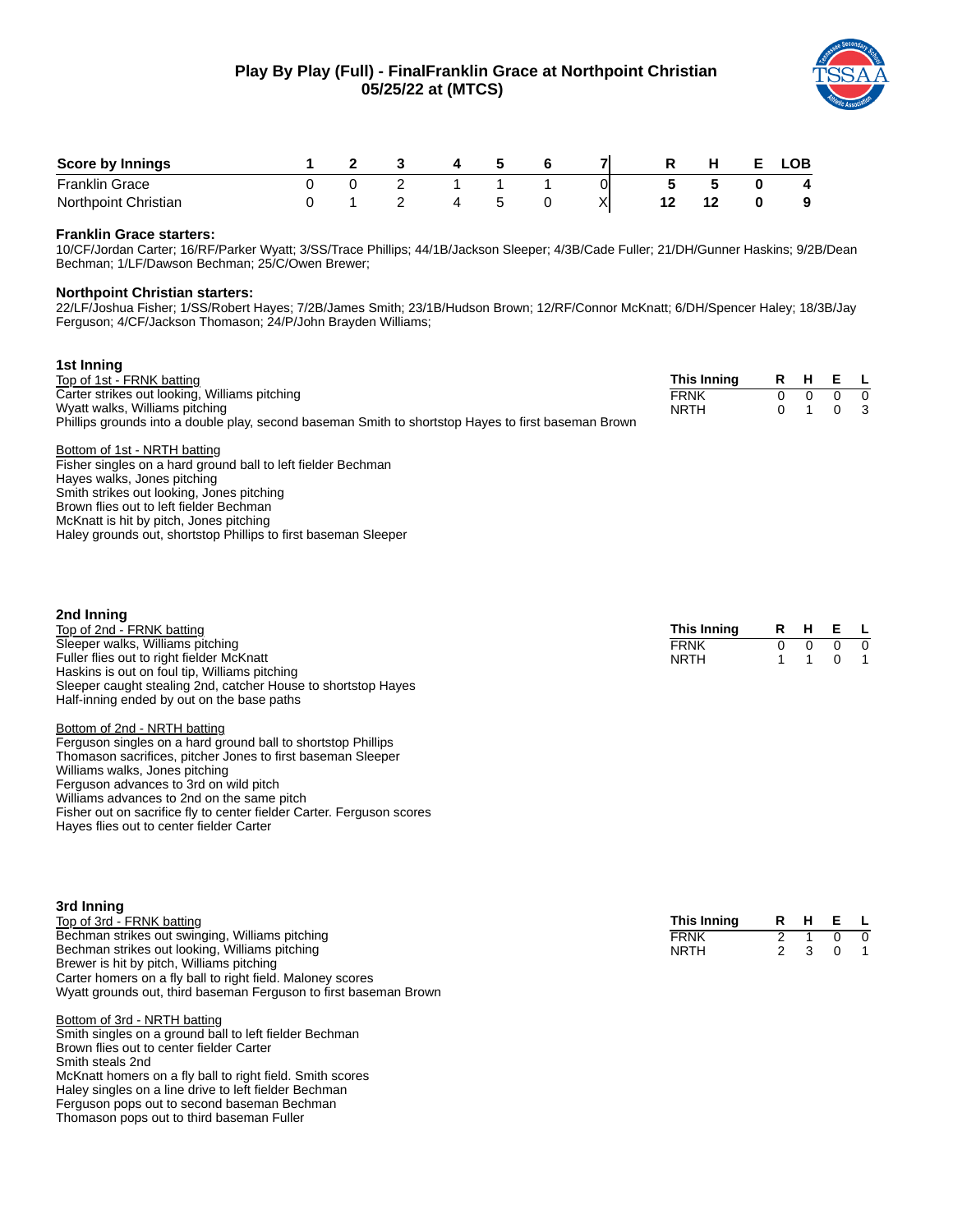| 4th Inning                                                          |             |  |         |  |
|---------------------------------------------------------------------|-------------|--|---------|--|
| Top of 4th - FRNK batting                                           | This Inning |  | R H E L |  |
| Phillips singles on a ground ball to center fielder Thomason        | FRNK        |  | 1 2 0 1 |  |
| Phillips picked off at 1st, pitcher Williams to first baseman Brown | <b>NRTH</b> |  | 4 3 0 2 |  |
| Sleeper walks, Williams pitching                                    |             |  |         |  |

Bottom of 4th - NRTH batting Lineup changed: Wyatt in at pitcher Lineup changed: Maloney in at right fielder Williams walks, Wyatt pitching Fisher sacrifices, pitcher Wyatt to first baseman Sleeper Hayes walks, Wyatt pitching Smith singles on a hard ground ball to left fielder Bechman. Wright scores Brown flies out to left fielder Bechman McKnatt walks, Wyatt pitching Haley singles on a line drive to left fielder Bechman. Hayes scores. Smith scores Ferguson doubles on a hard ground ball to left fielder Bechman. McKnatt scores Thomason flies out to right fielder Maloney

Haskins grounds out, shortstop Hayes to first baseman Brown. Sleeper scores

Fuller doubles on a fly ball to right fielder McKnatt

Bechman lines out to pitcher Williams

| 5th Inning |
|------------|
|            |

| Top of 5th - FRNK batting                                                    | This Inning |    | R H | E L |                |
|------------------------------------------------------------------------------|-------------|----|-----|-----|----------------|
| Bechman strikes out looking, Williams pitching                               | <b>FRNK</b> |    |     |     | $\overline{z}$ |
| Brewer walks, Williams pitching                                              | <b>NRTH</b> | 5. |     |     | $\overline{1}$ |
| Carter is hit by pitch, Williams pitching                                    |             |    |     |     |                |
| Wyatt grounds into fielder's choice, second baseman Smith to shortstop Haves |             |    |     |     |                |
| Phillips singles on a ground ball to shortstop Hayes. Caldwell scores        |             |    |     |     |                |
| Sleeper strikes out swinging, Williams pitching                              |             |    |     |     |                |
| Bottom of 5th - NRTH batting                                                 |             |    |     |     |                |

Williams walks, Wyatt pitching Wright steals 2nd Fisher walks, Wyatt pitching Hayes flies out to center fielder Carter Smith walks, Wyatt pitching Brown singles on a fly ball to left fielder Bechman. Wright scores McKnatt singles on a line drive to left fielder Bechman. Fisher scores. Smith scores Balk by pitcher Wyatt Haley singles on a line drive to center fielder Carter. Brown scores. McKnatt scores Ferguson flies out to center fielder Carter

Thomason grounds out to first baseman Sleeper

#### **6th Inning**

| Top of 6th - FRNK batting                                            | This Inning | R H E L |  |
|----------------------------------------------------------------------|-------------|---------|--|
| Fuller singles on a hard ground ball to left fielder Fisher          | <b>FRNK</b> | 1 1 0 1 |  |
| Haskins walks, Williams pitching                                     | <b>NRTH</b> | 0 1 0 1 |  |
| Bechman flies out to center fielder Thomason                         |             |         |  |
| Bechman out on sacrifice fly to right fielder McKnatt. Fuller scores |             |         |  |
| Brewer strikes out looking, Williams pitching                        |             |         |  |

## Bottom of 6th - NRTH batting

Lineup changed: Stewart in for pitcher Wyatt Lineup changed: Wyatt in at right fielder Williams doubles on a line drive to left fielder Bechman Fisher flies out to right fielder Wyatt Hayes pops out to second baseman Bechman Smith lines out to second baseman Bechman

#### **7th Inning** Top of 7th - FRNK batting Carter strikes out looking, Williams pitching Lineup changed: Wyatt activated, batting 2nd Wyatt strikes out looking, Williams pitching Phillips is out on foul tip, Williams pitching

| This Inning | н. |  |
|-------------|----|--|
| FRNK        |    |  |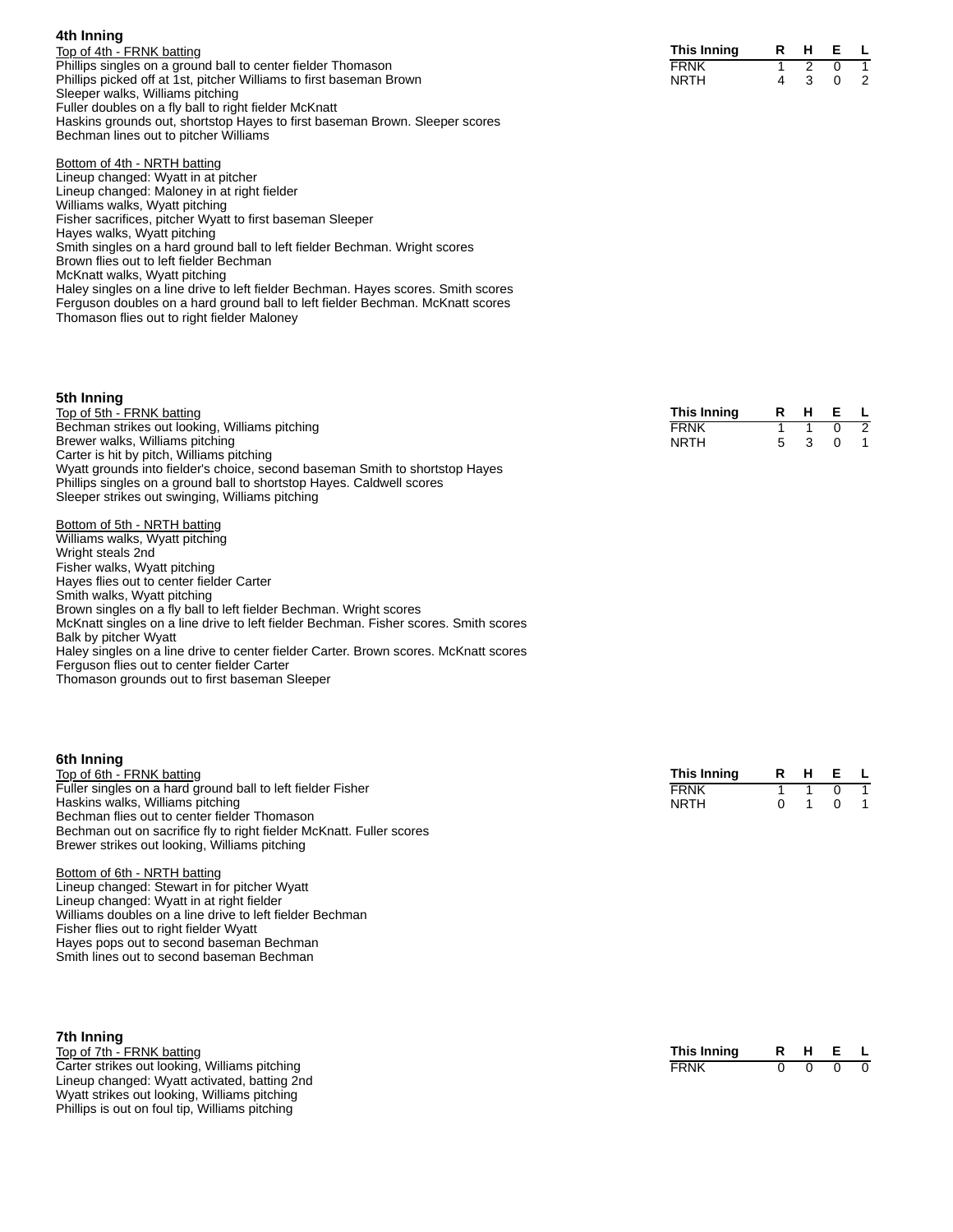## **Scoring Innings - Final Franklin Grace at Northpoint Christian 05/25/22 at (MTCS)**



| <b>Score by Innings</b> |  |  |  |    | н | _OB |
|-------------------------|--|--|--|----|---|-----|
| Franklin Grace          |  |  |  | 01 |   | 4   |
| Northpoint Christian    |  |  |  | X  |   | 9   |

## **Franklin Grace starters:**

10/CF/Jordan Carter; 16/RF/Parker Wyatt; 3/SS/Trace Phillips; 44/1B/Jackson Sleeper; 4/3B/Cade Fuller; 21/DH/Gunner Haskins; 9/2B/Dean Bechman; 1/LF/Dawson Bechman; 25/C/Owen Brewer;

#### **Northpoint Christian starters:**

22/LF/Joshua Fisher; 1/SS/Robert Hayes; 7/2B/James Smith; 23/1B/Hudson Brown; 12/RF/Connor McKnatt; 6/DH/Spencer Haley; 18/3B/Jay Ferguson; 4/CF/Jackson Thomason; 24/P/John Brayden Williams;

Bottom of 2nd - NRTH batting Ferguson singles on a hard ground ball to shortstop Phillips Thomason sacrifices, pitcher Jones to first baseman Sleeper Williams walks, Jones pitching Ferguson advances to 3rd on wild pitch Williams advances to 2nd on the same pitch Fisher out on sacrifice fly to center fielder Carter. Ferguson scores Hayes flies out to center fielder Carter 1 R, 1 H, 0 E, 1 LOB.

Top of 3rd - FRNK batting Bechman strikes out swinging, Williams pitching Bechman strikes out looking, Williams pitching Brewer is hit by pitch, Williams pitching Carter homers on a fly ball to right field. Maloney scores Wyatt grounds out, third baseman Ferguson to first baseman Brown 2 R, 1 H, 0 E, 0 LOB.

#### Bottom of 3rd - NRTH batting

Smith singles on a ground ball to left fielder Bechman Brown flies out to center fielder Carter Smith steals 2nd McKnatt homers on a fly ball to right field. Smith scores Haley singles on a line drive to left fielder Bechman Ferguson pops out to second baseman Bechman Thomason pops out to third baseman Fuller 2 R, 3 H, 0 E, 1 LOB.

Top of 4th - FRNK batting

Phillips singles on a ground ball to center fielder Thomason Phillips picked off at 1st, pitcher Williams to first baseman Brown Sleeper walks, Williams pitching Fuller doubles on a fly ball to right fielder McKnatt Haskins grounds out, shortstop Hayes to first baseman Brown. Sleeper scores Bechman lines out to pitcher Williams 1 R, 2 H, 0 E, 1 LOB.

Bottom of 4th - NRTH batting Lineup changed: Wyatt in at pitcher Lineup changed: Maloney in at right fielder Williams walks, Wyatt pitching Fisher sacrifices, pitcher Wyatt to first baseman Sleeper Hayes walks, Wyatt pitching Smith singles on a hard ground ball to left fielder Bechman. Wright scores Brown flies out to left fielder Bechman McKnatt walks, Wyatt pitching Haley singles on a line drive to left fielder Bechman. Hayes scores. Smith scores Ferguson doubles on a hard ground ball to left fielder Bechman. McKnatt scores Thomason flies out to right fielder Maloney 4 R, 3 H, 0 E, 2 LOB.

Top of 5th - FRNK batting Bechman strikes out looking, Williams pitching Brewer walks, Williams pitching Carter is hit by pitch, Williams pitching Wyatt grounds into fielder's choice, second baseman Smith to shortstop Hayes Phillips singles on a ground ball to shortstop Hayes. Caldwell scores Sleeper strikes out swinging, Williams pitching 1 R, 1 H, 0 E, 2 LOB.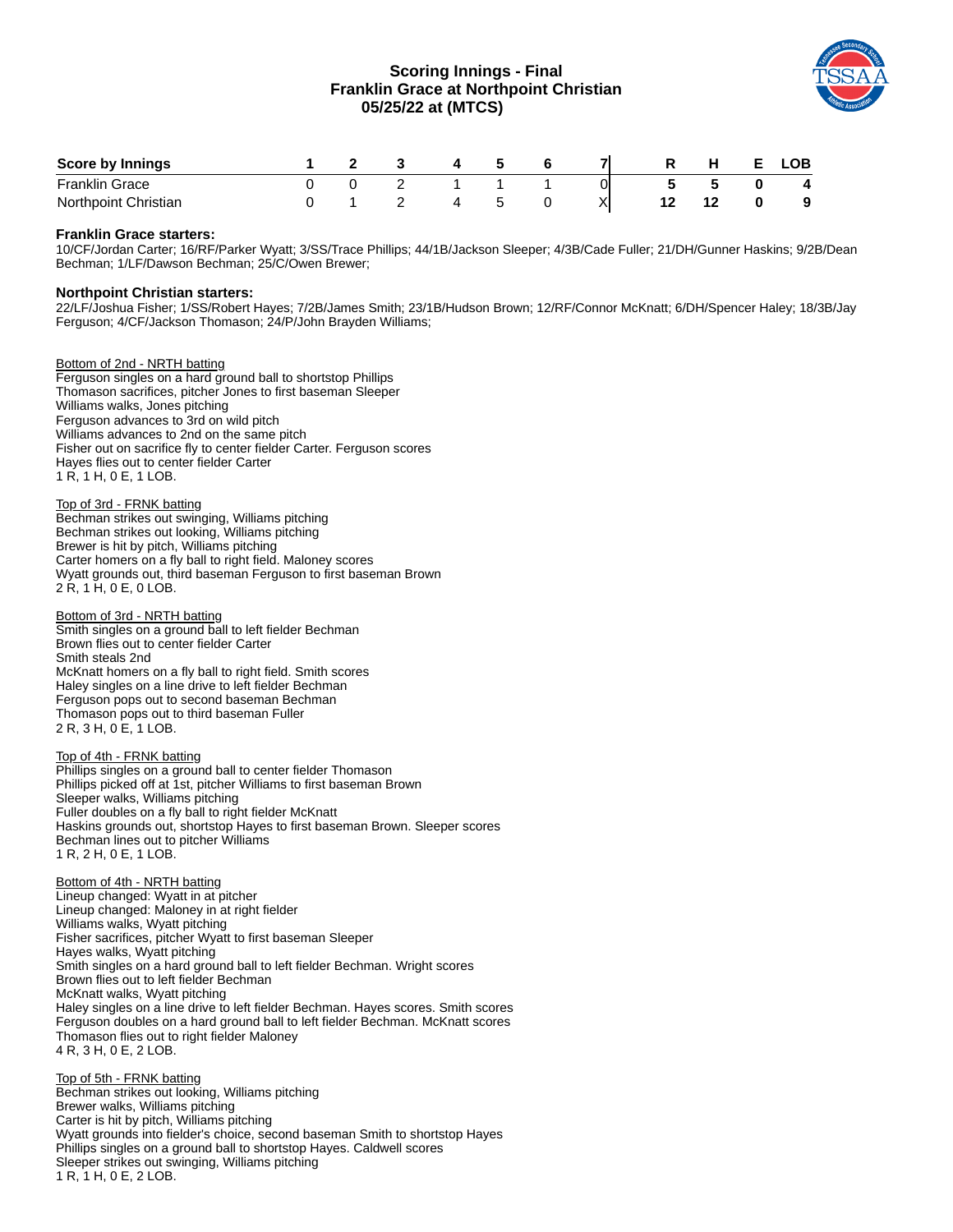Bottom of 5th - NRTH batting Williams walks, Wyatt pitching Wright steals 2nd Fisher walks, Wyatt pitching Hayes flies out to center fielder Carter Smith walks, Wyatt pitching Brown singles on a fly ball to left fielder Bechman. Wright scores McKnatt singles on a line drive to left fielder Bechman. Fisher scores. Smith scores Balk by pitcher Wyatt Haley singles on a line drive to center fielder Carter. Brown scores. McKnatt scores Ferguson flies out to center fielder Carter Thomason grounds out to first baseman Sleeper 5 R, 3 H, 0 E, 1 LOB.

Top of 6th - FRNK batting Fuller singles on a hard ground ball to left fielder Fisher Haskins walks, Williams pitching Bechman flies out to center fielder Thomason Bechman out on sacrifice fly to right fielder McKnatt. Fuller scores Brewer strikes out looking, Williams pitching 1 R, 1 H, 0 E, 1 LOB.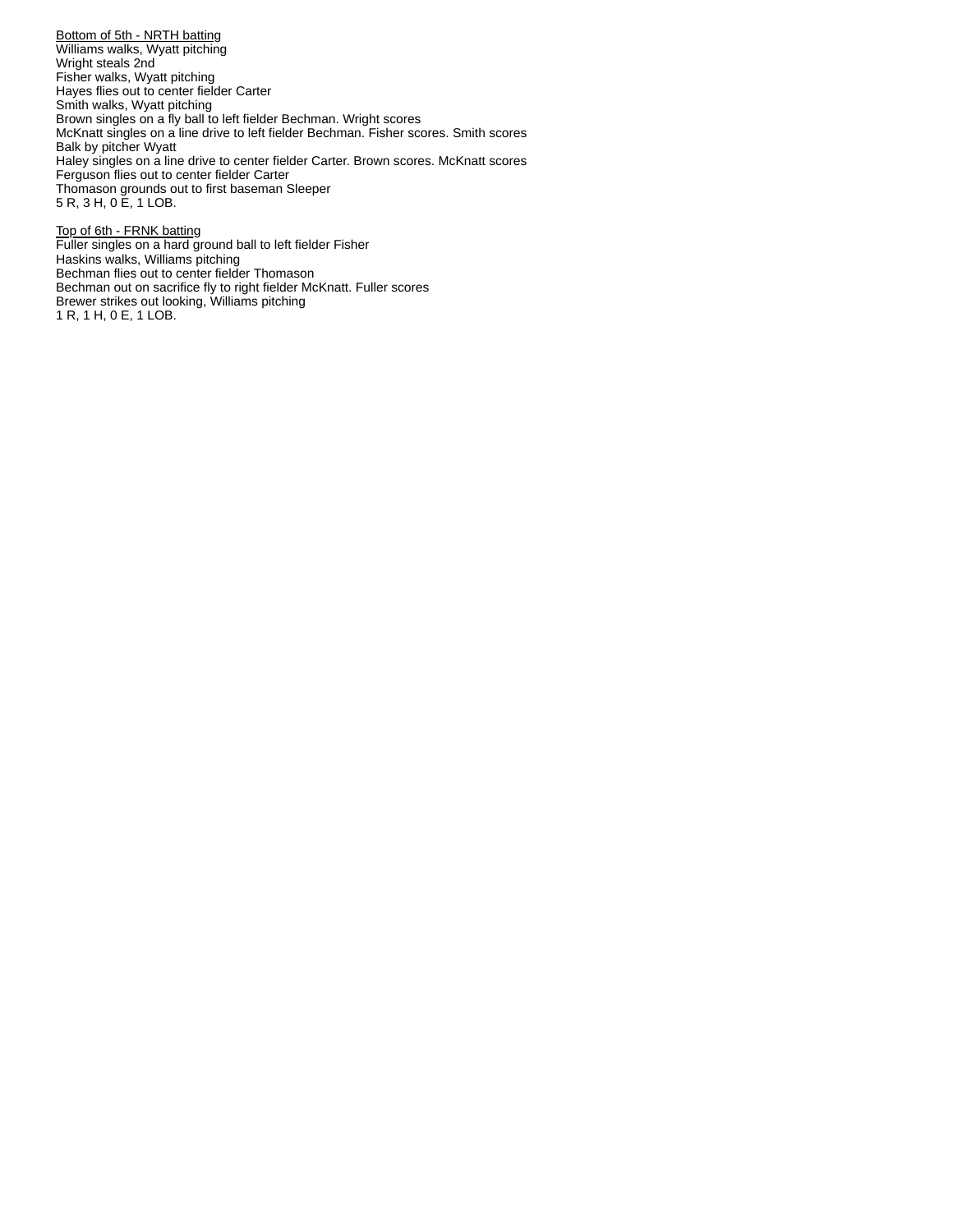## **Official Box Score - Final Goodpasture at Franklin Grace 05/25/22 at (MTCS)**



#### **Goodpasture 9 (2-0-0)**

## **Franklin Grace 3 (1-1-0)**

| #              | <b>Player</b>           | Pos            | ab |          |          | h rbi bb |   |   | k po |          | a lob          | #  | Player         |   | Pos            | ab |          | h. | rbi bb |   |            | k po | a lob |   |
|----------------|-------------------------|----------------|----|----------|----------|----------|---|---|------|----------|----------------|----|----------------|---|----------------|----|----------|----|--------|---|------------|------|-------|---|
| 11             | <b>Elkins</b>           | сf             | 4  |          |          | 0        | 0 |   | 2    | 0        | $\overline{2}$ | 10 | Carter         |   | сf             | 2  |          |    |        |   |            |      | 0     |   |
| 5              | Harrell                 | C              | 4  |          | 2        | 4        | 0 |   | 6    | 0        | 2              | 16 | Wyatt          |   | 2 <sub>b</sub> | 3  | $\Omega$ |    | 0      | 0 | 0          |      |       |   |
| 3              | Rucker                  | 3b             | 3  |          |          | 3        | 0 |   |      | 0        |                | 3  | Phillips       |   | р              | 3  |          |    | o      | 0 |            |      | 3     |   |
| $\overline{2}$ | Anderson                | SS             | 3  |          |          |          |   |   |      |          | 0              | 44 | Sleeper        |   | 1 <sub>b</sub> | 3  |          |    |        |   |            |      | 0     |   |
| 20             | Lane                    | Ŋ              | 3  | 0        |          |          | 0 |   |      | 0        | $\Omega$       | 4  | Fuller         |   | 3b             | 2  |          |    |        |   |            |      | 3     |   |
| 13             | Jones                   | 1 <sub>b</sub> |    | $\Omega$ |          | O        | O |   |      | 0        | 0              | 21 | <b>Haskins</b> |   | dh             | 3  |          |    |        |   |            |      | 0     |   |
| 7              | Knotts                  | dh             |    | 0        |          |          |   |   |      | 0        |                | 9  | Bechman        |   | SS             |    |          |    |        |   |            |      |       |   |
| 12             | Jones                   | rf             | 3  |          |          | 0        | 0 |   |      | $\Omega$ | 2              | 1  | Bechman        |   | lf             |    | $\Omega$ |    |        | 0 | 0          |      | 0     |   |
| 1              | Miles                   | lf             |    |          | 0        | 0        |   |   | 0    | 0        |                | 25 | <b>Brewer</b>  |   | c              | 3  |          |    | 0      |   |            | 6    |       |   |
| 14             | <b>Quarles</b>          | 2 <sub>b</sub> | 2. | $\Omega$ | 0        | 0        | 0 |   |      | 3        | 2              | 8  | Maloney        |   | rf             | 0  | $\Omega$ | 0  | 0      | 0 | 0          | 0    | 0     | 0 |
| 24             | Smithson                |                | 0  | 0        | 0        | 0        | 0 | 0 | 0    | 0        | 0              |    | Totals         |   |                | 22 | 3        | 3  |        | 2 | 6          | 21   | 9     | 4 |
|                | <b>Totals</b>           |                | 28 | 9        | 9        | 9        |   | 6 | 21   | 5        | 4              |    |                |   |                |    |          |    |        |   |            |      |       |   |
|                | <b>Score by Innings</b> |                |    |          | 1        |          | 2 |   | 3    |          | 4              | 5  | 6              | 7 |                | R  | н        |    | Е      |   | <b>LOB</b> |      |       |   |
|                | Goodpasture             |                |    |          | $\Omega$ |          | 0 |   | 3    |          | 0              | 3  | $\Omega$       | 3 |                | 9  | 9        |    | 1      |   | 4          |      |       |   |
|                | Franklin Grace          |                |    |          | 0        |          | 0 |   | 0    |          | 0              | 2  | 1              | 0 |                | 3  | 3        |    | 0      |   | 4          |      |       |   |

*E* - Rucker ; *DP* - Goodpasture 2; Franklin Grace 0.

*RBI* - Harrell 4 ; Rucker 3 ; Anderson 2 ; Bechman ; *HR* - Harrell 2 ; Rucker ; Anderson ; *KL* - Anderson ; Jones ; Brewer 2 ; *HBP* - Rucker ; Lane ; Jones ; Fuller ; Bechman ; *SH* - Jones ; Knotts ; *SF* - Bechman ; *CS* - Smithson ; *GDP* - Phillips ; Bechman ; *LOB* - Goodpasture 4; Franklin Grace 4.

| <b>GDPS</b> |  |  |  |  | iphrerbbk bfab np       | <b>FRNK</b> |                        |  |  |  | iphrerbbk bfabnp |  |
|-------------|--|--|--|--|-------------------------|-------------|------------------------|--|--|--|------------------|--|
| 20 Lane     |  |  |  |  | 7.0 3 2 1 2 6 27 22 100 | 3 Phillips  | 5.0 5 6 6 1 5 24 19 86 |  |  |  |                  |  |
|             |  |  |  |  |                         | 18 Rains    | 2.0 4 3 3 0 1 10 9 43  |  |  |  |                  |  |

Win - Lane(1-0). Loss - Phillips(0-1). Save - None. *WP* - Lane 4; Phillips 2; *HB* - Lane 2; Phillips 3;

Umpires - HP: ; 1B: ; 2B: ; 3B: . Start: 12:30 PM. Duration: . Attendance: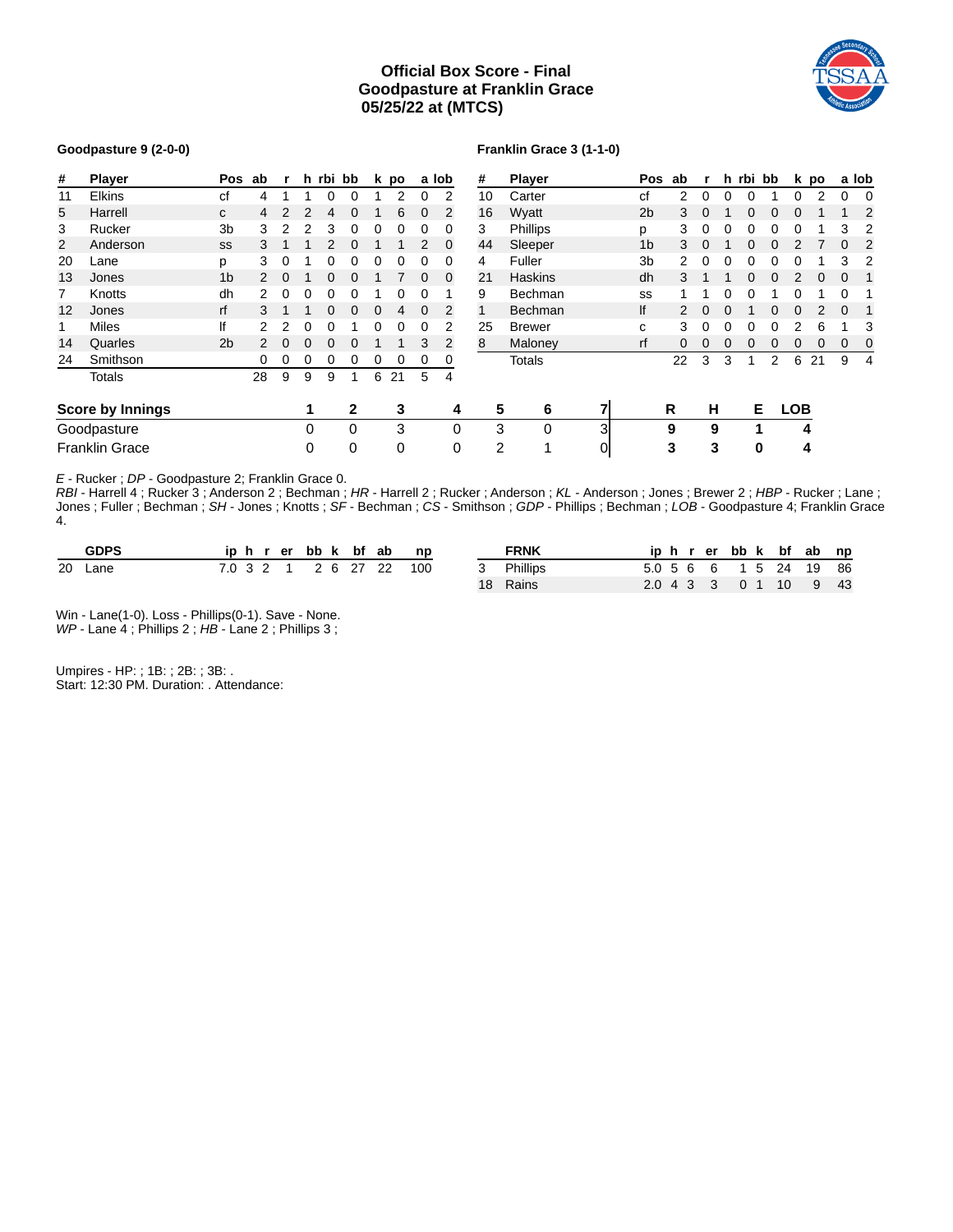## **Play By Play (Full) - FinalGoodpasture at Franklin Grace 05/25/22 at (MTCS)**



| <b>Score by Innings</b> |  |  |   |   |  | LOB. |
|-------------------------|--|--|---|---|--|------|
| Goodpasture             |  |  |   | ں |  | 4    |
| <b>Franklin Grace</b>   |  |  | - | 0 |  | 4    |

## **Goodpasture starters:**

11/CF/Jaron Elkins; 5/C/Logan Harrell; 3/3B/Carson Rucker; 2/SS/Sherman Anderson; 20/P/Tanner Lane; 13/1B/Tyler Jones; 7/DH/John Henry Knotts; 12/RF/Tanner Jones; 1/LF/Hutson Miles; 14/2B/Bishop Quarles;

## **Franklin Grace starters:**

Jones

**3rd Inning**

10/CF/Jordan Carter; 16/2B/Parker Wyatt; 3/P/Trace Phillips; 44/1B/Jackson Sleeper; 4/3B/Cade Fuller; 21/DH/Gunner Haskins; 9/SS/Dean Bechman; 1/LF/Dawson Bechman; 25/C/Owen Brewer;

| 1st Inning                                                                                         |             |    |          |   |     |
|----------------------------------------------------------------------------------------------------|-------------|----|----------|---|-----|
| Top of 1st - GDPS batting                                                                          | This Inning | R. | - H      |   | E L |
| Elkins singles on a ground ball to left fielder Bechman                                            | <b>GDPS</b> |    |          |   |     |
| Harrell strikes out swinging, Phillips pitching                                                    | <b>FRNK</b> | 0  | $\Omega$ | 0 | - 0 |
| Elkins steals 2nd                                                                                  |             |    |          |   |     |
| Elkins picked off at 2nd, pitcher Phillips to second baseman Wyatt                                 |             |    |          |   |     |
| Rucker is hit by pitch, Phillips pitching                                                          |             |    |          |   |     |
| Anderson strikes out looking, Phillips pitching                                                    |             |    |          |   |     |
| Bottom of 1st - FRNK batting                                                                       |             |    |          |   |     |
| Carter walks, Lane pitching                                                                        |             |    |          |   |     |
| Wyatt flies out to right fielder Jones                                                             |             |    |          |   |     |
| Phillips grounds into a double play, shortstop Anderson to second baseman Quarles to first baseman |             |    |          |   |     |

| 2nd Inning                                                                                                                                                                                                                                                |             |    |   |          |          |
|-----------------------------------------------------------------------------------------------------------------------------------------------------------------------------------------------------------------------------------------------------------|-------------|----|---|----------|----------|
| Top of 2nd - GDPS batting                                                                                                                                                                                                                                 | This Inning | R. | H | E L      |          |
| Lane is hit by pitch, Phillips pitching                                                                                                                                                                                                                   | <b>GDPS</b> | 0  | 0 | $\Omega$ | $\Omega$ |
| Jones sacrifices, pitcher Phillips to first baseman Sleeper                                                                                                                                                                                               | <b>FRNK</b> | 0  | 0 |          |          |
| Knotts grounds out, third baseman Fuller to first baseman Sleeper                                                                                                                                                                                         |             |    |   |          |          |
| Smithson caught stealing home, catcher Brewer to pitcher Phillips                                                                                                                                                                                         |             |    |   |          |          |
| Half-inning ended by out on the base paths                                                                                                                                                                                                                |             |    |   |          |          |
| Bottom of 2nd - FRNK batting<br>Sleeper strikes out swinging, Lane pitching<br>Fuller is hit by pitch, Lane pitching<br>Haskins strikes out swinging, Lane pitching<br>Fuller advances to 2nd on wild pitch<br>Bechman grounds out to first baseman Jones |             |    |   |          |          |

| <b>SIG INITING</b>                                                             |             |     |     |                |
|--------------------------------------------------------------------------------|-------------|-----|-----|----------------|
| Top of 3rd - GDPS batting                                                      | This Inning | R H | E L |                |
| Jones singles on a line drive to right fielder Maloney                         | <b>GDPS</b> |     |     | $\overline{0}$ |
| Miles grounds into fielder's choice, shortstop Bechman to second baseman Wyatt | <b>FRNK</b> |     |     | $\overline{0}$ |
| Jones advances to 3rd on wild pitch                                            |             |     |     |                |
| Miles advances to 2nd on the same pitch                                        |             |     |     |                |
| Quarles strikes out swinging, Phillips pitching                                |             |     |     |                |
| Elkins strikes out swinging, Phillips pitching                                 |             |     |     |                |
| Harrell homers on a fly ball to center field. Jones scores. Miles scores       |             |     |     |                |
| Rucker grounds out, third baseman Fuller to first baseman Sleeper              |             |     |     |                |
|                                                                                |             |     |     |                |

Bottom of 3rd - FRNK batting Bechman flies out to right fielder Jones Brewer flies out to center fielder Elkins Carter grounds out to first baseman Jones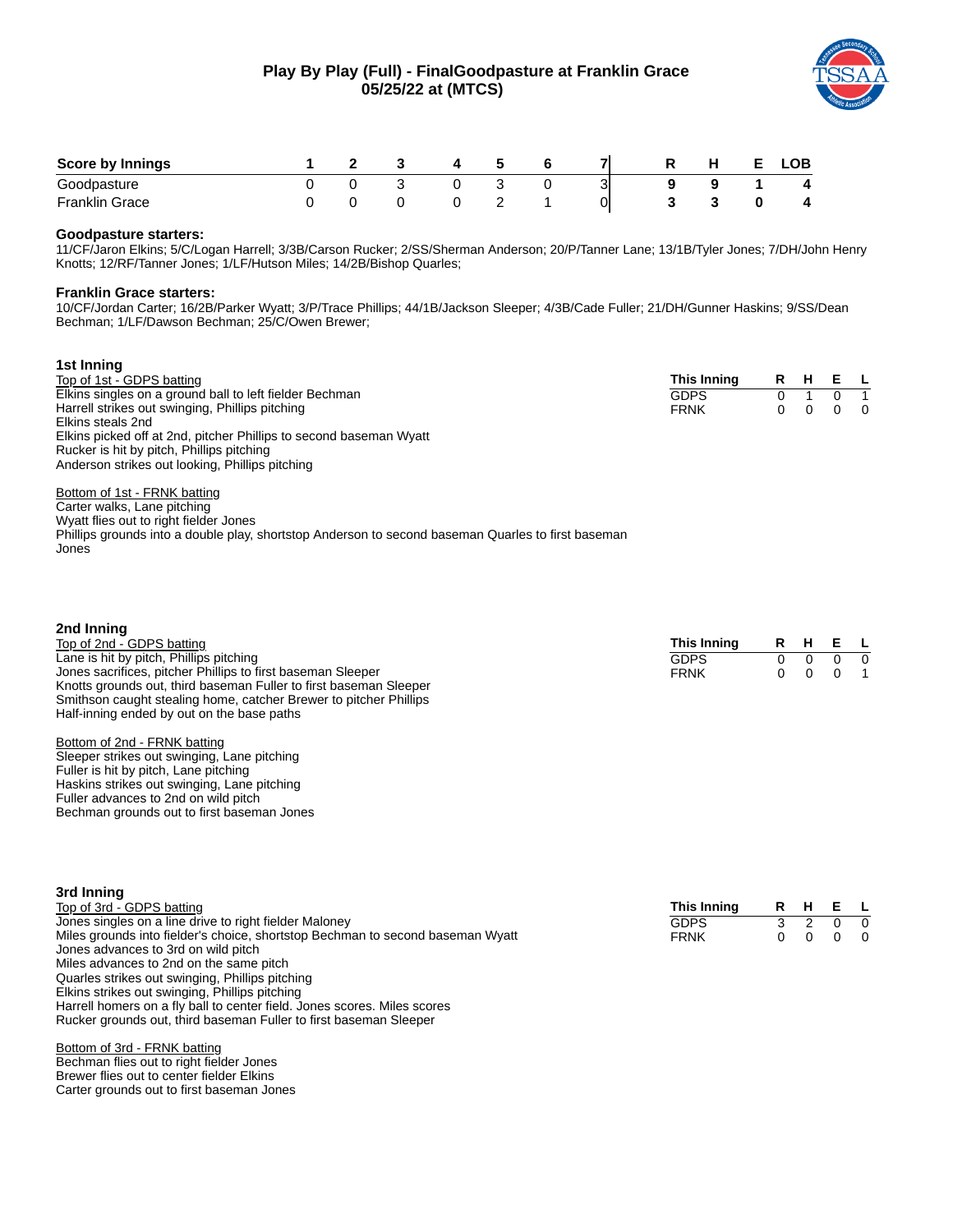| 4th Inning |
|------------|
|            |
|            |
|            |

Top of 4th - GDPS batting Lane flies out to center fielder Carter Jones singles on a ground ball to right fielder Maloney Knotts strikes out swinging, Phillips pitching Jones flies out to left fielder Bechman

Bottom of 4th - FRNK batting

Wyatt singles on a line drive to center fielder Elkins Phillips flies out to right fielder Jones Wyatt advances to 2nd on wild pitch Sleeper strikes out swinging, Lane pitching Fuller grounds out, second baseman Quarles to first baseman Jones

| 5th Inning |
|------------|
|            |

- Top of 5th GDPS batting Miles walks, Phillips pitching Elkins grounds into fielder's choice, third baseman Fuller to second baseman Wyatt Miles advances to 3rd on wild pitch Elkins advances to 2nd on the same pitch Harrell grounds out, third baseman Fuller to first baseman Sleeper Rucker homers on a fly ball to left field. Miles scores. Elkins scores Anderson flies out to center fielder Carter Lane grounds out, second baseman Wyatt to first baseman Sleeper
- Bottom of 5th FRNK batting Haskins singles on a fly ball to center fielder Elkins Bechman is hit by pitch, Lane pitching Haskins advances to 3rd on wild pitch Bechman advances to 2nd on the same pitch Bechman out on sacrifice fly to right fielder Jones. Haskins scores Brewer strikes out looking, Lane pitching Carter hits a ground ball and reaches on an error by third baseman Rucker. Bechman scores Carter advances to 2nd on the same error Wyatt flies out to center fielder Elkins

| This Inning | R | н |   |  |
|-------------|---|---|---|--|
| GDPS        |   |   |   |  |
| FRNK        |   |   | O |  |

**This Inning R H E L** GDPS 3 1 0 0<br>FRNK 2 1 1 1 FRNK 2 1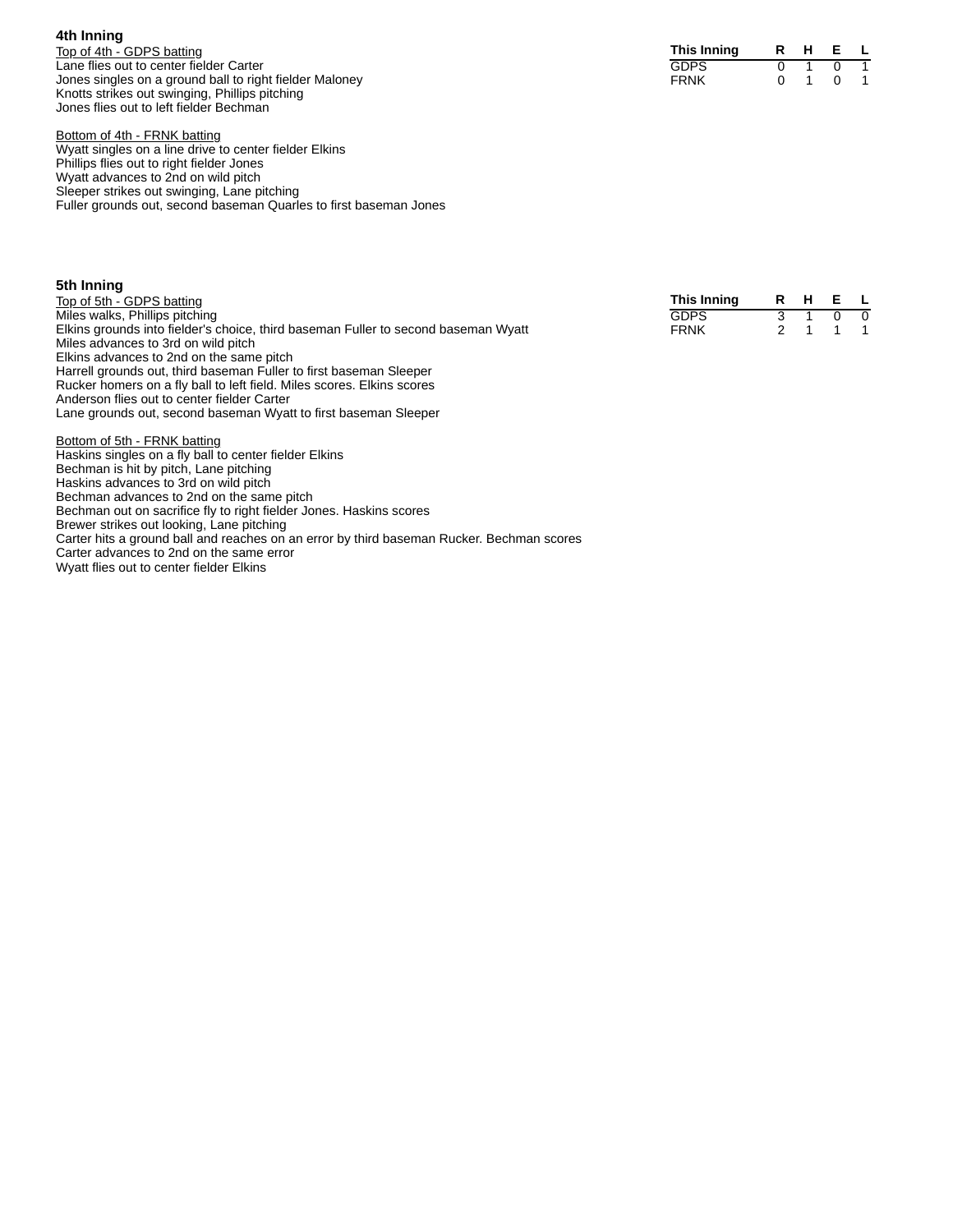| 6th Inning |
|------------|
|            |

Top of 6th - GDPS batting Jones is hit by pitch, Phillips pitching Lineup changed: Rains in for pitcher Phillips Lineup changed: Bechman in at second baseman Lineup changed: Phillips in at shortstop Lineup changed: Wyatt in at right fielder Knotts sacrifices, pitcher Rains to first baseman Sleeper Jones flies out to left fielder Bechman Miles pops out to second baseman Bechman

Bottom of 6th - FRNK batting

Lineup changed: Phillips activated, batting 3rd Phillips grounds out, second baseman Quarles to first baseman Jones Sleeper singles on a fly ball to center fielder Elkins Sleeper advances to 2nd Sleeper advances to 3rd on wild pitch Fuller pops out to first baseman Jones Haskins strikes out swinging, Lane pitching

#### **7 t h I n n i n g**

Top of 7th - GDPS batting Elkins pops out to third baseman Fuller Harrell homers on a fly ball to left field Rucker singles on a ground ball to shortstop Phillips Anderson homers on a fly ball to right field. Rucker scores Lane singles on a ground ball to right fielder Wyatt Jones strikes out looking, Rains pitching Quarles grounds out, shortstop Phillips to first baseman Sleeper **This Inning R H E** GDPS 3 4 0 FRNK 0 0 0

Bottom of 7th - FRNK batting Bechman walks, Lane pitching Bechman grounds into a double play, shortstop Anderson to first baseman Jones Brewer strikes out looking, Lane pitching

| This Inning | н |   |  |
|-------------|---|---|--|
| GDPS        |   |   |  |
| FRNK        |   | O |  |

| This Inning | R | н | F |   |
|-------------|---|---|---|---|
| GDPS        |   |   |   |   |
| FRNK        | n | O | O | O |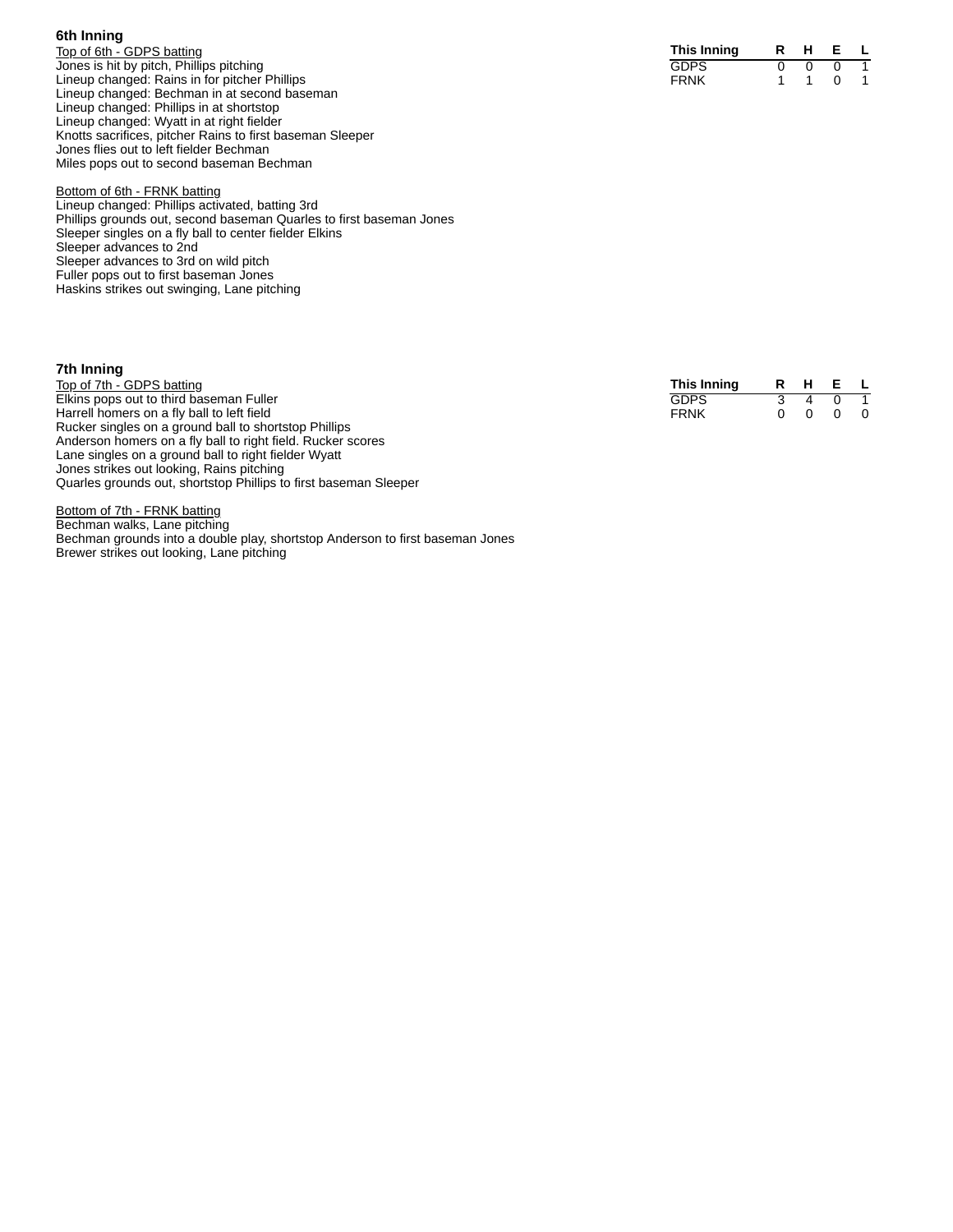## **Scoring Innings - Final Goodpasture at Franklin Grace 05/25/22 at (MTCS)**



| <b>Score by Innings</b> |  |  |   |   |    | . . |  | _OB .       |
|-------------------------|--|--|---|---|----|-----|--|-------------|
| Goodpasture             |  |  |   |   | اب |     |  | 4           |
| Franklin<br>Grace       |  |  | - | - | 01 |     |  | $\mathbf 4$ |

## **Goodpasture starters:**

11/CF/Jaron Elkins; 5/C/Logan Harrell; 3/3B/Carson Rucker; 2/SS/Sherman Anderson; 20/P/Tanner Lane; 13/1B/Tyler Jones; 7/DH/John Henry Knotts; 12/RF/Tanner Jones; 1/LF/Hutson Miles; 14/2B/Bishop Quarles;

#### **Franklin Grace starters:**

10/CF/Jordan Carter; 16/2B/Parker Wyatt; 3/P/Trace Phillips; 44/1B/Jackson Sleeper; 4/3B/Cade Fuller; 21/DH/Gunner Haskins; 9/SS/Dean Bechman; 1/LF/Dawson Bechman; 25/C/Owen Brewer;

Top of 3rd - GDPS batting Jones singles on a line drive to right fielder Maloney Miles grounds into fielder's choice, shortstop Bechman to second baseman Wyatt Jones advances to 3rd on wild pitch Miles advances to 2nd on the same pitch Quarles strikes out swinging, Phillips pitching Elkins strikes out swinging, Phillips pitching Harrell homers on a fly ball to center field. Jones scores. Miles scores Rucker grounds out, third baseman Fuller to first baseman Sleeper 3 R, 2 H, 0 E, 0 LOB.

Top of 5th - GDPS batting Miles walks, Phillips pitching Elkins grounds into fielder's choice, third baseman Fuller to second baseman Wyatt Miles advances to 3rd on wild pitch Elkins advances to 2nd on the same pitch Harrell grounds out, third baseman Fuller to first baseman Sleeper Rucker homers on a fly ball to left field. Miles scores. Elkins scores Anderson flies out to center fielder Carter Lane grounds out, second baseman Wyatt to first baseman Sleeper 3 R, 1 H, 0 E, 0 LOB.

Bottom of 5th - FRNK batting Haskins singles on a fly ball to center fielder Elkins Bechman is hit by pitch, Lane pitching Haskins advances to 3rd on wild pitch Bechman advances to 2nd on the same pitch Bechman out on sacrifice fly to right fielder Jones. Haskins scores Brewer strikes out looking, Lane pitching Carter hits a ground ball and reaches on an error by third baseman Rucker. Bechman scores Carter advances to 2nd on the same error Wyatt flies out to center fielder Elkins 2 R, 1 H, 1 E, 1 LOB.

Bottom of 6th - FRNK batting Lineup changed: Phillips activated, batting 3rd Phillips grounds out, second baseman Quarles to first baseman Jones Sleeper singles on a fly ball to center fielder Elkins Sleeper advances to 2nd Sleeper advances to 3rd on wild pitch Fuller pops out to first baseman Jones Haskins strikes out swinging, Lane pitching 1 R, 1 H, 0 E, 1 LOB.

Top of 7th - GDPS batting Elkins pops out to third baseman Fuller Harrell homers on a fly ball to left field Rucker singles on a ground ball to shortstop Phillips Anderson homers on a fly ball to right field. Rucker scores Lane singles on a ground ball to right fielder Wyatt Jones strikes out looking, Rains pitching Quarles grounds out, shortstop Phillips to first baseman Sleeper 3 R, 4 H, 0 E, 1 LOB.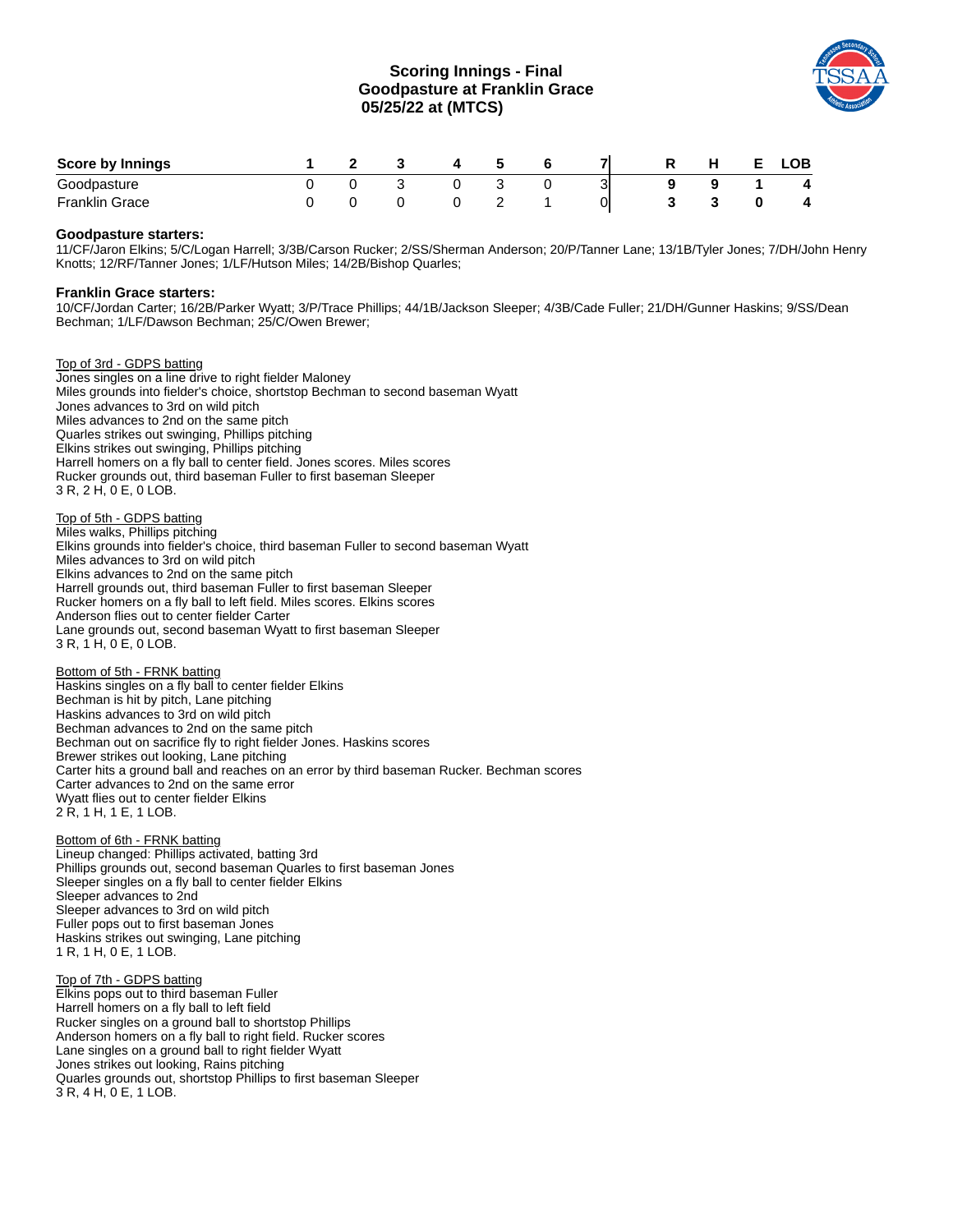## **2019 Class A State Baseball Tournament**

**May 21 - May 24, 2019 · Murfreesboro, TN**





#### **Notes:**

Game 13 will be necessary if the winner of Game 9 also wins Game 11. Game 14 will be necessary if the winner of Game 10 also wins Game 12.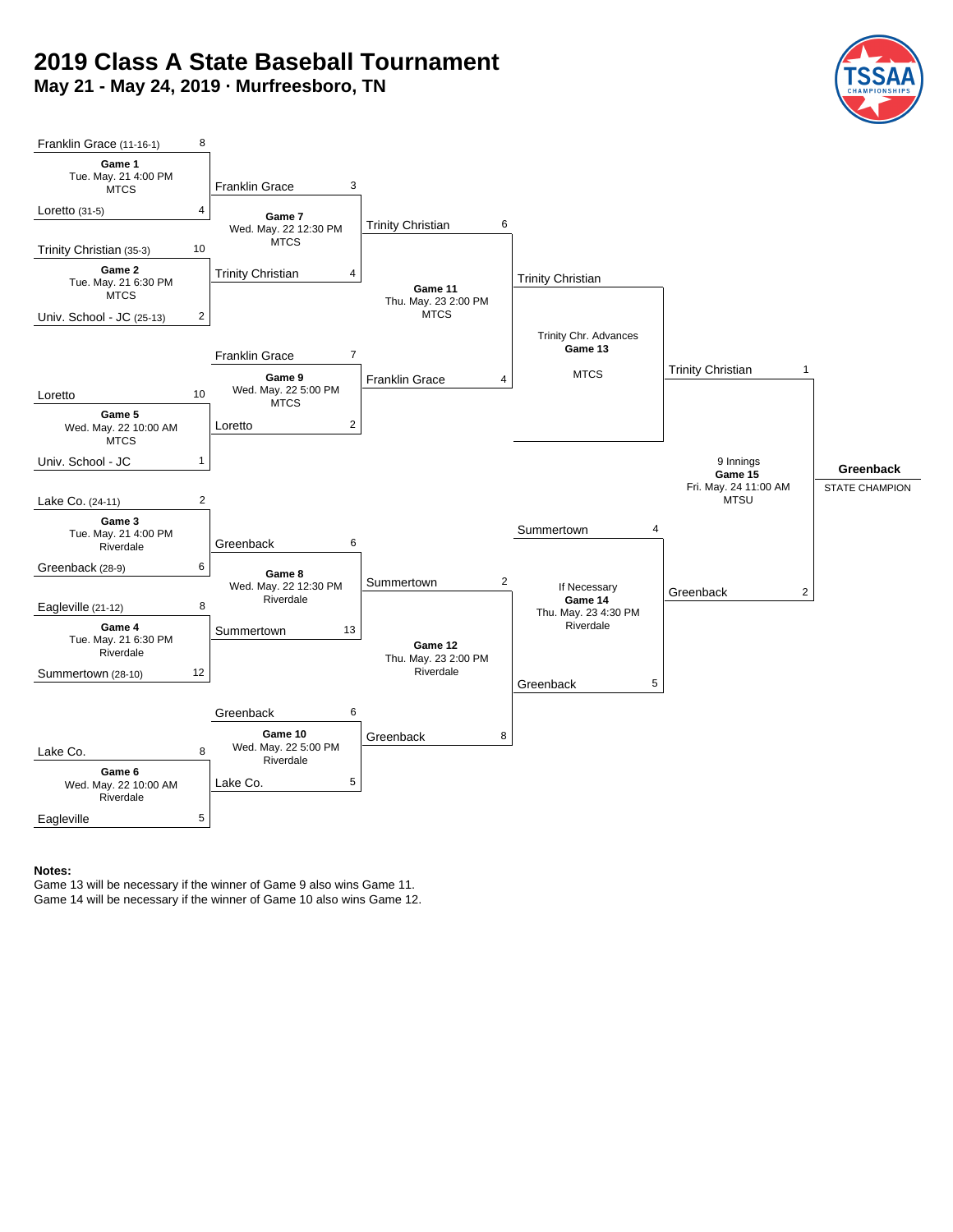## **Official Box Score - Final Franklin Grace at Loretto 05/21/19 at (MTCS)**

## **Franklin Grace 8 (1-0-0)**

## **Loretto 4 (0-1-0)**

| #       | <b>Player</b>           |                | Pos ab   | r            |    | h rbi bb |              |   | k po |          | a lob | #  | Player       |    |                | Pos ab | r        |          | h rbi bb |   |            | k po |             | a lob |
|---------|-------------------------|----------------|----------|--------------|----|----------|--------------|---|------|----------|-------|----|--------------|----|----------------|--------|----------|----------|----------|---|------------|------|-------------|-------|
| 15      | Barton                  | C              | 3        | 3            | 1  | 0        | 0            | 0 | 5    | 0        |       | 22 | McNatt       |    | сf             | 5      |          |          |          | 0 | 0          |      | 0           | 4     |
| 11      | Solomon                 | 2 <sub>b</sub> | 4        |              | 2  | 1        | 0            | 1 | 0    | 2        |       | 14 | Birdsong     |    | 3 <sub>b</sub> | 4      | 0        | 3        |          | 0 | 0          |      | 3           | 2     |
| 21      | Ford                    | cf             | 3        |              | 2  |          |              | 0 | 3    | 0        |       | 21 | Tidwell      |    | SS             | 4      | 0        |          |          |   | 0          |      |             | 4     |
| 10      | Jones                   | 3 <sub>b</sub> | 4        |              | 3  | 3        | 0            | 0 | 2    | 0        | 2     | 6  | <b>Brown</b> |    | C              | 4      | $\Omega$ |          |          |   | 2          |      | $\mathbf 0$ |       |
| 12      | Cash                    | SS             | 4        | 0            |    |          | 0            |   |      |          | 4     | 8  | Sharpton     |    | р              | 3      | 0        |          |          |   |            |      |             |       |
| 3       | Kasick                  | p              | 3        | $\mathbf{0}$ | 0  | 0        |              | 0 |      | 0        |       | 5  | Clemons      |    | p              |        | $\Omega$ |          | 0        | 0 | 0          | 0    |             |       |
| 4       | Maloney                 | rf             | 4        |              |    | 0        | 0            | 0 | 2    | 0        |       | 11 | Morgan       |    | lf             | 3      |          |          |          |   |            |      |             | 0     |
| 24      | Arender                 | 1 <sub>b</sub> | 4        |              |    | 2        | 0            | 0 |      | $\Omega$ | 1     | 24 | James        |    | rf             | 4      | $\Omega$ |          |          | 0 |            |      | $\Omega$    | 3     |
| 41      | Davidson                | lf             |          | 0            | 0  | 0        |              | 2 |      |          | 3     | 29 | Dickson      |    | 1 <sub>b</sub> | 2      | 0        |          |          |   |            | 9    | 0           |       |
| 7       | Fowler                  |                | $\Omega$ | 0            | 0  | 0        | 0            | 0 | 0    | 0        | 0     | 15 | Tidwell      |    |                | 0      | 0        | $\Omega$ | 0        | 0 | 0          | 0    | $\Omega$    | 0     |
| 25      | Gill                    |                | 0        | 0            | 0  | 0        | 0            | 0 | 0    | 0        | 0     | 4  | Davis        |    | 2 <sub>b</sub> | 3      | 0        |          |          |   |            | 2    | 2           | 2     |
|         | Totals                  |                | 31       | 8            | 12 | 8        | 3            | 4 | 21   | 5        | 6     | 19 | Allen        |    |                | 0      |          |          |          |   | 0          | 0    |             | 0     |
|         |                         |                |          |              |    |          |              |   |      |          |       |    | Fisher       |    |                | 0      | 0        |          |          |   |            |      | 0           | 0     |
|         |                         |                |          |              |    |          |              |   |      |          |       |    | Totals       |    |                | 33     | 4        | 11       | 4        | 2 | 5          | 21   | 8           | 12    |
|         | <b>Score by Innings</b> |                |          |              | 1  |          | $\mathbf{2}$ |   | 3    |          | 4     | 5  | 6            | 71 |                | R      | н        |          | Е        |   | <b>LOB</b> |      |             |       |
|         | <b>Franklin Grace</b>   |                |          |              |    |          | 0            |   | 3    |          | 3     | 0  |              | 01 |                | 8      | 12       |          | 1        |   | 6          |      |             |       |
| Loretto |                         |                |          |              |    |          | 1            |   |      |          | 0     | 0  | 0            | 1  |                | 4      | 11       |          | 1        |   | 12         |      |             |       |

*E* - Jones ; Clemons ; *DP* - Franklin Grace 0; Loretto 0.

*RBI* - Solomon ; Ford ; Jones 3 ; Cash ; Arender 2 ; McNatt ; Birdsong ; Morgan ; Dickson ; *2B* - Barton ; Ford ; Jones ; McNatt ; Birdsong ; Brown ; Morgan ; *3B* - Morgan ; *HR* - Arender ; *KL* - James ; Davis ; *HBP* - Barton ; Morgan ; Dickson ; *LOB* - Franklin Grace 6; Loretto 12.

| <b>FRNK</b> |            |  |  | iphrerbbk bfab np      |  |  |
|-------------|------------|--|--|------------------------|--|--|
|             | 11 Solomon |  |  | 2.0 2 1 0 0 1 10 9 25  |  |  |
|             | 10 Jones   |  |  | 0.1 0 0 0 1 0 2 1 11   |  |  |
|             | 3 Kasick   |  |  | 4.2 9 3 3 1 4 25 23 73 |  |  |

| LRT |            |  |  | iphrerbbk bfab np      |  |  |
|-----|------------|--|--|------------------------|--|--|
|     | 8 Sharpton |  |  | 3.0 7 6 6 2 2 17 14 55 |  |  |
|     | 5 Clemons  |  |  | 3.0 5 2 2 1 2 15 14 48 |  |  |
|     | 13 Porter  |  |  | 1.0 0 0 0 0 0 0 3 3 7  |  |  |

Win - Kasick (1-0). Loss - Sharpton (0-1). Save - Jones (1). *WP* - Clemons ; *HB* - Solomon ; Kasick ; Sharpton ;

Umpires - HP: ; 1B: ; 2B: ; 3B: . Start: 16:00 PM. Duration: . Attendance: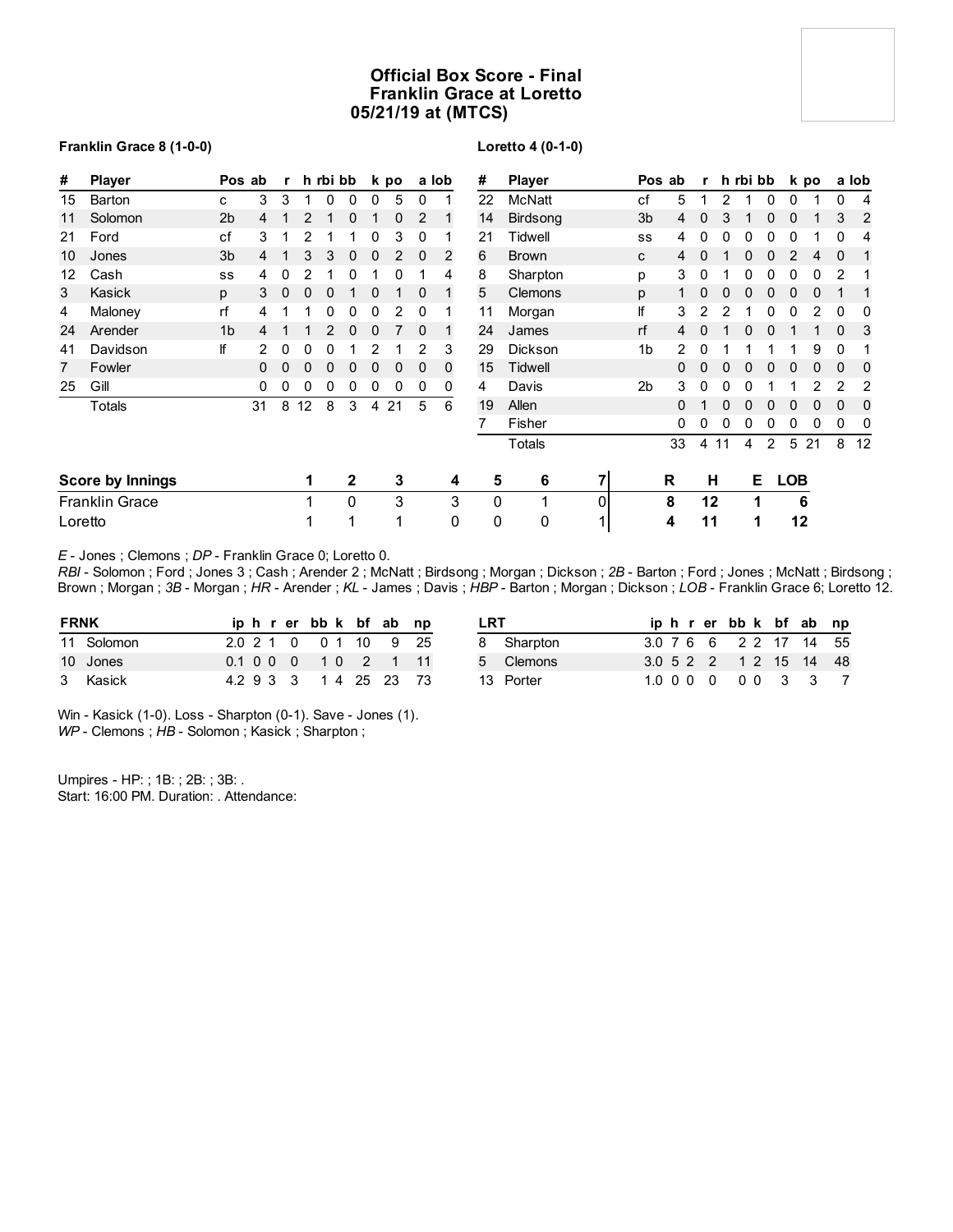## **Scoring Innings - Final Franklin Grace at Loretto 05/21/19 at (MTCS)**

| <b>Score by Innings</b> |  | $\overline{A}$ | 5. |    | R | н |    | <b>LOB</b> |
|-------------------------|--|----------------|----|----|---|---|----|------------|
| <b>Franklin Grace</b>   |  |                |    | 01 |   |   | -1 | - 6        |
| Loretto                 |  |                |    |    |   |   |    |            |

## **Franklin Grace starters:**

15/C/Blake Barton; 11/2B/Grant Solomon; 21/CF/Carson Ford; 10/3B/Baylor Jones; 12/SS/Kitch Cash; 3/P/Austin Kasick; 4/RF/Carson Maloney; 24/1B/Brock Arender; 41/LF/Ty Davidson;

## **Loretto starters:**

22/CF/Skye McNatt; 14/3B/Blake Birdsong; 21/SS/Blade Tidwell; 6/C/Walker Brown; 8/P/Jason Sharpton; 11/LF/Evan Morgan; 24/RF/Jacob James; 29/1B/Gunner Dickson; 4/2B/Caleb Davis;

## Top of 1st - FRNK batting

Barton grounds out, third baseman Birdsong to first baseman Dickson Solomon singles on a hard ground ball to center fielder McNatt Ford grounds out, second baseman Davis to first baseman Dickson Jones singles on a line drive, left fielder Morgan to third baseman Birdsong to second baseman Davis. Solomon scores 1 R, 2 H, 0 E, 0 LOB.

Bottom of 1st - LRT batting

McNatt doubles on a fly ball to center fielder Ford Birdsong doubles on a ground ball to right fielder Maloney. McNatt scores Tidwell pops out to right fielder Maloney Brown strikes out swinging, Kasick pitching Sharpton grounds out, second baseman Solomon to first baseman Arender 1 R, 2 H, 0 E, 1 LOB.

#### Bottom of 2nd - LRT batting

Morgan triples on a fly ball to right fielder Maloney James grounds out, shortstop Cash to first baseman Arender Dickson is hit by pitch, Kasick pitching Davis strikes out looking, Kasick pitching McNatt singles on a line drive to left fielder Davidson. Morgan scores Birdsong pops out to first baseman Arender 1 R, 2 H, 0 E, 2 LOB.

#### Top of 3rd - FRNK batting

Davidson strikes out swinging, Sharpton pitching Barton is hit by pitch, Sharpton pitching Solomon strikes out swinging, Sharpton pitching Barton steals 2nd Ford walks, Sharpton pitching Jones doubles on a fly ball to left fielder Morgan. Barton scores. Ford scores Cash singles on a line drive to center fielder McNatt. Jones scores Kasick grounds out, pitcher Sharpton to first baseman Dickson 3 R, 2 H, 0 E, 1 LOB.

#### Bottom of 3rd - LRT batting

Tidwell flies out to center fielder Ford Brown strikes out swinging, Kasick pitching Sharpton singles on a line drive to right fielder Maloney Morgan doubles on a line drive to center fielder Ford. Allen scores Morgan steals 3rd James strikes out looking, Kasick pitching 1 R, 2 H, 0 E, 1 LOB.

Top of 4th - FRNK batting Maloney singles on a line drive to left fielder Morgan Arender homers on a fly ball to right field. Maloney scores Lineup changed: Clemons in at pitcher Davidson strikes out swinging, Clemons pitching Barton doubles on a line drive to left fielder Morgan Solomon singles on a ground ball to center fielder McNatt. Barton scores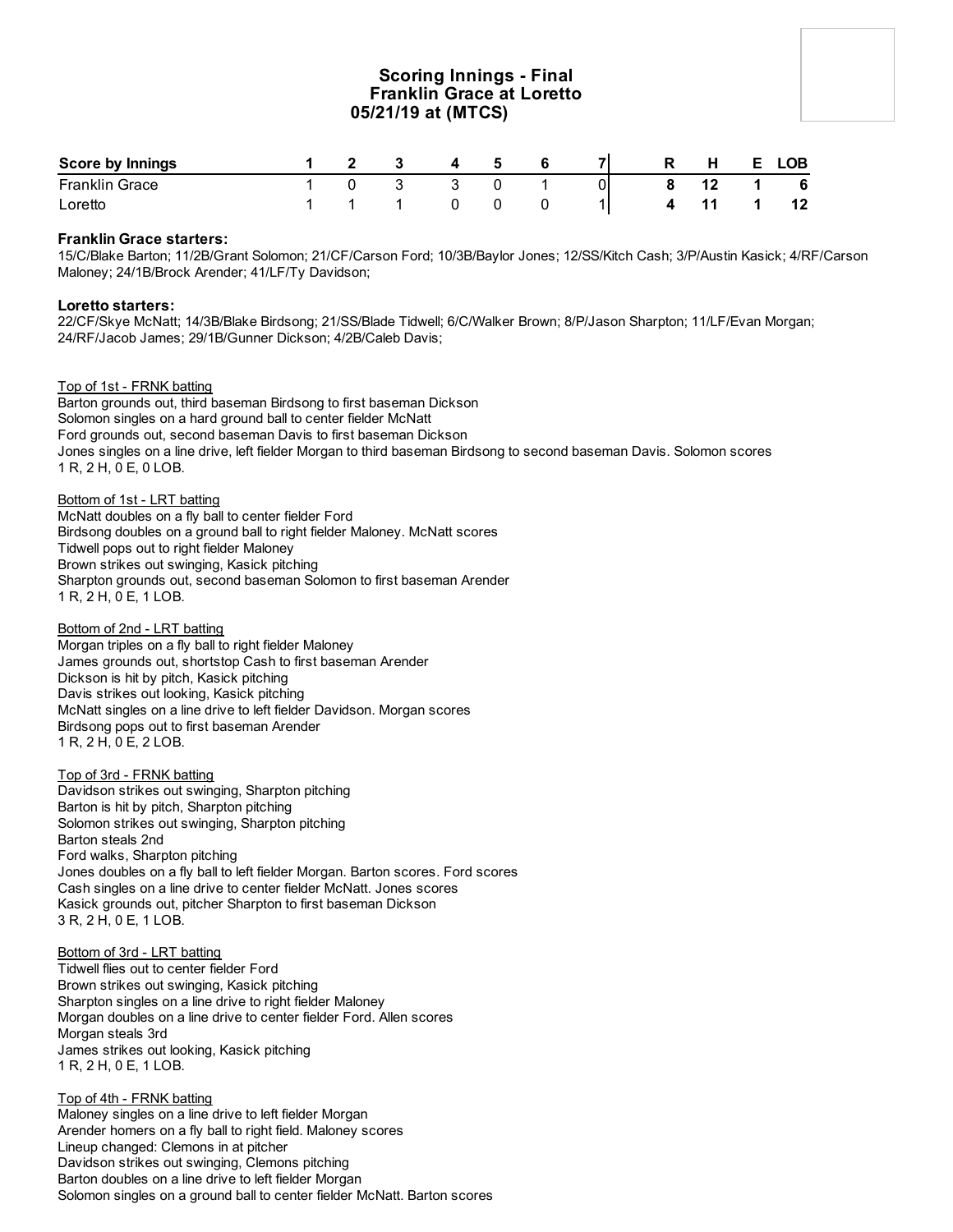Ford singles on a bunt to pitcher Clemons Jones flies out to left fielder Morgan Solomon advances to 3rd on wild pitch Ford advances to 2nd on the same pitch Cash strikes out swinging, Clemons pitching 3 R, 5 H, 0 E, 2 LOB.

Top of 6th - FRNK batting Davidson walks, Clemons pitching Barton bunts into fielder's choice, pitcher Clemons to shortstop Tidwell Solomon grounds out, third baseman Birdsong to first baseman Dickson Barton advances to 3rd on error by pitcher Clemons Ford doubles on a line drive to center fielder McNatt. Barton scores Jones singles on a ground ball to shortstop Tidwell Cash grounds out, third baseman Birdsong to first baseman Dickson 1 R, 2 H, 1 E, 2 LOB.

Bottom of 7th - LRT batting Lineup changed: Sharpton activated, batting 5th Brown flies out to left fielder Kasick Sharpton lines out to second baseman Davidson Morgan is hit by pitch, Solomon pitching James hits a ground ball and reaches on an error by third baseman Jones Dickson singles on a ground ball to left fielder Kasick. Morgan scores Lineup changed: Jones in at pitcher Lineup changed: Davidson in at third baseman Lineup changed: Solomon in at second baseman Dickson advances to 2nd on defensive indifference Davis walks, Jones pitching McNatt pops out to pitcher Jones 1 R, 1 H, 1 E, 3 LOB.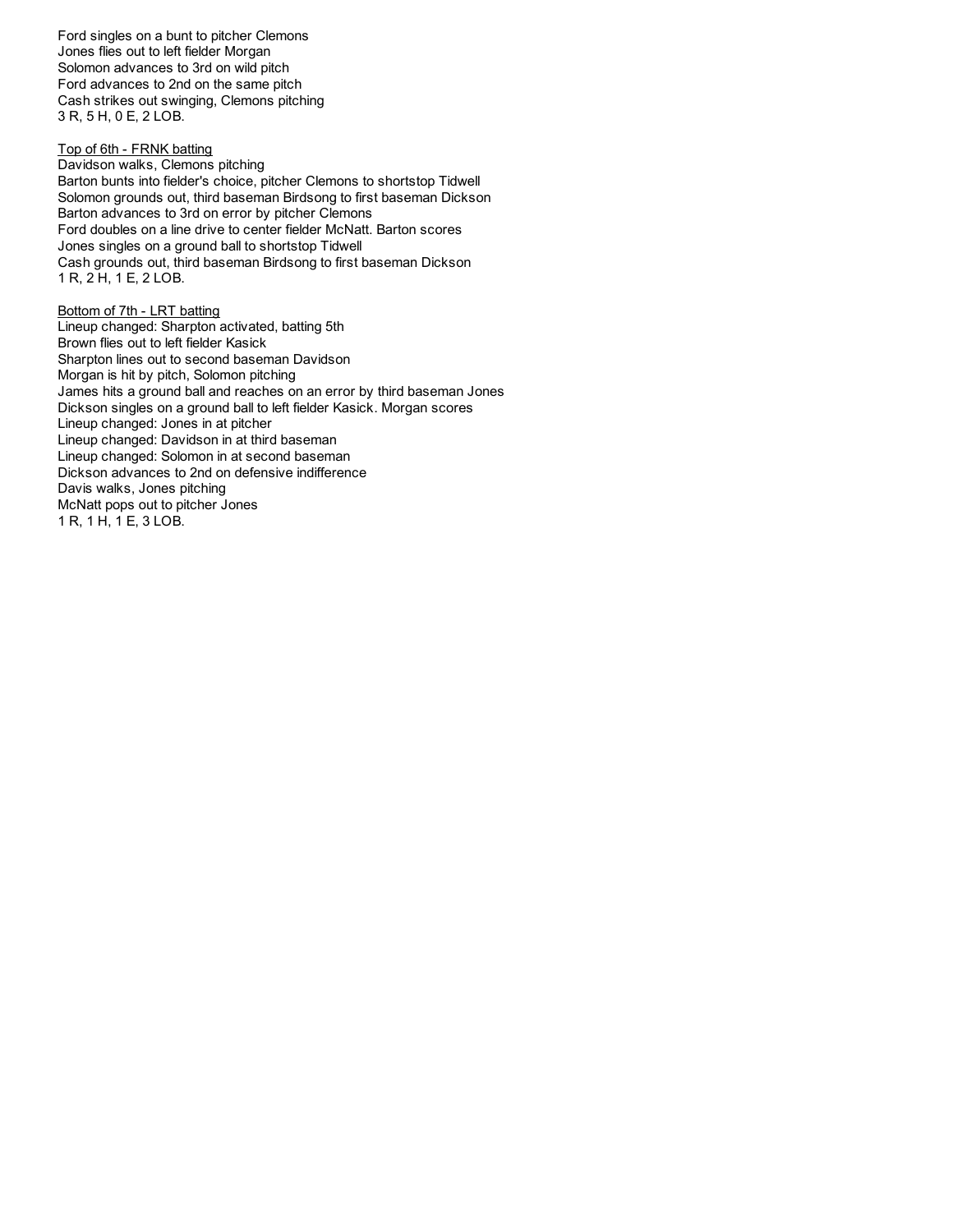## **Play By Play (Full) - FinalFranklin Grace at Loretto**

## **05/21/19 at (MTCS)**

| <b>Score by Innings</b> |  | 4 | -5 |    | R | H | E.       | LOB |
|-------------------------|--|---|----|----|---|---|----------|-----|
| <b>Franklin Grace</b>   |  |   |    | 01 |   |   | $\sim$ 1 | 6   |
| Loretto                 |  |   |    |    |   |   |          |     |

## **Franklin Grace starters:**

15/C/Blake Barton; 11/2B/Grant Solomon; 21/CF/Carson Ford; 10/3B/Baylor Jones; 12/SS/Kitch Cash; 3/P/Austin Kasick; 4/RF/Carson Maloney; 24/1B/Brock Arender; 41/LF/Ty Davidson;

## **Loretto starters:**

22/CF/Skye McNatt; 14/3B/Blake Birdsong; 21/SS/Blade Tidwell; 6/C/Walker Brown; 8/P/Jason Sharpton; 11/LF/Evan Morgan; 24/RF/Jacob James; 29/1B/Gunner Dickson; 4/2B/Caleb Davis;

| 1st Inning                                                                                     |             |         |            |  |
|------------------------------------------------------------------------------------------------|-------------|---------|------------|--|
| Top of 1st - FRNK batting                                                                      | This Inning | R H E L |            |  |
| Barton grounds out, third baseman Birdsong to first baseman Dickson                            | <b>FRNK</b> |         | $0\quad 0$ |  |
| Solomon singles on a hard ground ball to center fielder McNatt                                 | I RT.       |         | 2 0 1      |  |
| Ford grounds out, second baseman Davis to first baseman Dickson                                |             |         |            |  |
| Jones singles on a line drive, left fielder Morgan to third baseman Birdsong to second baseman |             |         |            |  |
| Davis, Solomon scores                                                                          |             |         |            |  |
| Bottom of 1st - LRT batting                                                                    |             |         |            |  |

McNatt doubles on a fly ball to center fielder Ford Birdsong doubles on a ground ball to right fielder Maloney. McNatt scores Tidwell pops out to right fielder Maloney Brown strikes out swinging, Kasick pitching Sharpton grounds out, second baseman Solomon to first baseman Arender

| 2nd Inning                                                        |             |      |         |  |
|-------------------------------------------------------------------|-------------|------|---------|--|
| Top of 2nd - FRNK batting                                         | This Inning | RHEL |         |  |
| Cash singles on a line drive to left fielder Morgan               | <b>FRNK</b> |      |         |  |
| Cash picked off at 1st, pitcher Sharpton to first baseman Dickson | I RT.       |      | 1 2 0 2 |  |
| Kasick walks, Sharpton pitching                                   |             |      |         |  |
| Maloney pops out to second baseman Davis                          |             |      |         |  |
| Arender flies out to right fielder James                          |             |      |         |  |

Bottom of 2nd - LRT batting Morgan triples on a fly ball to right fielder Maloney James grounds out, shortstop Cash to first baseman Arender Dickson is hit by pitch, Kasick pitching Davis strikes out looking, Kasick pitching McNatt singles on a line drive to left fielder Davidson. Morgan scores Birdsong pops out to first baseman Arender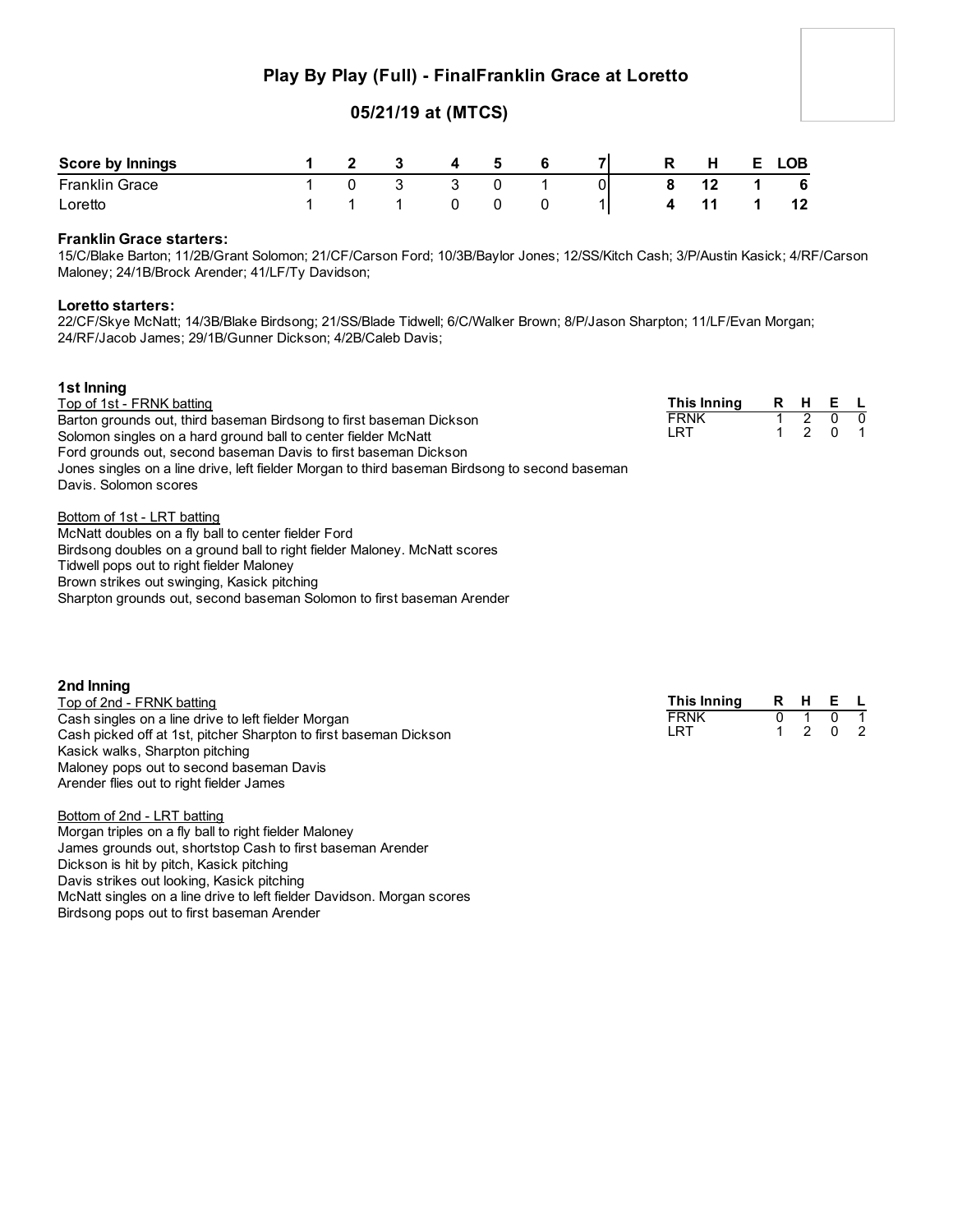## **3rd Inning**

Top of 3rd - FRNK batting Davidson strikes out swinging, Sharpton pitching Barton is hit by pitch, Sharpton pitching Solomon strikes out swinging, Sharpton pitching Barton steals 2nd Ford walks, Sharpton pitching Jones doubles on a fly ball to left fielder Morgan. Barton scores. Ford scores Cash singles on a line drive to center fielder McNatt. Jones scores Kasick grounds out, pitcher Sharpton to first baseman Dickson

## Bottom of 3rd - LRT batting

Tidwell flies out to center fielder Ford Brown strikes out swinging, Kasick pitching Sharpton singles on a line drive to right fielder Maloney Morgan doubles on a line drive to center fielder Ford. Allen scores Morgan steals 3rd James strikes out looking, Kasick pitching

## **4th Inning**

| Top of 4th - FRNK batting                                                | This Inning | R. | н | Е. | $\mathsf{L}$   |
|--------------------------------------------------------------------------|-------------|----|---|----|----------------|
| Maloney singles on a line drive to left fielder Morgan                   | <b>FRNK</b> |    |   |    | $\overline{2}$ |
| Arender homers on a fly ball to right field. Maloney scores              | LRT         |    |   |    |                |
| Lineup changed: Clemons in at pitcher                                    |             |    |   |    |                |
| Davidson strikes out swinging, Clemons pitching                          |             |    |   |    |                |
| Barton doubles on a line drive to left fielder Morgan                    |             |    |   |    |                |
| Solomon singles on a ground ball to center fielder McNatt. Barton scores |             |    |   |    |                |
| Ford singles on a bunt to pitcher Clemons                                |             |    |   |    |                |
| Jones flies out to left fielder Morgan                                   |             |    |   |    |                |
| Solomon advances to 3rd on wild pitch                                    |             |    |   |    |                |
| Ford advances to 2nd on the same pitch                                   |             |    |   |    |                |

Bottom of 4th - LRT batting Dickson walks, Kasick pitching Davis lines out to right fielder Maloney McNatt flies out to center fielder Ford Birdsong singles on a ground ball to third baseman Jones Lineup changed: Tidwell in for first baseman Dickson Tidwell flies out to center fielder Ford

Cash strikes out swinging, Clemons pitching

## **5th Inning**

Top of 5th - FRNK batting Lineup changed: Dickson in for first baseman Tidwell Kasick pops out to third baseman Birdsong Maloney grounds out to first baseman Dickson Arender flies out to left fielder Morgan

## Bottom of 5th - LRT batting

Brown doubles on a fly ball to center fielder Ford Lineup changed: Clemons activated, batting 5th Clemons grounds out, second baseman Solomon to first baseman Arender Morgan grounds into fielder's choice to third baseman Jones James singles on a hard ground ball to right fielder Maloney Lineup changed: Solomon in at pitcher Lineup changed: Davidson in at second baseman Lineup changed: Kasick in at left fielder Dickson strikes out swinging, Solomon pitching

| This Inning | R | н | F |   |
|-------------|---|---|---|---|
| <b>FRNK</b> |   |   |   | n |
| LRT         | ი |   | O |   |

| R | н | F |  |
|---|---|---|--|
|   | っ |   |  |
|   |   | Ω |  |
|   |   |   |  |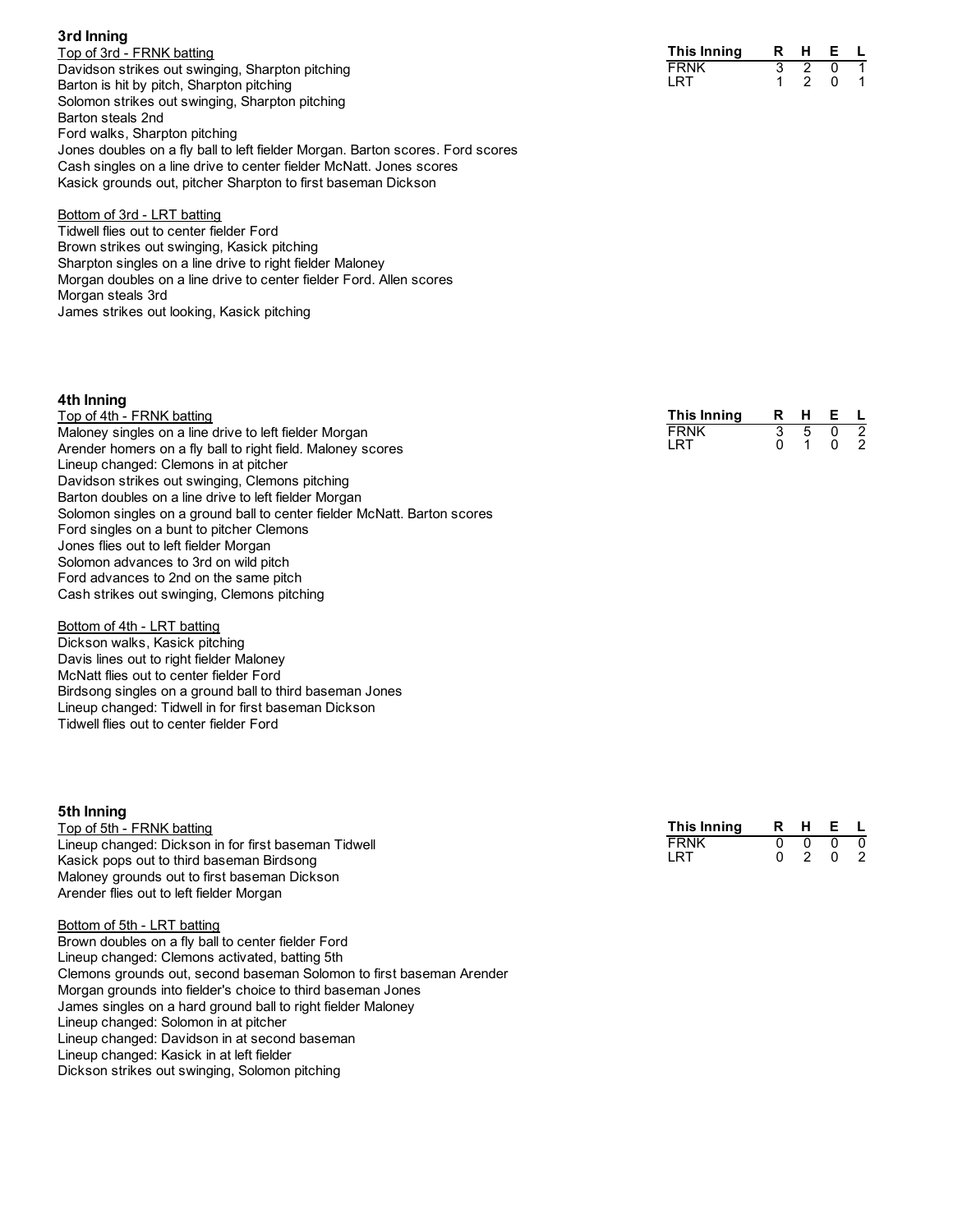Top of 6th - FRNK batting Davidson walks, Clemons pitching Barton bunts into fielder's choice, pitcher Clemons to shortstop Tidwell Solomon grounds out, third baseman Birdsong to first baseman Dickso n Barton advances to 3rd on error by pitcher Clemons Ford doubles on a line drive to center fielder McNatt. Barton scores Jones singles on a ground ball to shortstop Tidwell Cash grounds out, third baseman Birdsong to first baseman Dickson

#### Bottom of 6th - LRT batting

Davis grounds out, second baseman Davidson to first baseman Arender McNatt grounds out, second baseman Davidson to first baseman Arender Birdsong singles on a line drive to center fielder Ford Tidwell pops out in foul territory to first baseman Arender

#### **7 t h I n n i n g**

**6 t h I n n i n g**

Top of 7th - FRNK batting Lineup changed: Porter in at pitcher Kasick grounds out, second baseman Davis to first baseman Dickson Maloney flies out to center fielder McNatt Arender lines out to first baseman Dickson

Bottom of 7th - LRT batting Lineup changed: Sharpton activated, batting 5th Brown flies out to left fielder Kasick Sharpton lines out to second baseman Davidson Morgan is hit by pitch, Solomon pitching James hits a ground ball and reaches on an error by third baseman Jones Dickson singles on a ground ball to left fielder Kasick. Morgan scores Lineup changed: Jones in at pitcher Lineup changed: Davidson in at third baseman Lineup changed: Solomon in at second baseman Dickson advances to 2nd on defensive indifference Davis walks, Jones pitching McNatt pops out to pitcher Jones

**T h i s I n n i n g R H E L** F R N K 1 2 1 2 LRT 0 1 0 1

| This Inning | R | н | ь. |  |
|-------------|---|---|----|--|
| FRNK        |   |   |    |  |
| LRT         |   |   |    |  |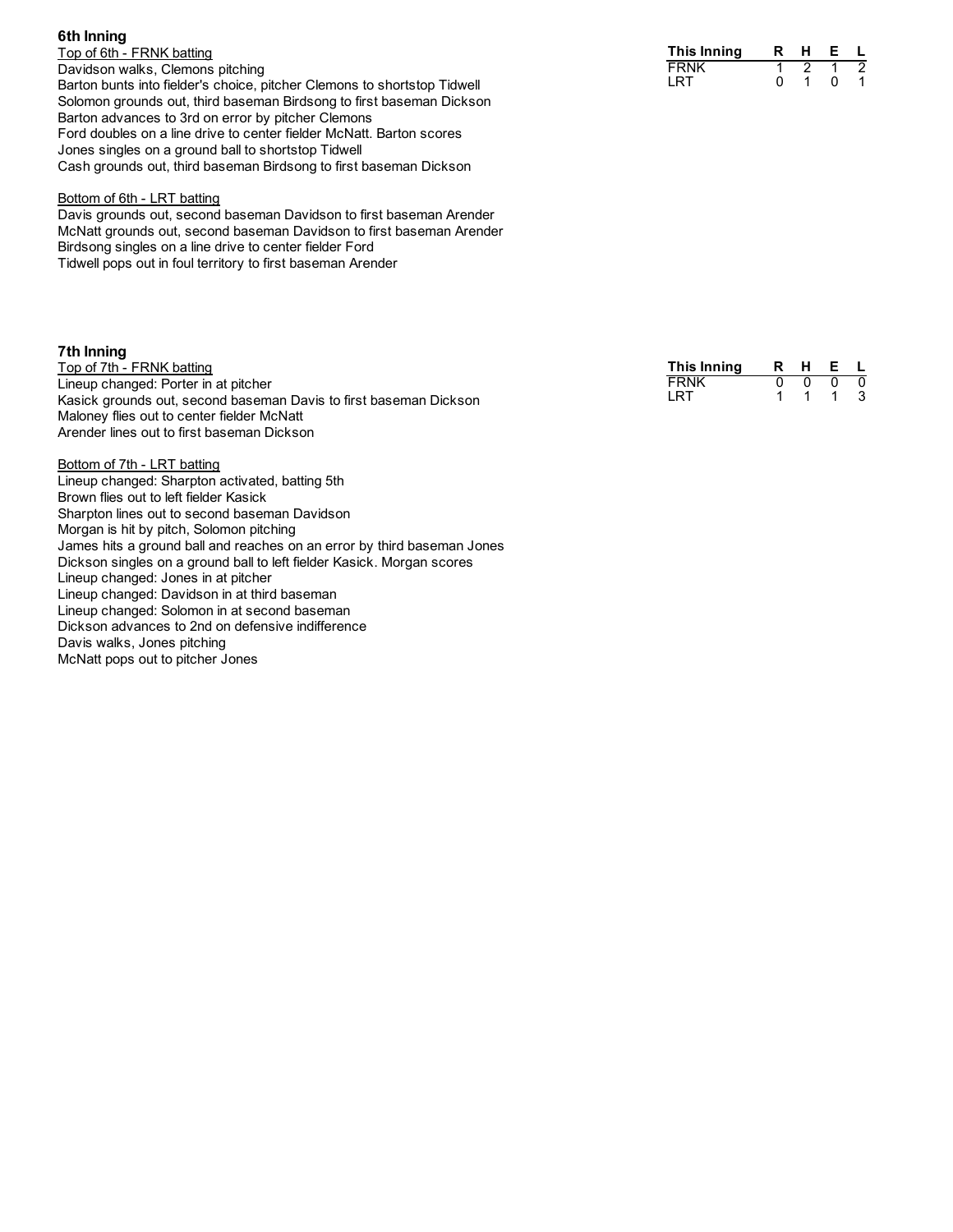## **Official Box Score - Final Franklin Grace at Loretto 05/22/19 at (MTCS)**

## **Franklin Grace 7 (2-1-0)**

## **Loretto 2 (1-2-0)**

| #  | Player                  |                | Pos ab        | $\mathbf{r}$ |              | h rbi bb     |   |             | k po         |          | a lob        | #            | <b>Player</b>  |    |                | Pos ab       |             | r h rbi bb   |   |              |            | k po |          | a lob          |
|----|-------------------------|----------------|---------------|--------------|--------------|--------------|---|-------------|--------------|----------|--------------|--------------|----------------|----|----------------|--------------|-------------|--------------|---|--------------|------------|------|----------|----------------|
| 15 | Barton                  | c              | 4             | 2            | 2            | $\mathbf{0}$ | 0 | 0           | 3            | $\Omega$ | 3            | 22           | <b>McNatt</b>  |    | cf             | 4            | $\Omega$    | <sup>0</sup> |   | 0            | 0          |      | 0        | 3              |
| 11 | Solomon                 | p              | 4             | 0            | 2            |              | 0 |             |              |          | 3            | 14           | Birdsong       |    | rf             | 4            |             |              |   |              | 0          |      |          | $\overline{2}$ |
| 21 | Ford                    | cf             | 3             | 0            |              |              |   |             |              | 0        | 2            | 21           | Tidwell        |    | SS             | 3            | 0           |              |   |              |            |      |          |                |
| 10 | Jones                   | 3 <sub>b</sub> | 3             | $\Omega$     |              | 3            | 0 | 0           |              | 3        | 0            | 6            | <b>Brown</b>   |    | C              | 2            | $\Omega$    |              |   |              | 0          | 6    | $\Omega$ | 3              |
| 12 | Cash                    | SS             | 4             | 0            | 0            | 0            | 0 | 3           | 3            | 6        | 5            | 8            | Sharpton       |    | 3 <sub>b</sub> | 3            | 0           |              |   |              |            |      |          | 2              |
| 3  | Kasick                  | lf             |               |              | $\mathbf{0}$ | 0            | 2 | $\mathbf 0$ | $\mathbf 0$  | 0        | $\Omega$     | 11           | Morgan         |    | lf             | 3            | $\mathbf 0$ | $\mathbf{0}$ | 0 | 0            | 2          |      | $\Omega$ | 4              |
| 4  | Maloney                 | rf             | 3             |              | 0            | 0            |   | 0           |              | 0        | 4            | 24           | James          |    | р              | 3            |             |              | 0 | <sup>0</sup> | 0          | 2    | $\Omega$ |                |
| 24 | Arender                 | 1 <sub>b</sub> | 3             | 0            |              |              | 0 | 0           | 8            | $\Omega$ | 0            | 18           | <b>Dickson</b> |    | 1 <sub>b</sub> | 3            |             |              |   |              |            | 6    | $\Omega$ | $\overline{2}$ |
| 7  | Fowler                  | 1 <sub>b</sub> | $\Omega$      |              | 0            | 0            | 0 | 0           | 0            | 0        | 0            | 19           | Allen          |    | 1 <sub>b</sub> | 0            | 0           |              |   |              | 0          | 0    | $\Omega$ | 0              |
| 25 | Gill                    | dh             | $\mathcal{P}$ |              |              | 0            |   |             | $\mathbf{0}$ | $\Omega$ | 0            | 4            | Davis          |    | 2 <sub>b</sub> | 3            | $\Omega$    |              |   |              | 0          |      | $\Omega$ | 3              |
| 41 | Davidson                | 2b             | $\Omega$      | 0            | 0            | 0            | 0 | 0           | 2            |          | 0            |              | Fisher         |    | rf             | 0            | 0           | 0            | 0 |              | 0          | O    | 0        | 0              |
|    | Totals                  |                | 27            | 7            | 8            | 7            | 5 | 6           | 21           | 11       | 6            |              | Totals         |    |                | 28           | 2           | 6            | 2 |              | 3          | 21   | 5        | - 6            |
|    | <b>Score by Innings</b> |                |               |              |              |              | 2 |             | 3            |          | 4            | 5            | 6              | 71 |                | R            | н           |              | Е |              | <b>LOB</b> |      |          |                |
|    | <b>Franklin Grace</b>   |                |               |              |              |              | 3 |             | $\mathbf 0$  |          | $\mathbf{0}$ | $\mathbf{0}$ | 3              | O  |                |              | 8           |              | 3 |              | 6          |      |          |                |
|    | Loretto                 |                |               |              | $\Omega$     |              | 0 |             | $\Omega$     |          | 0            | 0            | 1              |    |                | $\mathbf{2}$ |             | 6            | 0 |              | 6          |      |          |                |

*E* - Solomon ; Jones ; Cash ; *DP* - Franklin Grace 2; Loretto 0.

*RBI* - Solomon ; Ford 2 ; Jones 3 ; Arender ; McNatt ; Sharpton ; *2B* - Gill ; James ; *KL* - Morgan ; *HBP* - Kasick ; *SF* - Jones ; *GDP* - Birdsong ; Brown ; *LOB* - Franklin Grace 6; Loretto 6.

| <b>FRNK</b> |            |  |  | iphrerbbk bfab np      |  | <b>LRT</b> |  |  |  |  | iphrerbbk bfab np       |
|-------------|------------|--|--|------------------------|--|------------|--|--|--|--|-------------------------|
|             | 11 Solomon |  |  | 7.0 6 2 1 1 3 29 28 92 |  | 21 Tidwell |  |  |  |  | 6.1 6 6 6 4 5 29 24 111 |
|             | 10 Jones   |  |  | 0.000000000            |  | 24 James   |  |  |  |  | 0.2 2 1 1 1 1 5 3 23    |

Win - Solomon (1-0). Loss - James (0-1). Save - None. *WP* - Tidwell ; James ; *HB* - Tidwell ; *PB* - Brown ;

Umpires - HP: ; 1B: ; 2B: ; 3B: . Start: 17:00 PM. Duration: . Attendance: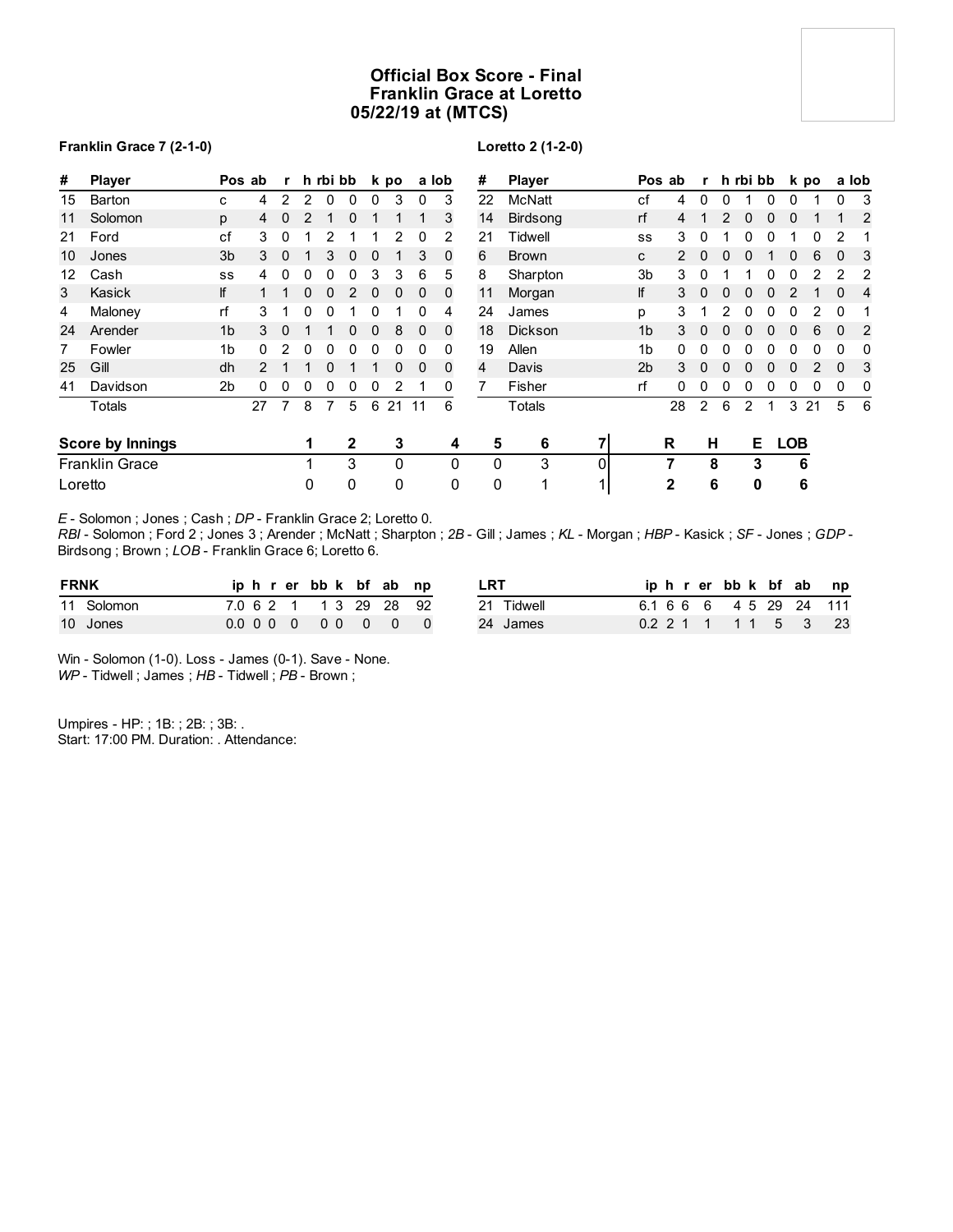## **Scoring Innings - Final Franklin Grace at Loretto 05/22/19 at (MTCS)**

| <b>Score by Innings</b> |  |  | Б. |    | R | Н. | LOB |
|-------------------------|--|--|----|----|---|----|-----|
| <b>Franklin Grace</b>   |  |  |    | Οl |   |    | - 6 |
| Loretto                 |  |  |    |    |   |    | - 6 |

## **Franklin Grace starters:**

15/C/Blake Barton; 11/P/Grant Solomon; 21/CF/Carson Ford; 10/3B/Baylor Jones; 12/SS/Kitch Cash; 3/LF/Austin Kasick; 4/RF/Carson Maloney; 24/1B/Brock Arender; 25/DH/Luke Gill;

## **Loretto starters:**

22/CF/Skye McNatt; 14/RF/Blake Birdsong; 21/SS/Blade Tidwell; 6/C/Walker Brown; 8/3B/Jason Sharpton; 11/LF/Evan Morgan; 24/P/Jacob James; 18/1B/Gunner Dickson; 4/2B/Caleb Davis;

## Top of 1st - FRNK batting

Barton singles on a fly ball to left fielder Morgan Solomon singles on a line drive to center fielder McNatt Solomon advances to 2nd on wild pitch Ford walks, James pitching Jones out on sacrifice fly to left fielder Morgan. Barton scores Cash strikes out swinging, James pitching Kasick walks, Tidwell pitching Maloney pops out to second baseman Davis 1 R, 2 H, 0 E, 3 LOB.

## Top of 2nd - FRNK batting

Arender pops out to third baseman Sharpton Gill doubles on a fly ball to center fielder McNatt Barton singles on a ground ball to third baseman Sharpton Solomon singles on a ground ball to right fielder James. Gill scores Ford strikes out swinging, Tidwell pitching Jones singles on a fly ball to left fielder Morgan. Barton scores. Fowler scores Jones advances to 2nd on passed ball Jones advances to 3rd on wild pitch Cash strikes out swinging, Tidwell pitching 3 R, 4 H, 0 E, 1 LOB.

#### Top of 6th - FRNK batting

Kasick walks, Tidwell pitching Maloney walks, Tidwell pitching Arender singles on a line drive to center fielder McNatt. Kasick scores Lineup changed: Fowler in for first baseman Arender Lineup changed: Dickson in for first baseman Allen Gill walks, Tidwell pitching Barton pops out to right fielder James Solomon strikes out swinging, Tidwell pitching Ford singles on a line drive, left fielder Morgan to third baseman Sharpton. Maloney scores. Fowler scores 3 R, 2 H, 0 E, 1 LOB.

#### Bottom of 6th - LRT batting

Birdsong singles on a pop fly to left fielder Kasick Tidwell singles on a hard ground ball to left fielder Kasick Lineup changed: Arender in for first baseman Fowler Brown grounds into a double play, second baseman Davidson to shortstop Cash to first baseman Arender Sharpton singles on a fly ball to right fielder Maloney. Birdsong scores Morgan strikes out looking, Solomon pitching 1 R, 3 H, 0 E, 1 LOB.

#### Bottom of 7th - LRT batting

James doubles on a line drive to left fielder Kasick Dickson hits a ground ball and reaches on an error by third baseman Jones Davis hits a ground ball and reaches on an error by pitcher Solomon McNatt grounds into fielder's choice to third baseman Jones. James scores Birdsong grounds into a double play, shortstop Cash to first baseman Arender 1 R, 1 H, 2 E, 1 LOB.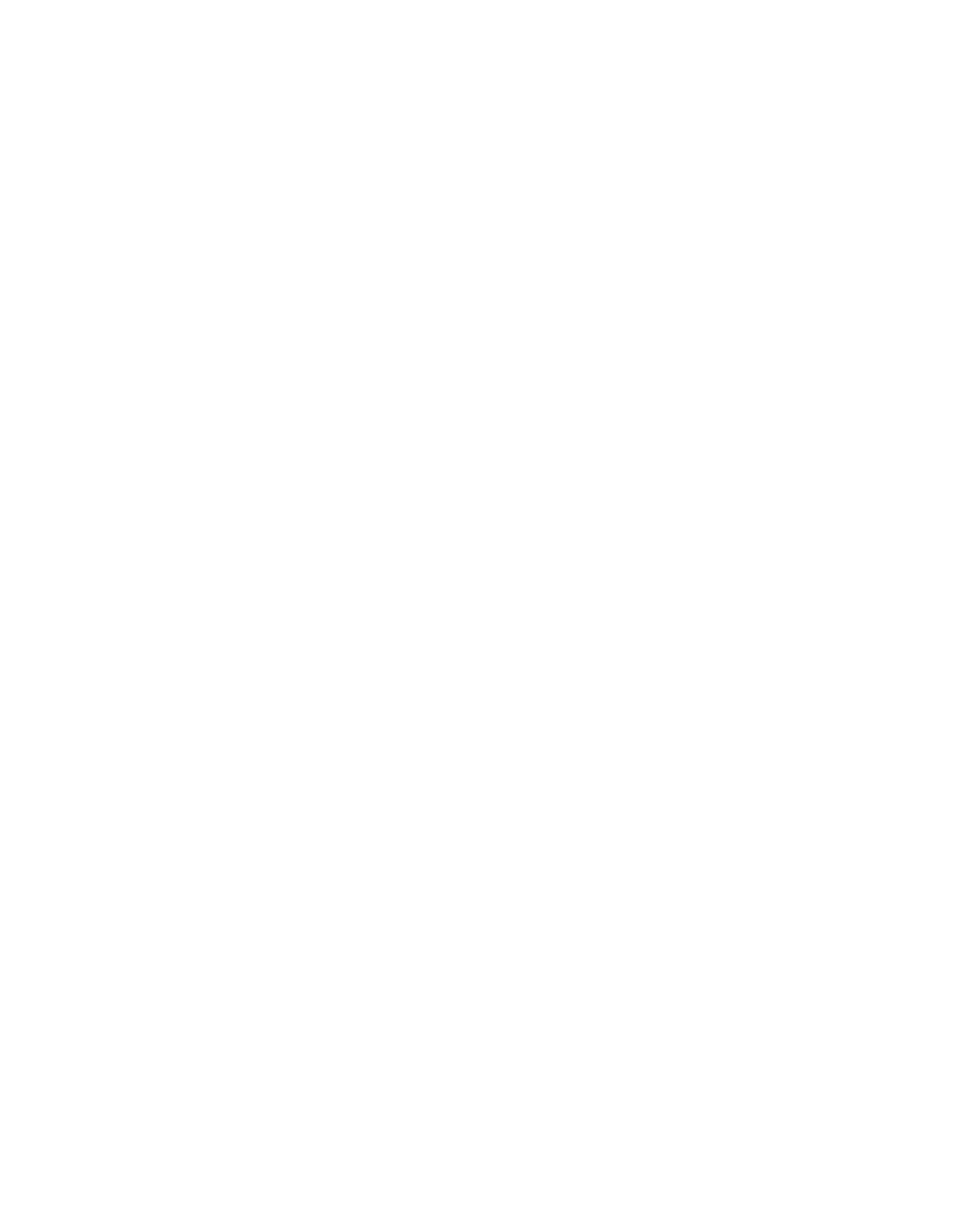## **Play By Play (Full) - FinalFranklin Grace at Loretto**

## **05/22/19 at (MTCS)**

| <b>Score by Innings</b> |  | $\mathbf{A}$ | -5 | $\overline{7}$ | R | Н. |   | <b>LOB</b> |
|-------------------------|--|--------------|----|----------------|---|----|---|------------|
| <b>Franklin Grace</b>   |  |              |    |                |   |    | 3 | 6          |
| Loretto                 |  |              |    |                |   |    |   | - 6        |

## **Franklin Grace starters:**

15/C/Blake Barton; 11/P/Grant Solomon; 21/CF/Carson Ford; 10/3B/Baylor Jones; 12/SS/Kitch Cash; 3/LF/Austin Kasick; 4/RF/Carson Maloney; 24/1B/Brock Arender; 25/DH/Luke Gill;

## **Loretto starters:**

22/CF/Skye McNatt; 14/RF/Blake Birdsong; 21/SS/Blade Tidwell; 6/C/Walker Brown; 8/3B/Jason Sharpton; 11/LF/Evan Morgan; 24/P/Jacob James; 18/1B/Gunner Dickson; 4/2B/Caleb Davis;

## **1st Inning**

| Top of 1st - FRNK batting                                        | This Inning | R | н |   |
|------------------------------------------------------------------|-------------|---|---|---|
| Barton singles on a fly ball to left fielder Morgan              | <b>FRNK</b> |   |   |   |
| Solomon singles on a line drive to center fielder McNatt         | LRT         | 0 |   | 0 |
| Solomon advances to 2nd on wild pitch                            |             |   |   |   |
| Ford walks, James pitching                                       |             |   |   |   |
| Jones out on sacrifice fly to left fielder Morgan. Barton scores |             |   |   |   |
| Cash strikes out swinging, James pitching                        |             |   |   |   |
| Kasick walks, Tidwell pitching                                   |             |   |   |   |
| Maloney pops out to second baseman Davis                         |             |   |   |   |
| Bottom of 1st - LRT batting                                      |             |   |   |   |
| McNatt grounds out, shortstop Cash to first baseman Arender      |             |   |   |   |

McNatt grounds out, shortstop Cash to first baseman Arender Birdsong pops out to shortstop Cash Tidwell strikes out swinging, Solomon pitching

| 2nd Inning                                                           |             |                   |         |  |
|----------------------------------------------------------------------|-------------|-------------------|---------|--|
| Top of 2nd - FRNK batting                                            | This Inning |                   | R H E L |  |
| Arender pops out to third baseman Sharpton                           | <b>FRNK</b> | $\mathbf{\Delta}$ |         |  |
| Gill doubles on a fly ball to center fielder McNatt                  | LRT         |                   | 0 0 0 1 |  |
| Barton singles on a ground ball to third baseman Sharpton            |             |                   |         |  |
| Solomon singles on a ground ball to right fielder James. Gill scores |             |                   |         |  |
|                                                                      |             |                   |         |  |

Ford strikes out swinging, Tidwell pitching Jones singles on a fly ball to left fielder Morgan. Barton scores. Fowler scores Jones advances to 2nd on passed ball Jones advances to 3rd on wild pitch Cash strikes out swinging, Tidwell pitching

Bottom of 2nd - LRT batting Brown walks, Solomon pitching Sharpton grounds out, third baseman Jones to first baseman Arender Morgan strikes out swinging, Solomon pitching James grounds out, pitcher Solomon to first baseman Arender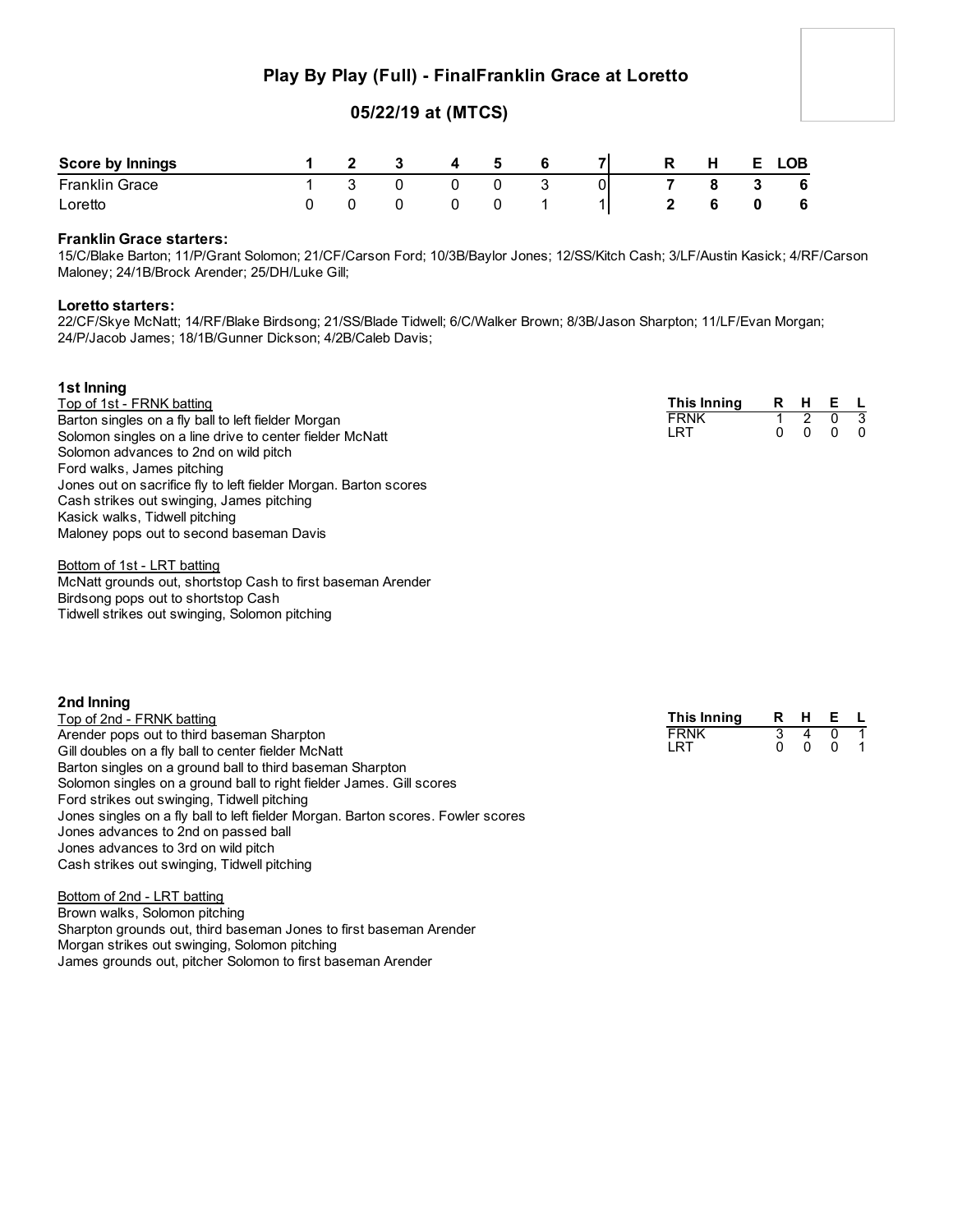**3rd Inning** Top of 3rd - FRNK batting Kasick lines out to second baseman Davis Maloney lines out to center fielder McNatt Arender lines out to shortstop Birdsong

Bottom of 3rd - LRT batting

Dickson grounds out, third baseman Jones to first baseman Arender Davis flies out to right fielder Maloney McNatt grounds out, shortstop Cash to first baseman Arender

| 4th Inning<br>Top of 4th - FRNK batting<br>Gill strikes out swinging, Tidwell pitching<br>Barton grounds out, shortstop Birdsong to first baseman Dickson<br>Solomon grounds out, third baseman Sharpton to first baseman Dickson<br>Bottom of 4th - LRT batting<br>Birdsong singles on a fly ball to right fielder Maloney<br>Tidwell flies out to center fielder Ford<br>Brown grounds into fielder's choice, shortstop Cash to second baseman Davidson<br>Sharpton hits a ground ball and reaches on an error by shortstop Cash                                                                       | <b>This Inning</b><br><b>FRNK</b><br>LRT | R.<br>$\overline{0}$<br>0 | H,<br>$\overline{0}$<br>$\mathbf{1}$ | Е<br>0<br>$\mathbf{1}$              | L<br>$\overline{0}$<br>$\overline{2}$ |
|----------------------------------------------------------------------------------------------------------------------------------------------------------------------------------------------------------------------------------------------------------------------------------------------------------------------------------------------------------------------------------------------------------------------------------------------------------------------------------------------------------------------------------------------------------------------------------------------------------|------------------------------------------|---------------------------|--------------------------------------|-------------------------------------|---------------------------------------|
| Morgan grounds out, third baseman Jones to first baseman Arender<br>5th Inning<br>Top of 5th - FRNK batting<br>Ford grounds out, pitcher Tidwell to first baseman Dickson<br>Jones pops out in foul territory to first baseman Dickson<br>Cash strikes out swinging, Tidwell pitching<br>Bottom of 5th - LRT batting<br>James singles on a ground ball to right fielder Maloney<br>Dickson grounds into fielder's choice, shortstop Cash to second baseman Davidson<br>Lineup changed: Allen in for first baseman Dickson<br>Davis pops out to center fielder Ford<br>McNatt pops out to pitcher Solomon | <b>This Inning</b><br><b>FRNK</b><br>LRT | R<br>$\overline{0}$<br>0  | H,<br>$\overline{0}$<br>1            | Е<br>$\overline{0}$<br>0            | <u>L</u><br>᠊ᢐ<br>1                   |
| 6th Inning<br>Top of 6th - FRNK batting<br>Kasick walks, Tidwell pitching<br>Maloney walks, Tidwell pitching<br>Arender singles on a line drive to center fielder McNatt. Kasick scores<br>Lineup changed: Fowler in for first baseman Arender<br>Lineup changed: Dickson in for first baseman Allen<br>Gill walks, Tidwell pitching<br>Barton pops out to right fielder James<br>Solomon strikes out swinging, Tidwell pitching<br>Ford singles on a line drive, left fielder Morgan to third baseman Sharpton. Maloney scores. Fowler<br>scores                                                        | <b>This Inning</b><br><b>FRNK</b><br>LRT | R<br>3<br>1               | H,<br>$\frac{2}{3}$                  | Е<br>$\overline{0}$<br>$\mathbf{0}$ | L<br>1<br>1                           |
| <u>Bottom of 6th - LRT batting</u><br>Birdsong singles on a pop fly to left fielder Kasick<br>Tidwell singles on a hard ground ball to left fielder Kasick<br>Lineup changed: Arender in for first baseman Fowler<br>Brown grounds into a double play, second baseman Davidson to shortstop Cash to first baseman<br>Arender<br>Sharpton singles on a fly ball to right fielder Maloney. Birdsong scores<br>Morgan strikes out looking, Solomon pitching                                                                                                                                                 |                                          |                           |                                      |                                     |                                       |

**This Inning R H E L** FRNK 0 0 0 0 LRT 0 0 0 0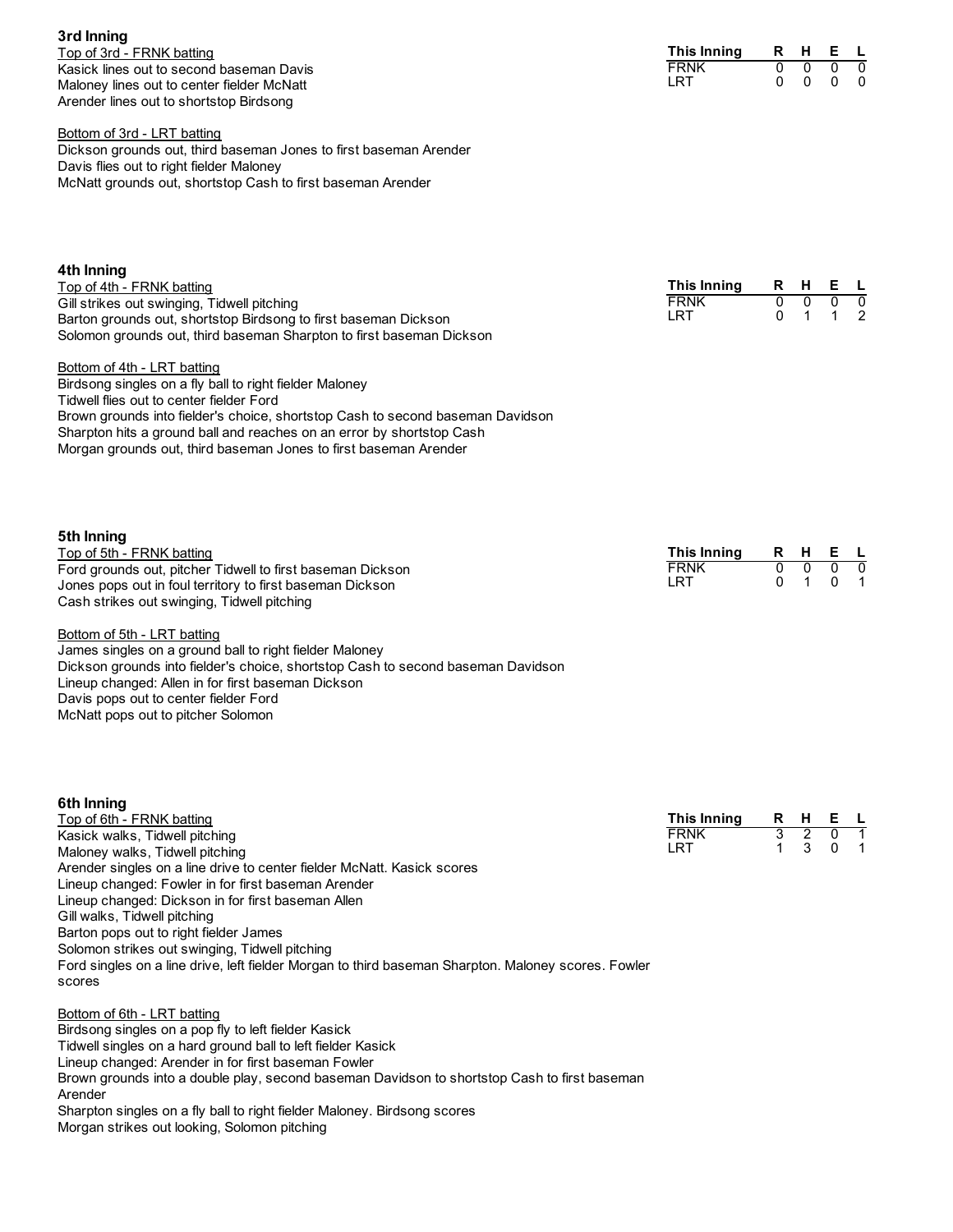## **7 t h I n n i n g**

Top of 7th - FRNK batting Jones grounds out, third baseman Sharpton to first baseman Dickson Cash pops out in foul territory to right fielder James Kasick is hit by pitch, Tidwell pitching Maloney grounds out, pitcher Tidwell to first baseman Dickson

| This Inning | R. | н | ь. |  |
|-------------|----|---|----|--|
| FRNK        |    |   |    |  |
| LRT         |    |   |    |  |

## Bottom of 7th - LRT batting

James doubles on a line drive to left fielder Kasick Dickson hits a ground ball and reaches on an error by third baseman Jones Davis hits a ground ball and reaches on an error by pitcher Solomon McNatt grounds into fielder's choice to third baseman Jones. James scores Birdsong grounds into a double play, shortstop Cash to first baseman Arender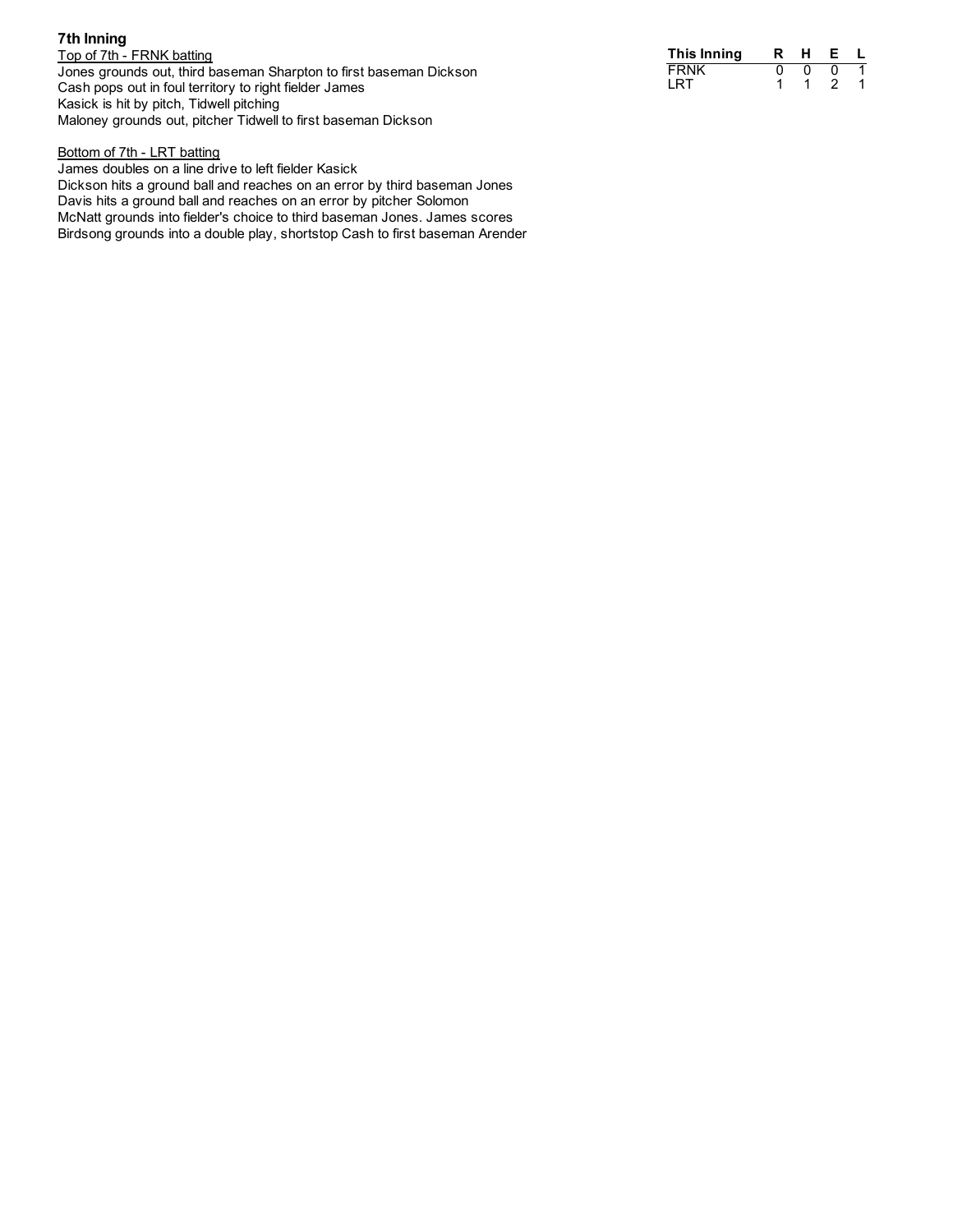## **Official Box Score - Final Franklin Grace at Trinity Christian 05/22/19 at (MTCS)**

## **Franklin Grace 3 (1-1-0)**

## **Trinity Christian 4 (2-0-0)**

| #  | <b>Player</b>            |                | Pos ab | $\mathbf{r}$ |               | h rbi bb |              |          | k po         |          | a lob    | #  | <b>Player</b> |    |                | Pos ab        |              | r h rbi bb   |          |   |            | k po |              | a lob        |
|----|--------------------------|----------------|--------|--------------|---------------|----------|--------------|----------|--------------|----------|----------|----|---------------|----|----------------|---------------|--------------|--------------|----------|---|------------|------|--------------|--------------|
| 15 | Barton                   | c              | 4      | $\Omega$     | 0             | 0        | 0            | 0        | 8            | 0        |          |    | Forsythe      |    | SS             | 3             |              |              |          | 0 | 0          | 2    | 3            | 0            |
| 11 | Solomon                  | 2 <sub>b</sub> | 4      |              | $\mathcal{P}$ | 0        | 0            | 0        |              | 0        |          | 6  | Lamberth      |    | p              | 3             | $\mathbf 0$  | <sup>0</sup> | 0        | 0 |            | 0    |              | $\mathbf{1}$ |
| 21 | Ford                     | cf             | 2      |              |               | 2        | 2            | $\Omega$ |              | 0        | 0        | 11 | Sisk          |    | 3 <sub>b</sub> | 1             |              |              | 0        | 2 |            | 0    | 3            | 0            |
| 10 | Jones                    | p              |        | 0            |               | 0        | 0            | 0        | $\mathbf{0}$ | 2        | 3        | 8  | <b>Bond</b>   |    | 1 <sub>b</sub> | $\mathcal{P}$ | $\Omega$     |              |          | 0 | 0          | 10   |              | 0            |
| 12 | Cash                     | SS             |        | 0            |               | O        | 0            |          | 0            |          | 0        | 13 | Freemen       |    | dh             | 3             |              |              |          |   |            | 0    | 0            | 2            |
| 3  | Kasick                   | lf             | 3      | $\Omega$     |               | 0        | 0            |          | $\mathbf{0}$ | $\Omega$ | $\Omega$ | 10 | Tims          |    | C              | 3             | $\Omega$     | $\Omega$     | $\Omega$ | 0 |            | 4    | $\mathbf{0}$ | 3            |
| 4  | Maloney                  | rf             | 2      | 0            | 0             | 0        |              | 0        | 3            | 0        | 0        | 4  | Goodwin       |    | lf             | 3             |              |              |          |   |            |      | $\Omega$     |              |
| 24 | Arender                  | 1 <sub>b</sub> | 3      | 0            | 0             | 0        | 0            | 0        | 5            | $\Omega$ | 2        |    | Wilson        |    | 2 <sub>b</sub> | $\mathcal{P}$ | $\Omega$     | $\Omega$     | 0        | 0 | 2          |      | 2            |              |
| 41 | Davidson                 | 3 <sub>b</sub> | 3      | 0            |               | 0        | 0            |          | 0            |          | 0        | 3  | Spurgeon      |    | cf             | 2             | $\mathbf{0}$ | 0            | $\Omega$ | n |            |      | 0            | 2            |
| 7  | Fowler                   |                | 0      |              | 0             | 0        | 0            | 0        | $\Omega$     | 0        | 0        | 23 | <b>Drake</b>  |    | rf             | 0             | $\Omega$     | 0            | O        | 0 | 0          |      | $\Omega$     | 0            |
|    | Totals                   |                | 27     | 3            |               | 2        | 3            | 3        | 18           | 5        |          |    | Totals        |    |                | 22            | 4            | 5            | 4        | 2 | 8          | 21   | 10           | - 3          |
|    | <b>Score by Innings</b>  |                |        |              |               |          | $\mathbf{2}$ |          | 3            |          | 4        | 5  | 6             | 71 |                | R             | н            |              | E.       |   | <b>LOB</b> |      |              |              |
|    | <b>Franklin Grace</b>    |                |        |              | 2             |          | $\Omega$     |          | 0            |          | 0        | 0  |               | 01 |                | 3             | 7            |              | 0        |   |            |      |              |              |
|    | <b>Trinity Christian</b> |                |        |              | 0             |          | 0            |          | 0            |          | 1        |    | 2             | X  |                | 4             | 5            |              | 1        |   |            | 3    |              |              |

*E* - Wilson ; *DP* - Franklin Grace 0; Trinity Christian 0.

*RBI* - Ford 2 ; Forsythe 2 ; Freemen 2 ; *2B* - Cash ; Forsythe ; *HR* - Ford ; Forsythe ; Freemen ; *KL* - Goodwin ; *HBP* - Cash ; *SH* - Bond ; *CS* - Cash ; *LOB* - Franklin Grace 7; Trinity Christian 3.

| <b>FRNK</b> | iphrerbbk bfab np      |  |  | TRNY       | iphrerbbk bfab np       |  |  |  |
|-------------|------------------------|--|--|------------|-------------------------|--|--|--|
| 10 Jones    | 6.0 5 4 4 2 8 25 22 98 |  |  | 6 Lamberth | 6.2 7 3 2 3 3 30 26 120 |  |  |  |
|             |                        |  |  | 11 Sisk    | 0.1 0 0 0 0 0 0 1 1 3   |  |  |  |

Win - Lamberth (1-0). Loss - Jones (0-1). Save - Sisk (1). *WP* - Lamberth 2 ; *HB* - Lamberth ;

Umpires - HP: ; 1B: ; 2B: ; 3B: . Start: 12:30 PM. Duration: . Attendance: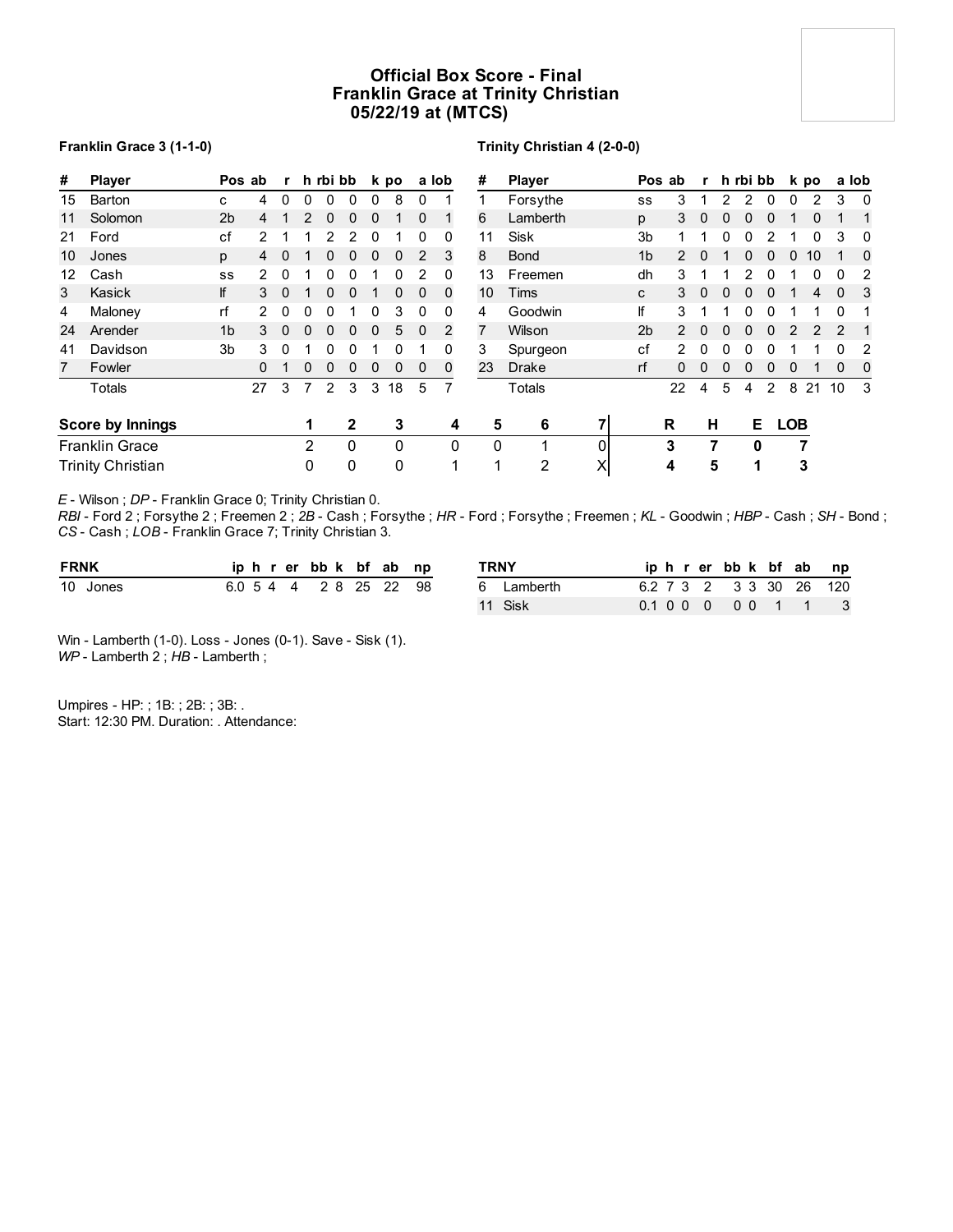## **Scoring Innings - Final Franklin Grace at Trinity Christian 05/22/19 at (MTCS)**

| Score by Innings         |  |  |   |    | н | ∟OB |
|--------------------------|--|--|---|----|---|-----|
| <b>Franklin Grace</b>    |  |  |   | 01 |   |     |
| <b>Trinity Christian</b> |  |  | - | ΧI |   |     |

## **Franklin Grace starters:**

15/C/Blake Barton; 11/2B/Grant Solomon; 21/CF/Carson Ford; 10/P/Baylor Jones; 12/SS/Kitch Cash; 3/LF/Austin Kasick; 4/RF/Carson Maloney; 24/1B/Brock Arender; 41/3B/Ty Davidson;

## **Trinity Christian starters:**

1/SS/Lane Forsythe; 6/P/Lane Lamberth; 11/3B/Mitch Sisk; 8/1B/Garrett Bond; 13/DH/Harrison Freemen; 10/C/Zachary Tims; 4/LF/Needham Goodwin; 7/2B/Seth Wilson; 3/CF/Matt Spurgeon;

## Top of 1st - FRNK batting

Barton grounds out, shortstop Forsythe to first baseman Bond Solomon singles on a fly ball to center fielder Spurgeon Ford homers on a fly ball to right field. Solomon scores Jones pops out in foul territory to catcher Tims Cash doubles on a line drive to left fielder Goodwin Kasick strikes out swinging, Lamberth pitching 2 R, 3 H, 0 E, 1 LOB.

#### Bottom of 4th - TRNY batting

Forsythe homers on a fly ball to center field Lamberth strikes out swinging, Jones pitching Sisk walks, Jones pitching Bond singles on a line drive to left fielder Kasick Freemen flies out to right fielder Maloney Tims grounds out to first baseman Arender 1 R, 2 H, 0 E, 2 LOB.

#### Bottom of 5th - TRNY batting

Goodwin singles on a hard ground ball to left fielder Kasick Wilson strikes out swinging, Jones pitching Spurgeon grounds out, pitcher Jones to shortstop Cash to first baseman Arender Forsythe doubles on a fly ball to center fielder Ford. Goodwin scores Lamberth grounds out, third baseman Davidson to first baseman Arender 1 R, 2 H, 0 E, 1 LOB.

## Top of 6th - FRNK batting

Ford lines out to shortstop Forsythe Jones singles on a ground ball to second baseman Wilson Fowler advances to 2nd on wild pitch Cash strikes out swinging, Lamberth pitching Kasick singles on a ground ball to second baseman Wilson Fowler scores on error by second baseman Wilson Kasick advances to 2nd on the same error Maloney walks, Lamberth pitching Arender grounds out to first baseman Bond 1 R, 2 H, 1 E, 2 LOB.

## Bottom of 6th - TRNY batting

Sisk walks, Jones pitching Bond sacrifices, pitcher Jones to first baseman Arender Freemen homers on a fly ball to right field. Sisk scores Tims strikes out swinging, Jones pitching Goodwin flies out to center fielder Ford 2 R, 1 H, 0 E, 0 LOB.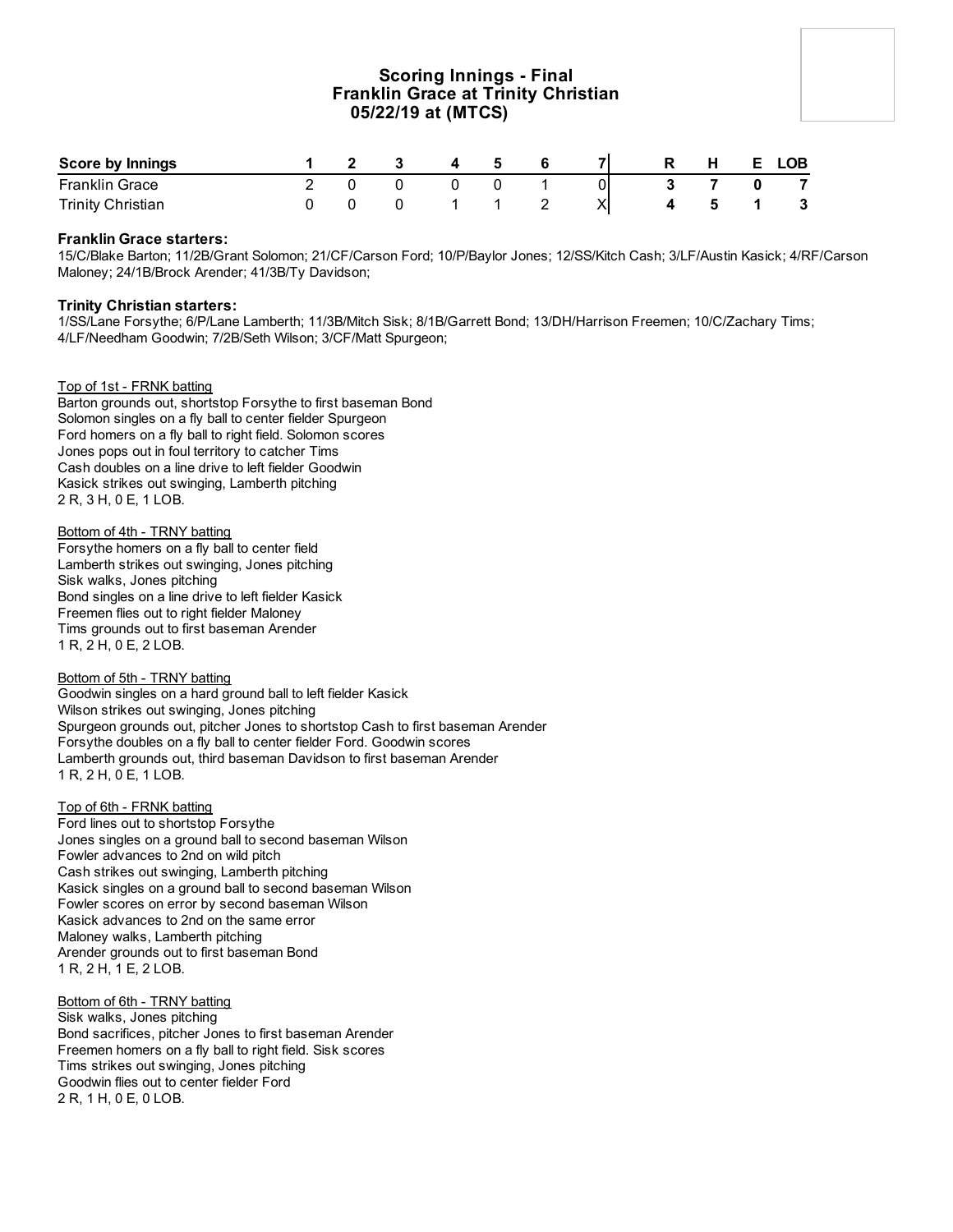## **Play By Play (Full) - FinalFranklin Grace at Trinity Christian**

## **05/22/19 at (MTCS)**

| Score by Innings         |  |  |  |   | п. | <b>LOB</b> |
|--------------------------|--|--|--|---|----|------------|
| <b>Franklin Grace</b>    |  |  |  |   |    |            |
| <b>Trinity Christian</b> |  |  |  | ୵ |    |            |

## **Franklin Grace starters:**

15/C/Blake Barton; 11/2B/Grant Solomon; 21/CF/Carson Ford; 10/P/Baylor Jones; 12/SS/Kitch Cash; 3/LF/Austin Kasick; 4/RF/Carson Maloney; 24/1B/Brock Arender; 41/3B/Ty Davidson;

## **Trinity Christian starters:**

1/SS/Lane Forsythe; 6/P/Lane Lamberth; 11/3B/Mitch Sisk; 8/1B/Garrett Bond; 13/DH/Harrison Freemen; 10/C/Zachary Tims; 4/LF/Needham Goodwin; 7/2B/Seth Wilson; 3/CF/Matt Spurgeon;

| 1st Inning                                                       |             |                |              |                |                |
|------------------------------------------------------------------|-------------|----------------|--------------|----------------|----------------|
| Top of 1st - FRNK batting                                        | This Inning | R              | H            | Е.             | $\mathsf{L}$   |
| Barton grounds out, shortstop Forsythe to first baseman Bond     | <b>FRNK</b> | $\overline{2}$ | 3            | $\overline{0}$ | $\overline{1}$ |
| Solomon singles on a fly ball to center fielder Spurgeon         | <b>TRNY</b> | 0              | $\mathbf{0}$ | 0              | $\Omega$       |
| Ford homers on a fly ball to right field. Solomon scores         |             |                |              |                |                |
| Jones pops out in foul territory to catcher Tims                 |             |                |              |                |                |
| Cash doubles on a line drive to left fielder Goodwin             |             |                |              |                |                |
| Kasick strikes out swinging, Lamberth pitching                   |             |                |              |                |                |
| Bottom of 1st - TRNY batting                                     |             |                |              |                |                |
| Forsythe flies out to right fielder Maloney                      |             |                |              |                |                |
| Lamberth flies out to right fielder Maloney                      |             |                |              |                |                |
| Sisk strikes out swinging, Jones pitching                        |             |                |              |                |                |
|                                                                  |             |                |              |                |                |
| 2nd Inning                                                       |             |                |              |                |                |
| Top of 2nd - FRNK batting                                        | This Inning | R              | H            | Е              | <b>L</b>       |
| Maloney lines out to first baseman Bond                          | <b>FRNK</b> | 0              | 0            | 0              | $\overline{0}$ |
| Arender grounds out, second baseman Wilson to first baseman Bond | <b>TRNY</b> | $\Omega$       | $\Omega$     | $\Omega$       | $\Omega$       |
| Davidson strikes out swinging, Lamberth pitching                 |             |                |              |                |                |
| Bottom of 2nd - TRNY batting                                     |             |                |              |                |                |
| Bond pops out to second baseman Solomon                          |             |                |              |                |                |
| Freemen strikes out swinging, Jones pitching                     |             |                |              |                |                |
| Tims grounds out, shortstop Cash to first baseman Arender        |             |                |              |                |                |

| 3rd Inning                                                    |                     |                          |                                   |  |
|---------------------------------------------------------------|---------------------|--------------------------|-----------------------------------|--|
| Top of 3rd - FRNK batting                                     | This Inning R H E L |                          |                                   |  |
| Barton grounds out, third baseman Sisk to first baseman Bond  | <b>FRNK</b>         | 0 O                      | $\begin{matrix}0 & 1\end{matrix}$ |  |
| Solomon grounds out, shortstop Forsythe to first baseman Bond | <b>TRNY</b>         | $0\quad 0\quad 0\quad 0$ |                                   |  |
| Ford walks, Lamberth pitching                                 |                     |                          |                                   |  |
| Jones lines out to left fielder Goodwin                       |                     |                          |                                   |  |

Bottom of 3rd - TRNY batting

Goodwin strikes out looking, Jones pitching Wilson strikes out swinging, Jones pitching Spurgeon strikes out swinging, Jones pitching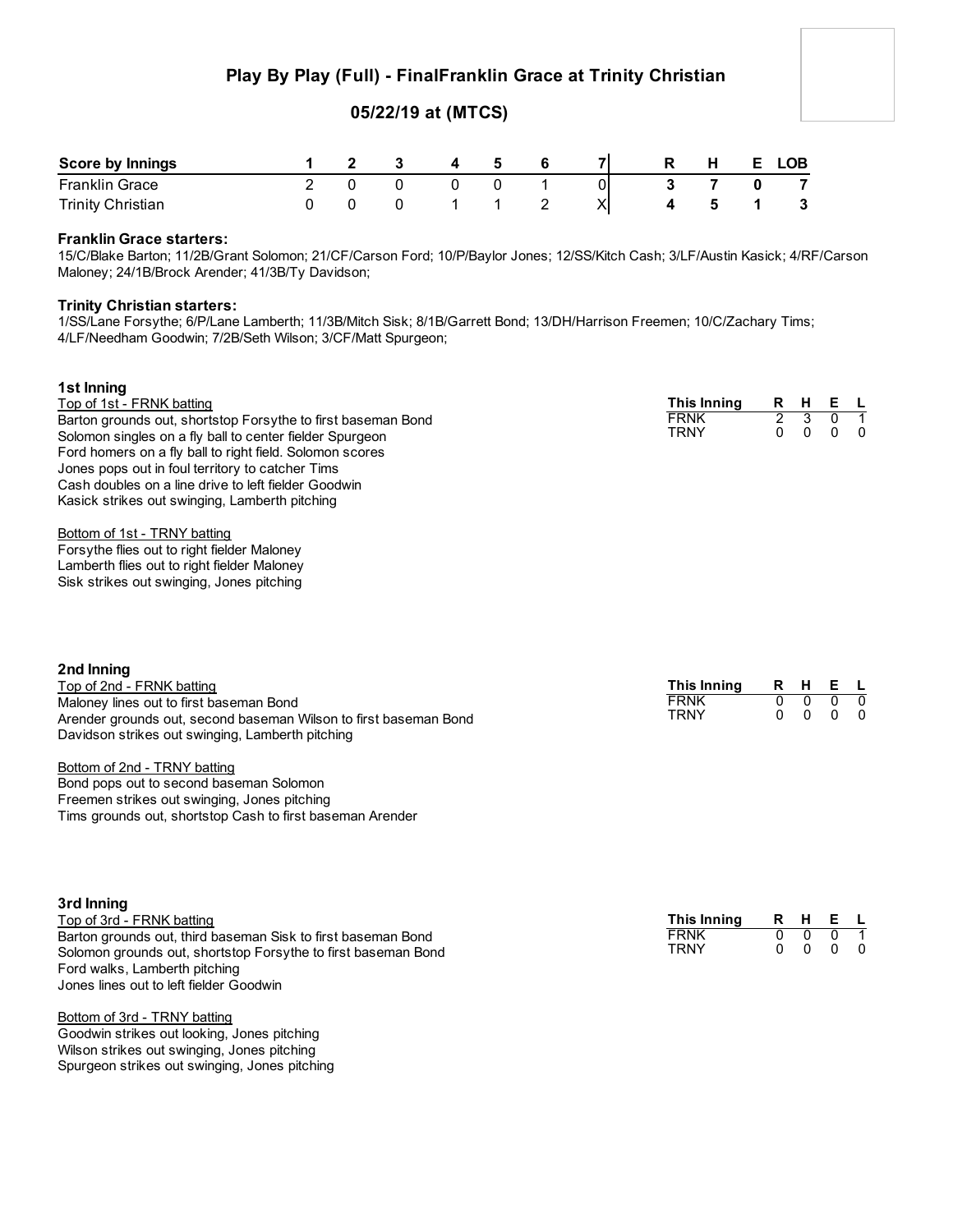| 70111111119                                                                            |
|----------------------------------------------------------------------------------------|
| Top of 4th - FRNK batting                                                              |
| Cash is hit by pitch, Lamberth pitching                                                |
| Cash caught stealing 2nd, pitcher Lamberth to first baseman Bond to shortstop Forsythe |
| Kasick pops out to second baseman Wilson                                               |
| Maloney grounds out, third baseman Sisk to first baseman Bond                          |
|                                                                                        |

#### **This Inning R H E L** FRNK 0 0 0<br>TRNY 1 2 0 **TRNY**

## Bottom of 4th - TRNY batting

Forsythe homers on a fly ball to center field Lamberth strikes out swinging, Jones pitching Sisk walks, Jones pitching Bond singles on a line drive to left fielder Kasick Freemen flies out to right fielder Maloney Tims grounds out to first baseman Arender

## **5th Inning**

**6th Inning**

**4th Inning**

## Top of 5th - FRNK batting

Arender grounds out, second baseman Wilson to first baseman Bond Davidson singles on a hard ground ball to right fielder Drake Barton pops out to second baseman Wilson Solomon flies out to right fielder Drake

| This Innina | н | F |  |
|-------------|---|---|--|
| FRNK        |   |   |  |
| TRNY        |   |   |  |

| Spurgeon grounds out, pitcher Jones to shortstop Cash to first baseman Arender |
|--------------------------------------------------------------------------------|
|                                                                                |
|                                                                                |
|                                                                                |

| Top of 6th - FRNK batting                                | This Inning | RHEL |         |  |
|----------------------------------------------------------|-------------|------|---------|--|
| Ford lines out to shortstop Forsythe                     | <b>FRNK</b> |      |         |  |
| Jones singles on a ground ball to second baseman Wilson  | <b>TRNY</b> |      | 2 1 0 0 |  |
| Fowler advances to 2nd on wild pitch                     |             |      |         |  |
| Cash strikes out swinging, Lamberth pitching             |             |      |         |  |
| Kasick singles on a ground ball to second baseman Wilson |             |      |         |  |

## Maloney walks, Lamberth pitching Arender grounds out to first baseman Bond

## Bottom of 6th - TRNY batting

Sisk walks, Jones pitching Bond sacrifices, pitcher Jones to first baseman Arender Freemen homers on a fly ball to right field. Sisk scores Tims strikes out swinging, Jones pitching Goodwin flies out to center fielder Ford

Fowler scores on error by second baseman Wilson Kasick advances to 2nd on the same error

## **7th Inning**

Top of 7th - FRNK batting Davidson pops out to center fielder Spurgeon Barton grounds out, third baseman Sisk to first baseman Bond Solomon singles on a hard ground ball to center fielder Spurgeon Ford walks, Lamberth pitching Solomon advances to 3rd on wild pitch Ford advances to 2nd Lineup changed: Sisk in at pitcher Lineup changed: Lamberth in at third baseman Jones grounds out, shortstop Forsythe to first baseman Bond

| This Innina |  |  |
|-------------|--|--|
| FRNK        |  |  |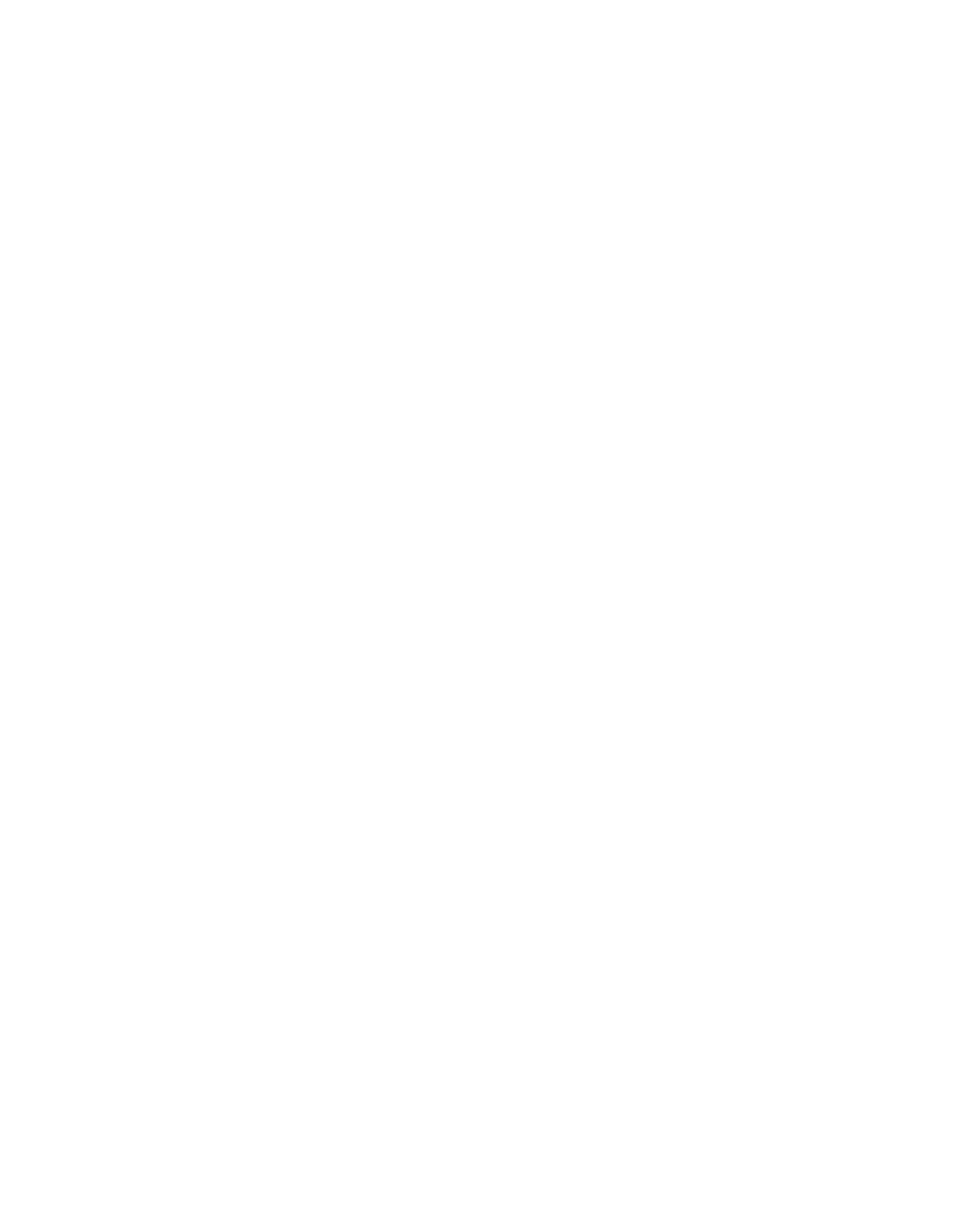## **Official Box Score - Final Franklin Grace at Trinity Christian 05/23/19 at (MTCS)**

## **Franklin Grace 4 (2-2-0)**

## **Trinity Christian 6 (3-0-0)**

| #  | <b>Player</b>            | Pos ab         |               | $\mathbf{r}$ |                | h rbi bb |              |   | k po     |              | a lob        | #            | <b>Player</b>  |          |                | Pos ab | $\mathbf{r}$  |          | h rbi bb |          |            | k po     |          | a lob |
|----|--------------------------|----------------|---------------|--------------|----------------|----------|--------------|---|----------|--------------|--------------|--------------|----------------|----------|----------------|--------|---------------|----------|----------|----------|------------|----------|----------|-------|
| 15 | Barton                   | c              | 4             | $\mathbf{0}$ |                | 2        | $\mathbf{0}$ | 0 | 5        | $\Omega$     | $\mathbf{0}$ |              | Forsythe       |          | SS             | 4      |               | 2        |          | $\Omega$ | 0          | 0        | 2        |       |
| 11 | Solomon                  | 2 <sub>b</sub> | 4             | 0            |                | 0        | 0            |   | 2        |              | 3            | 6            | Lamberth       |          | 2 <sub>b</sub> | 4      |               |          |          |          | 0          |          | 3        |       |
| 21 | Ford                     | cf             |               | $\Omega$     | 0              | 0        |              |   |          | <sup>0</sup> | 0            | 11           | Sisk           |          | 3 <sub>b</sub> |        |               |          |          |          |            |          | 2        | 0     |
| 10 | Jones                    | 3 <sub>b</sub> | 3             |              |                |          | 0            |   | 0        | 0            | 2            | 8            | <b>Bond</b>    |          | 1 <sub>b</sub> | 3      | $\mathbf{0}$  |          |          |          |            | 10       |          | 6     |
| 12 | Cash                     | SS             | 3             |              |                | 0        | 0            | 0 |          | 5            | 0            | 13           | Freemen        |          | dh             | 2      | 0             |          |          |          |            | 0        | 0        | 3     |
| 4  | Maloney                  | rf             | $\mathcal{P}$ |              |                | 0        |              | 0 | 2        | $\Omega$     | $\mathbf 0$  | 10           | Tims           |          | C              | 3      | $\mathbf 0$   | $\Omega$ |          |          | 0          | 6        |          | 5     |
| 24 | Arender                  | 1b             | 3             | 0            |                | 0        | 0            | 0 | 6        |              |              | 4            | Goodwin        |          | lf             | 3      | 0             |          |          | O        |            |          | 0        | 4     |
| 41 | Davidson                 | p              |               | $\Omega$     | O              | 0        | 0            |   | $\Omega$ | 2            |              | 23           | Drake          |          | rf             | 3      | $\mathcal{P}$ |          |          | U        | U          | 0        | $\Omega$ | 1     |
| 3  | Kasick                   |                |               | $\Omega$     |                |          | 0            | 0 | 0        | 0            | 0            | 3            | Spurgeon       |          | cf             |        |               |          |          | 0        |            |          | $\Omega$ | 0     |
| 25 | Gill                     | lf             | 3             | $\Omega$     | 0              | 0        | 0            | 2 | $\Omega$ | $\Omega$     | 4            | 21           | Chapman        |          | 3 <sub>b</sub> | 0      | $\mathbf{0}$  | 0        | $\Omega$ | $\Omega$ | 0          | $\Omega$ | $\Omega$ | 0     |
| 1  | Bechman                  |                | $\Omega$      |              | 0              | 0        | 0            | 0 | 0        | 0            | 0            |              | Totals         |          |                | 24     | 6             | 8        | 5        | 5        | 1          | 21       | 8        | 9     |
|    | Totals                   |                | 27            | 4            | $\overline{7}$ | 4        | 2            | 6 | 18       | 9            | 4            |              |                |          |                |        |               |          |          |          |            |          |          |       |
|    | <b>Score by Innings</b>  |                |               |              | 1              |          | $\mathbf{2}$ |   | 3        |              | 4            | 5            | 6              |          |                | R      | H.            |          | E.       |          | <b>LOB</b> |          |          |       |
|    | <b>Franklin Grace</b>    |                |               |              | 0              |          | 0            |   | 0        |              | 0            | $\mathbf{0}$ | 0              | 4        |                | 4      |               | 7        | 3        |          | 4          |          |          |       |
|    | <b>Trinity Christian</b> |                |               |              | 0              |          | 0            |   | $\Omega$ |              |              | 3            | $\overline{2}$ | $\times$ |                | 6      |               | 8        | 0        |          |            | 9        |          |       |

*E* - Jones 2 ; Davidson ; *DP* - Franklin Grace 1; Trinity Christian 1.

*RBI* - Barton 2 ; Jones ; Kasick ; Forsythe ; Lamberth 2 ; Freemen ; Tims ; *2B* - Barton ; Lamberth ; *HR* - Jones ; *KL* - Ford ; Gill ; *HBP* - Sisk 2 ; *SH* - Spurgeon 2 ; *GDP* - Jones ; Bond ; *LOB* - Franklin Grace 4; Trinity Christian 9.

| <b>FRNK</b> |             |  |  | iphrerbbk bfab np      |  |  | TRNY       |  |  | iphrerbbk bfab np      |  |  |
|-------------|-------------|--|--|------------------------|--|--|------------|--|--|------------------------|--|--|
|             | 12 Cash     |  |  | 0.1 0 0 0 1 0 2 1 10   |  |  | 1 Forsythe |  |  | 0.2 1 0 0 0 0 2 3 3 15 |  |  |
|             | 41 Davidson |  |  | 5.1 7 5 2 2 1 27 22 71 |  |  | 9 Orr      |  |  | 0.0 1 0 0 0 0 1 1 6    |  |  |
|             | 7 Fowler    |  |  | 0.1 1 1 1 2 0 4 2 13   |  |  | 5 Thomas   |  |  | 6.1 5 4 4 2 4 25 23 91 |  |  |

Win - Thomas (1-0). Loss - Davidson (0-1). Save - Forsythe (1). *HB* - Davidson 2 ;

Umpires - HP: ; 1B: ; 2B: ; 3B: . Start: 14:00 PM. Duration: . Attendance: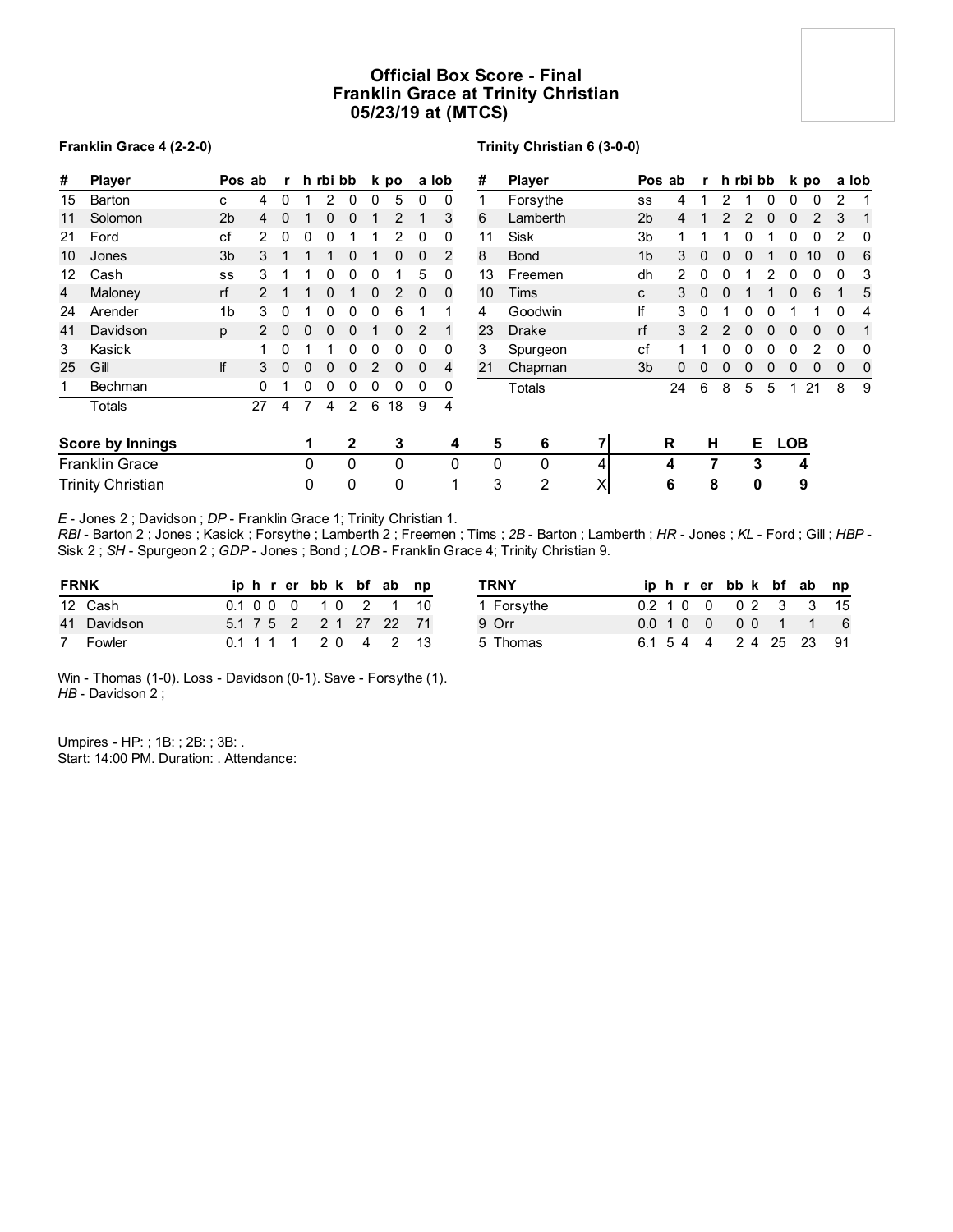## **Scoring Innings - Final Franklin Grace at Trinity Christian 05/23/19 at (MTCS)**

| Score by Innings         |  | $\overline{ }$ | Б. |  | Ð | н | E. | <b>LOB</b> |
|--------------------------|--|----------------|----|--|---|---|----|------------|
| <b>Franklin Grace</b>    |  |                |    |  |   |   |    | -4         |
| <b>Trinity Christian</b> |  |                |    |  |   |   |    | - 9        |

## **Franklin Grace starters:**

15/C/Blake Barton; 11/2B/Grant Solomon; 21/CF/Carson Ford; 10/3B/Baylor Jones; 12/SS/Kitch Cash; 4/RF/Carson Maloney; 24/1B/Brock Arender; 41/P/Ty Davidson; 25/LF/Luke Gill;

## **Trinity Christian starters:**

1/SS/Lane Forsythe; 6/2B/Lane Lamberth; 11/3B/Mitch Sisk; 8/1B/Garrett Bond; 13/DH/Harrison Freemen; 10/C/Zachary Tims; 4/LF/Needham Goodwin; 23/RF/Tristan Drake; 3/CF/Matt Spurgeon;

## Bottom of 4th - TRNY batting

Sisk singles on a line drive to left fielder Gill Bond bunts out to catcher Barton Freemen walks, Davidson pitching Tims grounds out, shortstop Cash to first baseman Arender Goodwin hits a hard ground ball and reaches on an error by third baseman Jones. Sisk scores 1 R, 1 H, 1 E, 1 LOB.

#### Bottom of 5th - TRNY batting

Drake singles on a ground ball to third baseman Jones Drake advances to 2nd on error by third baseman Jones Spurgeon sacrifices and reaches on an error by pitcher Davidson Forsythe singles on a ground ball to right fielder Maloney. Drake scores Lamberth singles on a line drive to left fielder Gill. Spurgeon scores Sisk is hit by pitch, Davidson pitching Bond pops out to second baseman Solomon Freemen pops out to catcher Barton Tims walks, Davidson pitching. Forsythe scores Goodwin strikes out swinging, Davidson pitching 3 R, 3 H, 2 E, 3 LOB.

## Bottom of 6th - TRNY batting

Drake singles on a ground ball to shortstop Cash Spurgeon sacrifices, pitcher Davidson to first baseman Arender Lineup changed: Fowler in at pitcher Lineup changed: Davidson in at left fielder Forsythe flies out to right fielder Maloney Lamberth doubles on a pop fly to right fielder Maloney. Drake scores Sisk walks, Fowler pitching Bond walks, Fowler pitching Lineup changed: Cash in at pitcher Lineup changed: Jones in at shortstop Lineup changed: Davidson in at third baseman Lineup changed: Gill in at left fielder Freemen walks, Cash pitching. Lamberth scores Tims lines out to center fielder Ford 2 R, 2 H, 0 E, 3 LOB.

## Top of 7th - FRNK batting

Ford grounds out to first baseman Bond Jones homers on a fly ball to left field Cash singles on a ground ball to left fielder Goodwin Maloney walks, Thomas pitching Arender singles on a line drive to right fielder Drake Lineup changed: Kasick activated, batting 8th Lineup changed: Orr in for pitcher Thomas Kasick singles on a fly ball to right fielder Drake. Cash scores Lineup changed: Forsythe in at pitcher Lineup changed: Sisk in at shortstop Lineup changed: Chapman in at third baseman Gill strikes out looking, Forsythe pitching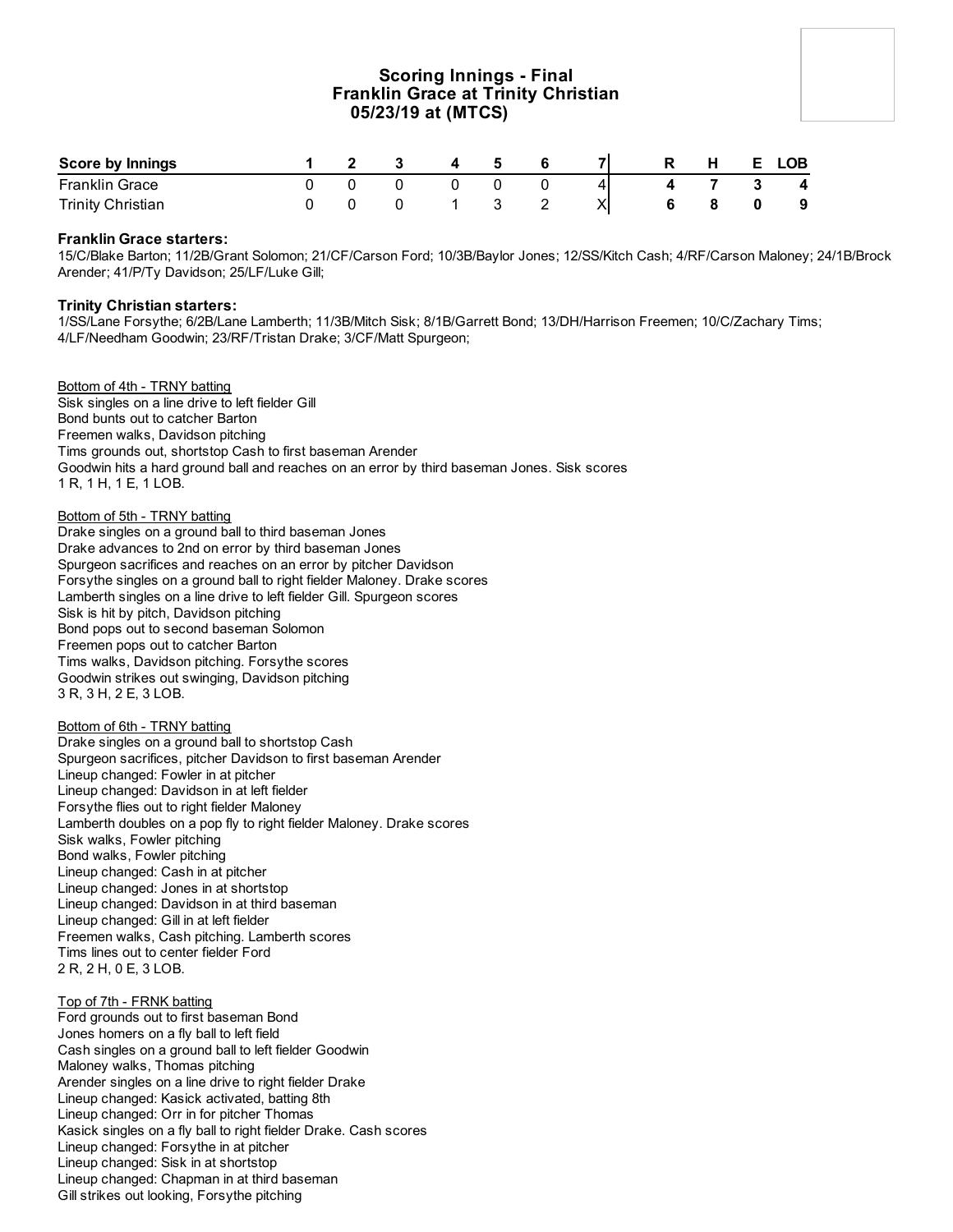Barton doubles on a line drive to center fielder Spurgeon. Maloney scores. Bechman scores Solomon strikes out swinging, Forsythe pitching 4 R, 5 H, 0 E, 2 LOB.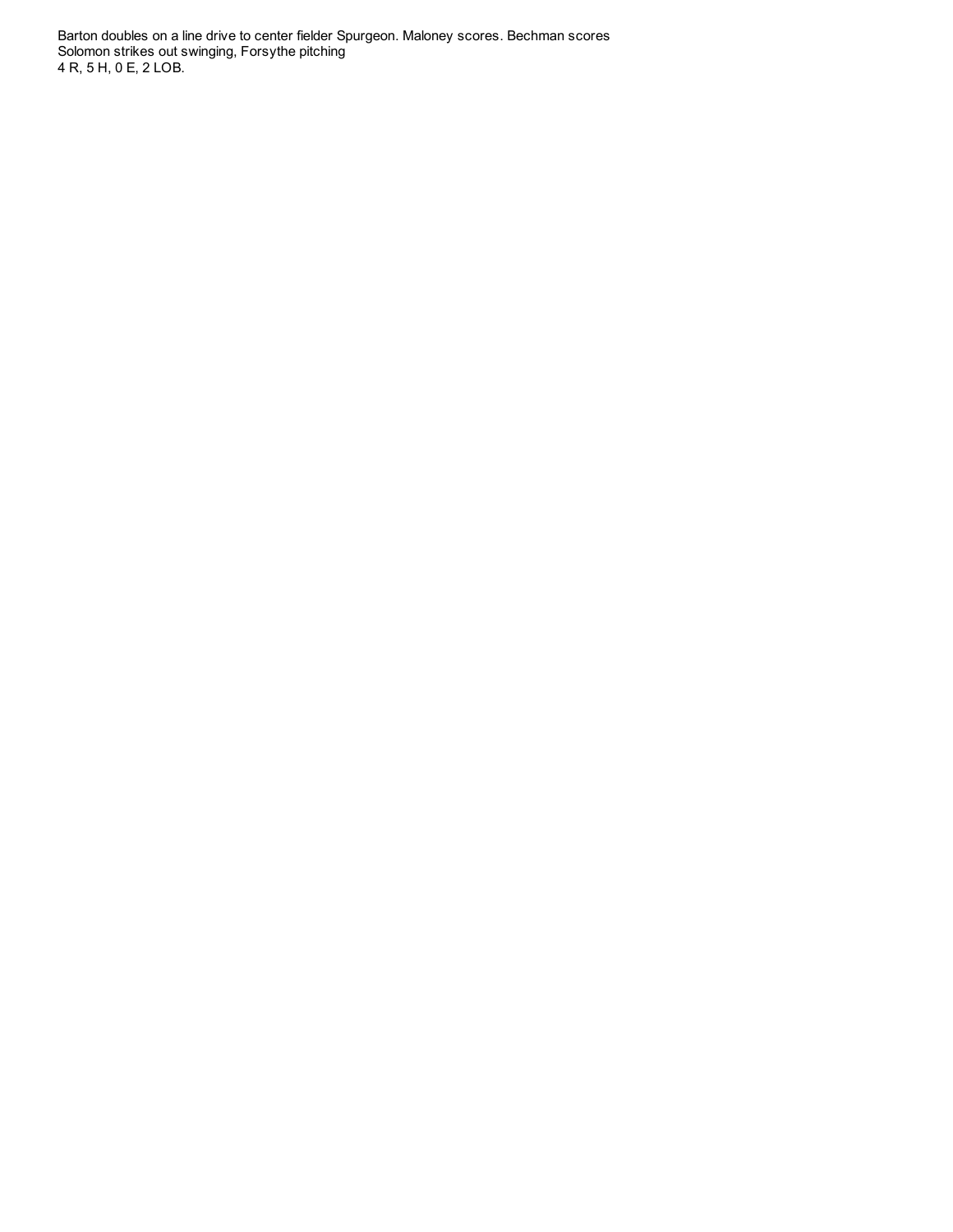## **Play By Play (Full) - FinalFranklin Grace at Trinity Christian**

## **05/23/19 at (MTCS)**

| <b>Score by Innings</b>  |  |  | Б. |    | н. | <b>LOB</b> |
|--------------------------|--|--|----|----|----|------------|
| <b>Franklin Grace</b>    |  |  |    | 41 |    | 4          |
| <b>Trinity Christian</b> |  |  |    |    |    | 9          |

## **Franklin Grace starters:**

15/C/Blake Barton; 11/2B/Grant Solomon; 21/CF/Carson Ford; 10/3B/Baylor Jones; 12/SS/Kitch Cash; 4/RF/Carson Maloney; 24/1B/Brock Arender; 41/P/Ty Davidson; 25/LF/Luke Gill;

## **Trinity Christian starters:**

Ford walks, Thomas pitching

**1st Inning**

1/SS/Lane Forsythe; 6/2B/Lane Lamberth; 11/3B/Mitch Sisk; 8/1B/Garrett Bond; 13/DH/Harrison Freemen; 10/C/Zachary Tims; 4/LF/Needham Goodwin; 23/RF/Tristan Drake; 3/CF/Matt Spurgeon;

| 151 1111111111111111111111                             |             |      |         |  |
|--------------------------------------------------------|-------------|------|---------|--|
| Top of 1st - FRNK batting                              | This Inning | RHEL |         |  |
| Barton flies out to center fielder Spurgeon            | <b>FRNK</b> |      | 01 0 1  |  |
| Solomon singles on a line drive to right fielder Drake | TRNY        |      | 0 1 0 1 |  |
| Solomon steals 2nd                                     |             |      |         |  |

Jones grounds into a double play, second baseman Lamberth to first baseman Bond Bottom of 1st - TRNY batting Forsythe singles on a hard ground ball to left fielder Gill Lamberth pops out in foul territory to catcher Barton Forsythe steals 2nd

Sisk is hit by pitch, Davidson pitching

Bond grounds into a double play, pitcher Davidson to second baseman Solomon to shortstop Cash to first baseman Arender

**2nd Inning** Top of 2nd - FRNK batting Cash flies out to center fielder Spurgeon Maloney singles on a line drive to center fielder Spurgeon Maloney steals 2nd Arender grounds out, second baseman Lamberth to first baseman Bond Davidson strikes out swinging, Thomas pitching **This Inning R H E L** FRNK 0 1 **TRNY** 

## Bottom of 2nd - TRNY batting

Freemen pops out to second baseman Solomon Tims grounds out, shortstop Cash to first baseman Arender Goodwin singles on a line drive to center fielder Ford Drake flies out to right fielder Maloney

| 3rd Inning                                                    |             |         |                             |  |
|---------------------------------------------------------------|-------------|---------|-----------------------------|--|
| Top of 3rd - FRNK batting                                     | This Inning | R H E L |                             |  |
| Gill strikes out swinging, Thomas pitching                    | <b>FRNK</b> |         | $0 \quad 0 \quad 0 \quad 0$ |  |
| Barton flies out to left fielder Goodwin                      | TRNY        |         | $0\quad 0\quad 0\quad 0$    |  |
| Solomon grounds out, third baseman Sisk to first baseman Bond |             |         |                             |  |

#### Bottom of 3rd - TRNY batting

Spurgeon lines out to center fielder Ford Forsythe grounds out, shortstop Cash to first baseman Arender Lamberth grounds out, shortstop Cash to first baseman Arender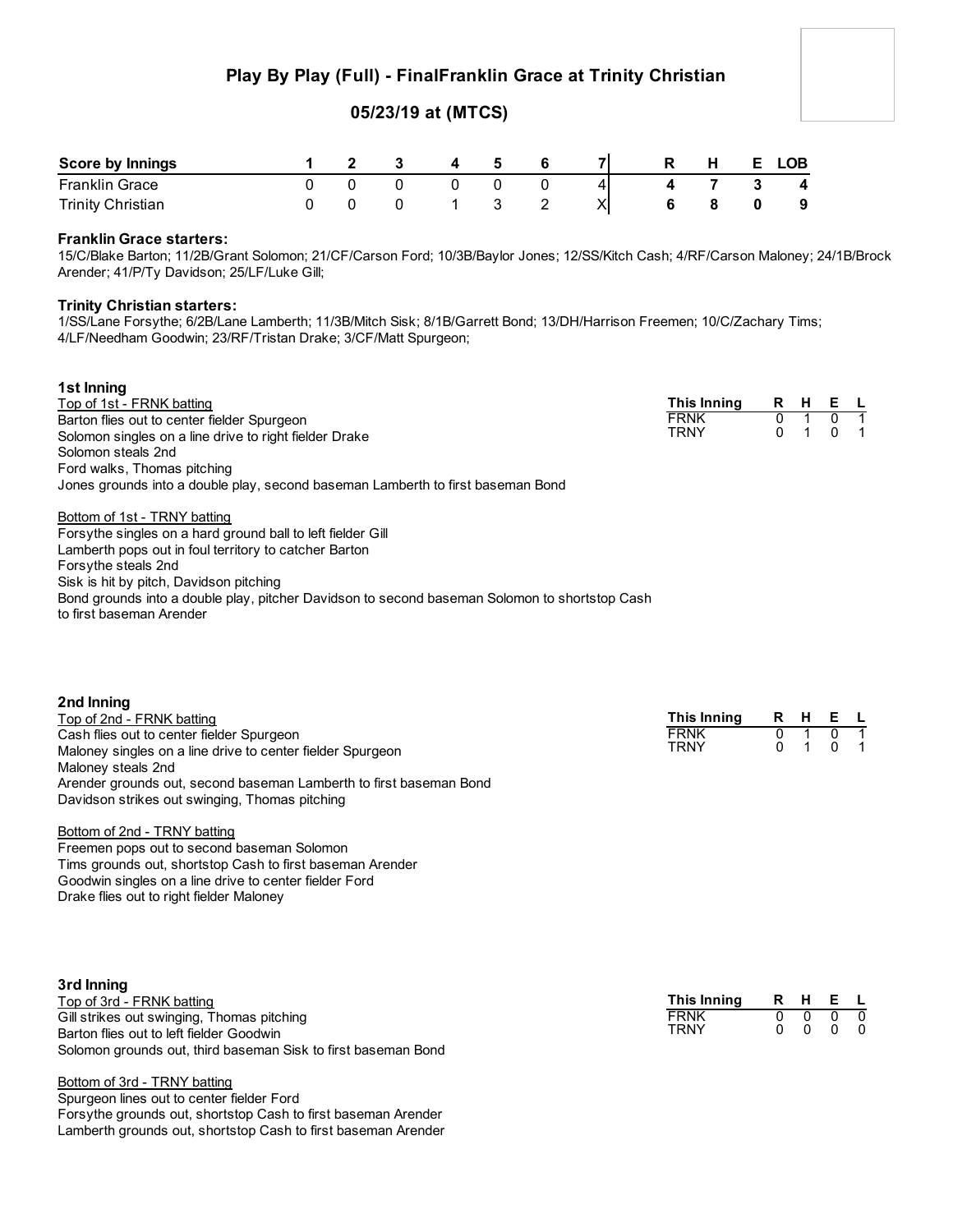**4th Inning** Top of 4th - FRNK batting Ford strikes out looking, Thomas pitching Jones strikes out swinging, Thomas pitching Cash pops out to first baseman Bond

Bottom of 4th - TRNY batting Sisk singles on a line drive to left fielder Gill Bond bunts out to catcher Barton Freemen walks, Davidson pitching Tims grounds out, shortstop Cash to first baseman Arender Goodwin hits a hard ground ball and reaches on an error by third baseman Jones. Sisk scores

| 5th Inning                                                                                                                          |                            |          |                |  |
|-------------------------------------------------------------------------------------------------------------------------------------|----------------------------|----------|----------------|--|
| Top of 5th - FRNK batting                                                                                                           | This Inning                |          | R H E L        |  |
| Maloney grounds out, third baseman Sisk to first baseman Bond<br>Arender grounds out, second baseman Lamberth to first baseman Bond | <b>FRNK</b><br><b>TRNY</b> | $\Omega$ | 000<br>3 3 2 3 |  |
| Davidson pops out to second baseman Lamberth                                                                                        |                            |          |                |  |

## Bottom of 5th - TRNY batting

Drake singles on a ground ball to third baseman Jones Drake advances to 2nd on error by third baseman Jones Spurgeon sacrifices and reaches on an error by pitcher Davidson Forsythe singles on a ground ball to right fielder Maloney. Drake scores Lamberth singles on a line drive to left fielder Gill. Spurgeon scores Sisk is hit by pitch, Davidson pitching Bond pops out to second baseman Solomon Freemen pops out to catcher Barton Tims walks, Davidson pitching. Forsythe scores Goodwin strikes out swinging, Davidson pitching

#### **6th Inning**

Top of 6th - FRNK batting Gill grounds out, catcher Tims to first baseman Bond Barton grounds out, shortstop Forsythe to first baseman Bond Solomon grounds out, shortstop Forsythe to first baseman Bond

## Bottom of 6th - TRNY batting

Drake singles on a ground ball to shortstop Cash Spurgeon sacrifices, pitcher Davidson to first baseman Arender Lineup changed: Fowler in at pitcher Lineup changed: Davidson in at left fielder Forsythe flies out to right fielder Maloney Lamberth doubles on a pop fly to right fielder Maloney. Drake scores Sisk walks, Fowler pitching Bond walks, Fowler pitching Lineup changed: Cash in at pitcher Lineup changed: Jones in at shortstop Lineup changed: Davidson in at third baseman Lineup changed: Gill in at left fielder Freemen walks, Cash pitching. Lamberth scores Tims lines out to center fielder Ford

| This Inning | R. | н | н. |  |
|-------------|----|---|----|--|
| FRNK        |    |   |    |  |
| TRNY        |    |   |    |  |

| <b>This Inning</b> |  |  |
|--------------------|--|--|
| <b>FRNK</b>        |  |  |
| TRNY               |  |  |